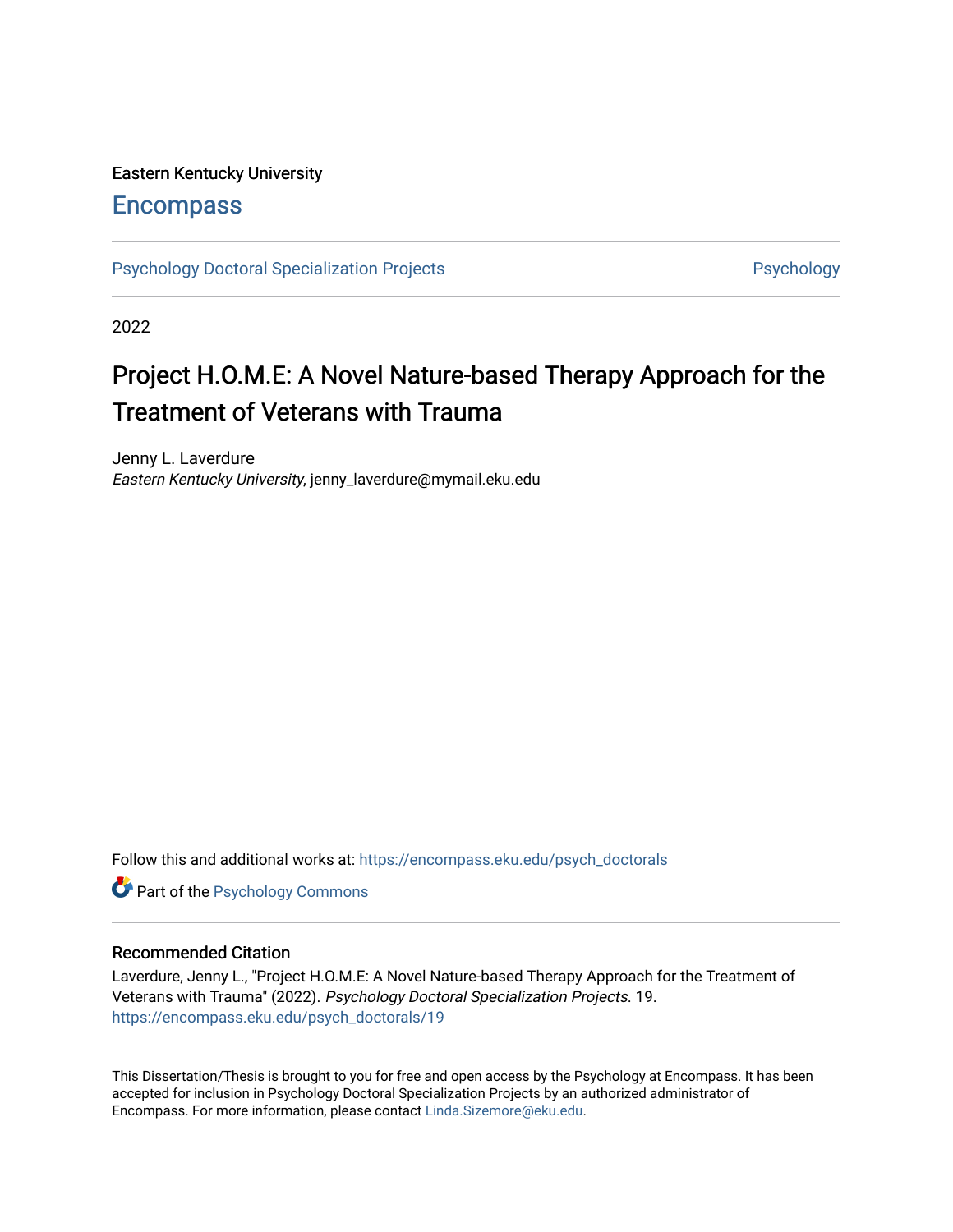# **Project H.O.M.E: A Novel Nature-based Therapy Approach for the Treatment of Veterans with Trauma**

Jenny L. Laverdure

A Doctoral Project Presented to the Graduate School in Partial Fulfillment of the Requirements

for the Degree of Doctor of Psychology

Eastern Kentucky University

2021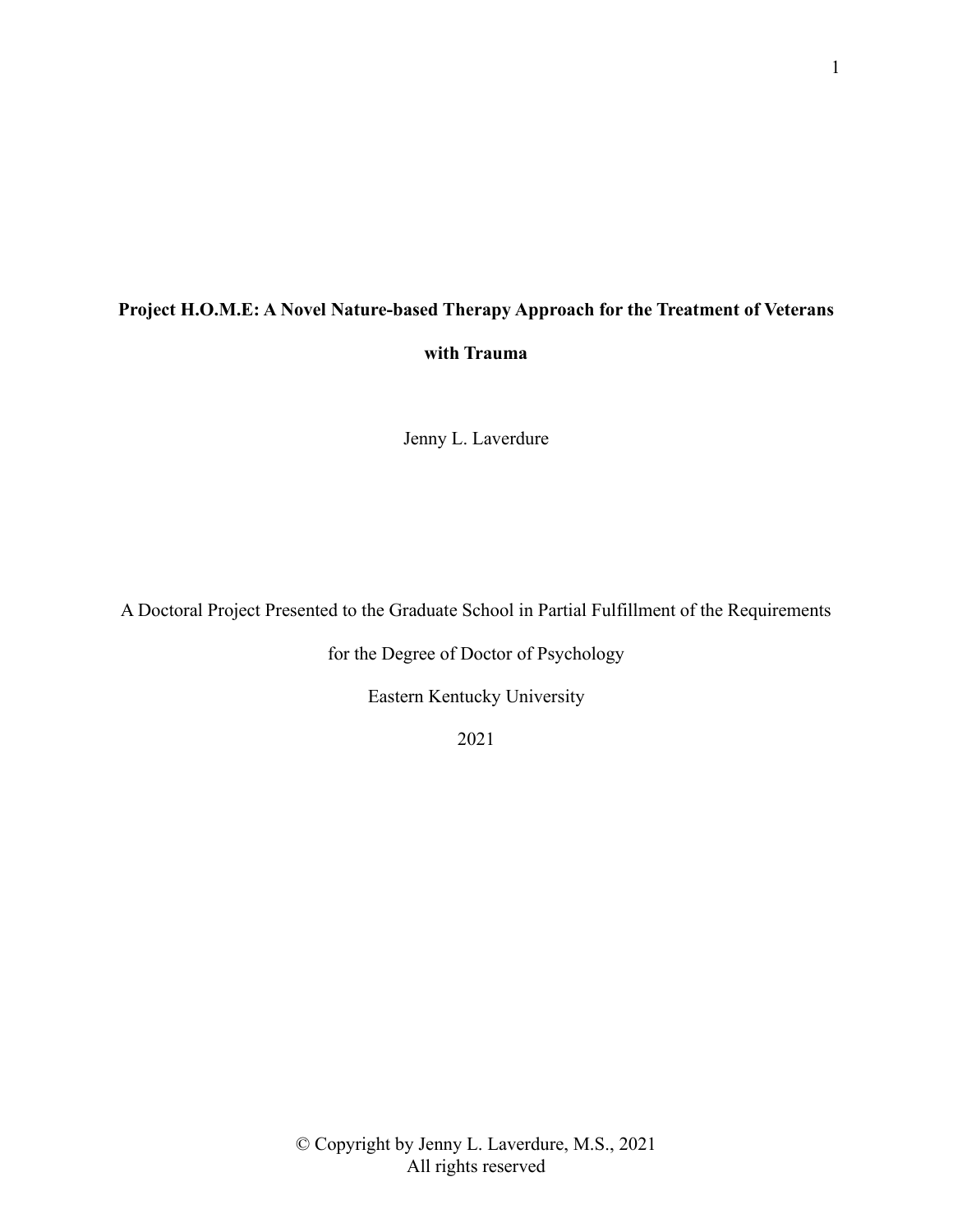### Acknowledgments

I would first like to thank my family for their incredible support and understanding through this program. My husband and children, sister, parents, and friends have provided encouragement and tough love when needed to assist in this long process. I also want to say thanks to my cohort for all their support and encouragement over the past several years, and I am grateful to be associate with such a talented group of people. I would like to thank the faculty of the Psychology department at Eastern Kentucky University whose incredible insight, mentorship, and supervision guided me through this doctoral program. Special thanks go out to my DSP committee: Dr. Theresa Botts, Dr. Melinda Moore, Dr. Dustin Wygant, and Mr. Timothy McGill for their time and expertise in providing feedback and reviewing this document.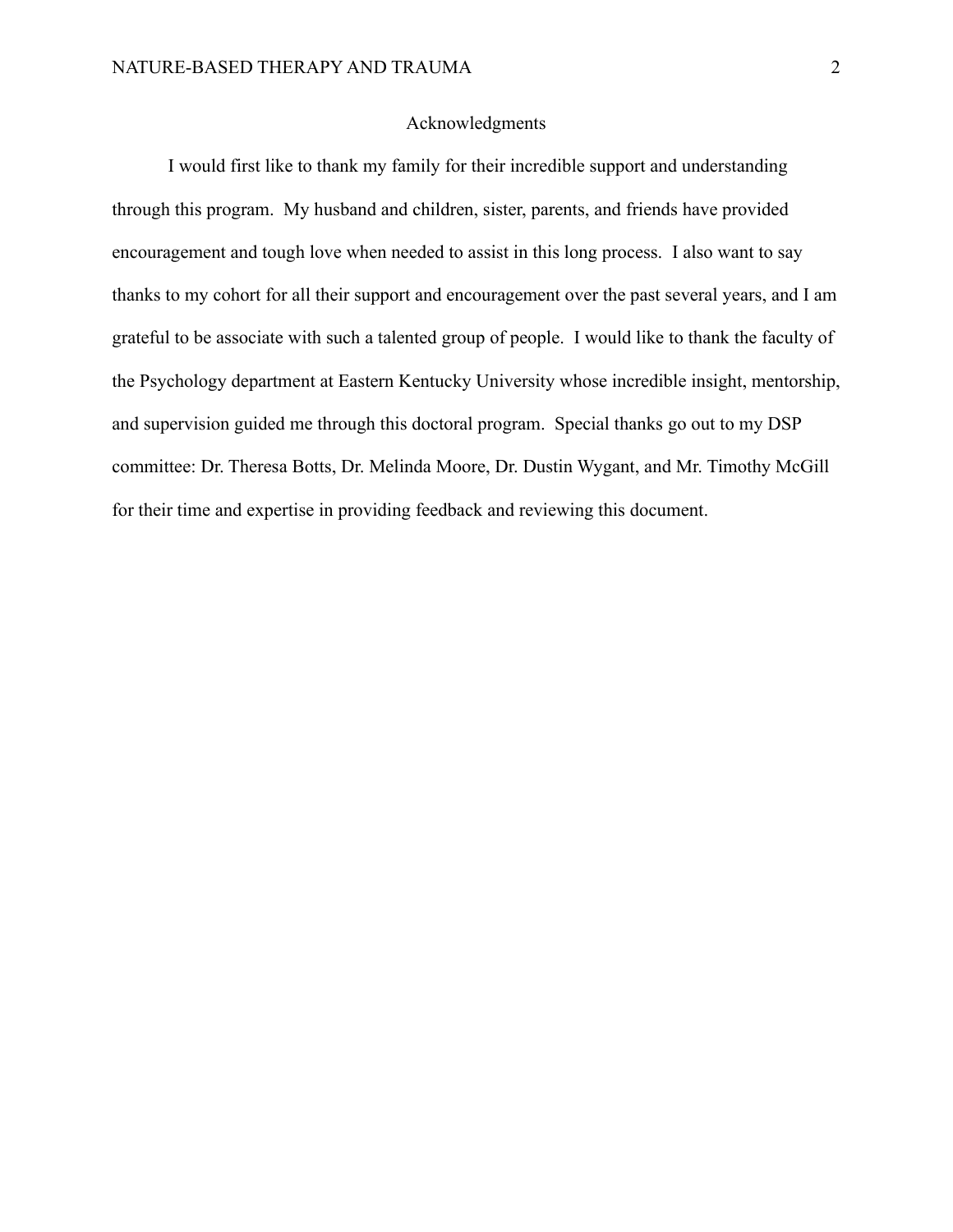#### **Abstract**

Around the world, trauma disorders such as post-traumatic stress disorder (PTSD) are on the rise. Evidence-based treatment protocols, such as cognitive processing therapy (CPT) and prolonged exposure (PE) are effective in treatment. However, high dropout rates, stigma, and other barriers to treatment are driving the exploration of alternative treatment options. Nature-based interventions, such as wilderness or adventure therapy, forest bathing, and horticulture therapy, have been utilized for a variety of medical and psychological disorders for several years. There are limited formal programs, but research generally supports positive outcomes with specified interventions. However, there are several challenges to studying the effectiveness of these types of treatments. Moreover, although often called "therapy," psychologists are rarely involved in the development or implementation of such programs. This could lead to increased risk and poor outcomes, particularly for individuals with trauma disorders. This paper will discuss types of nature-based interventions, theories behind these treatments, summarize research on current nature-based therapy programs, and discuss how these types of interventions are beneficial for veterans. Lastly, this paper will present a novel program called Project H.O.M.E. (Healing Outdoors through Mindful Experiences), which utilizes a variety of nature-based interventions along with skills from dialectical behavior therapy (DBT) to treat PTSD in veterans.

*Keywords*: trauma, nature-based therapy, veterans, ptsd, nature-based interventions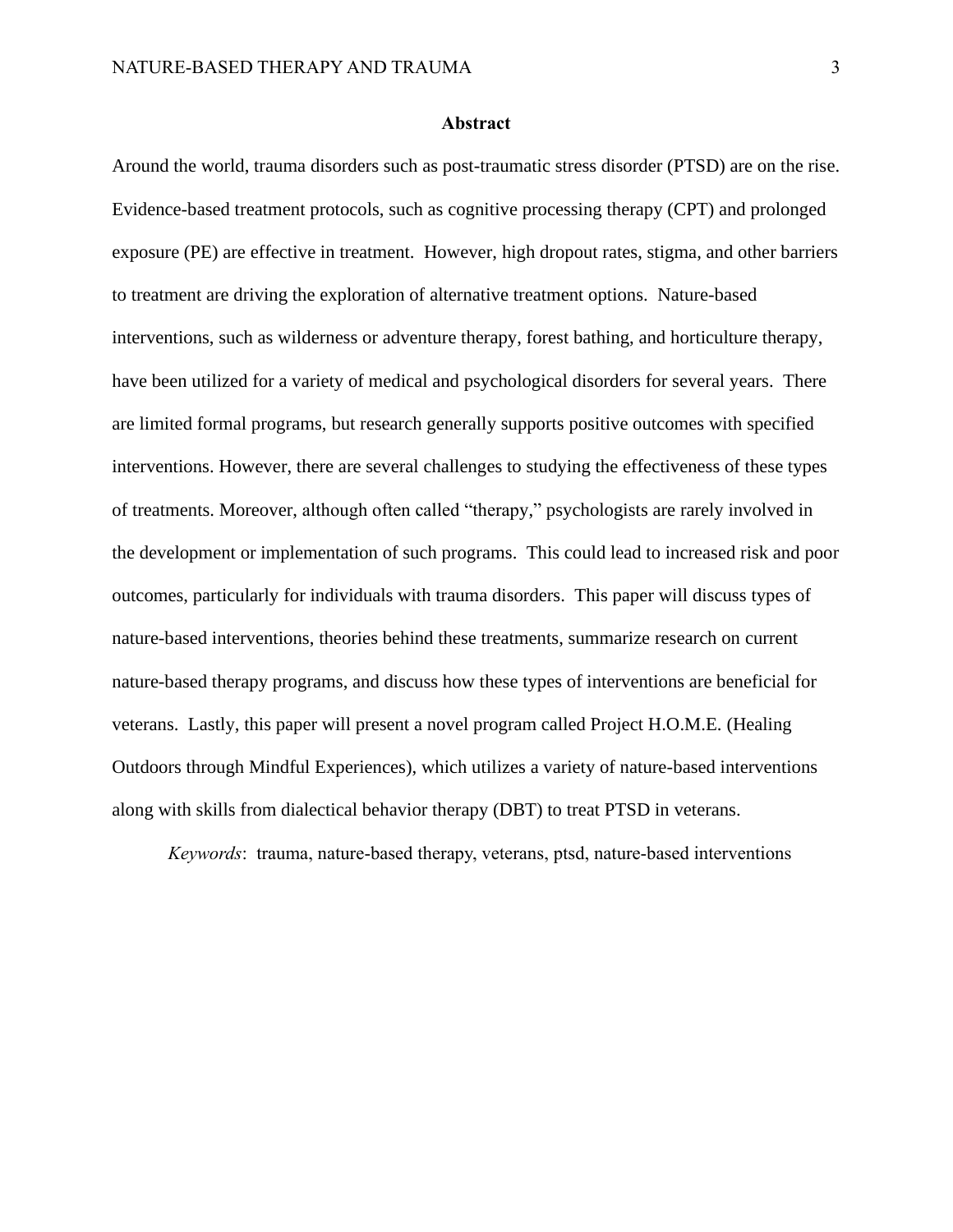# **Table of Contents**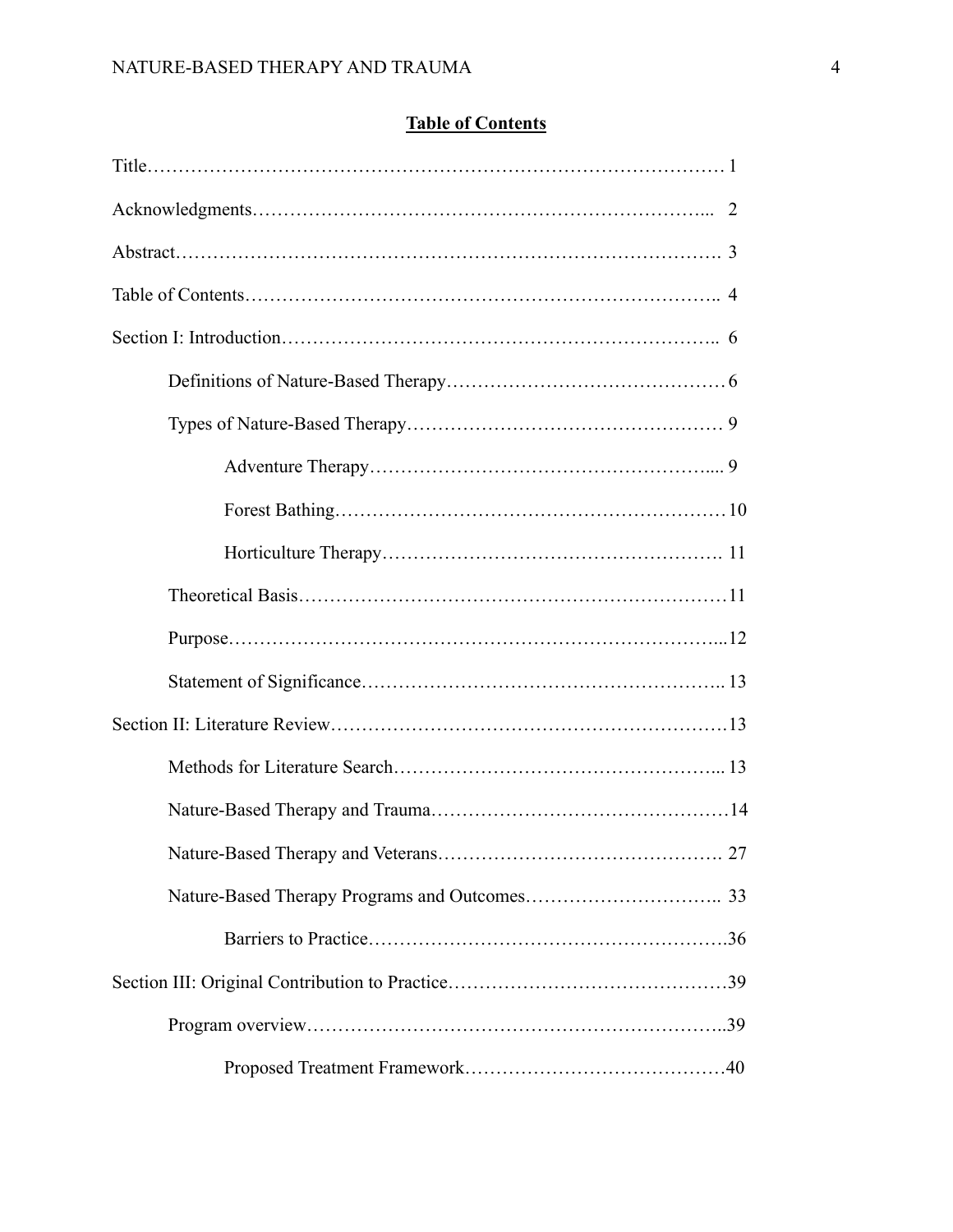# NATURE-BASED THERAPY AND TRAUMA 5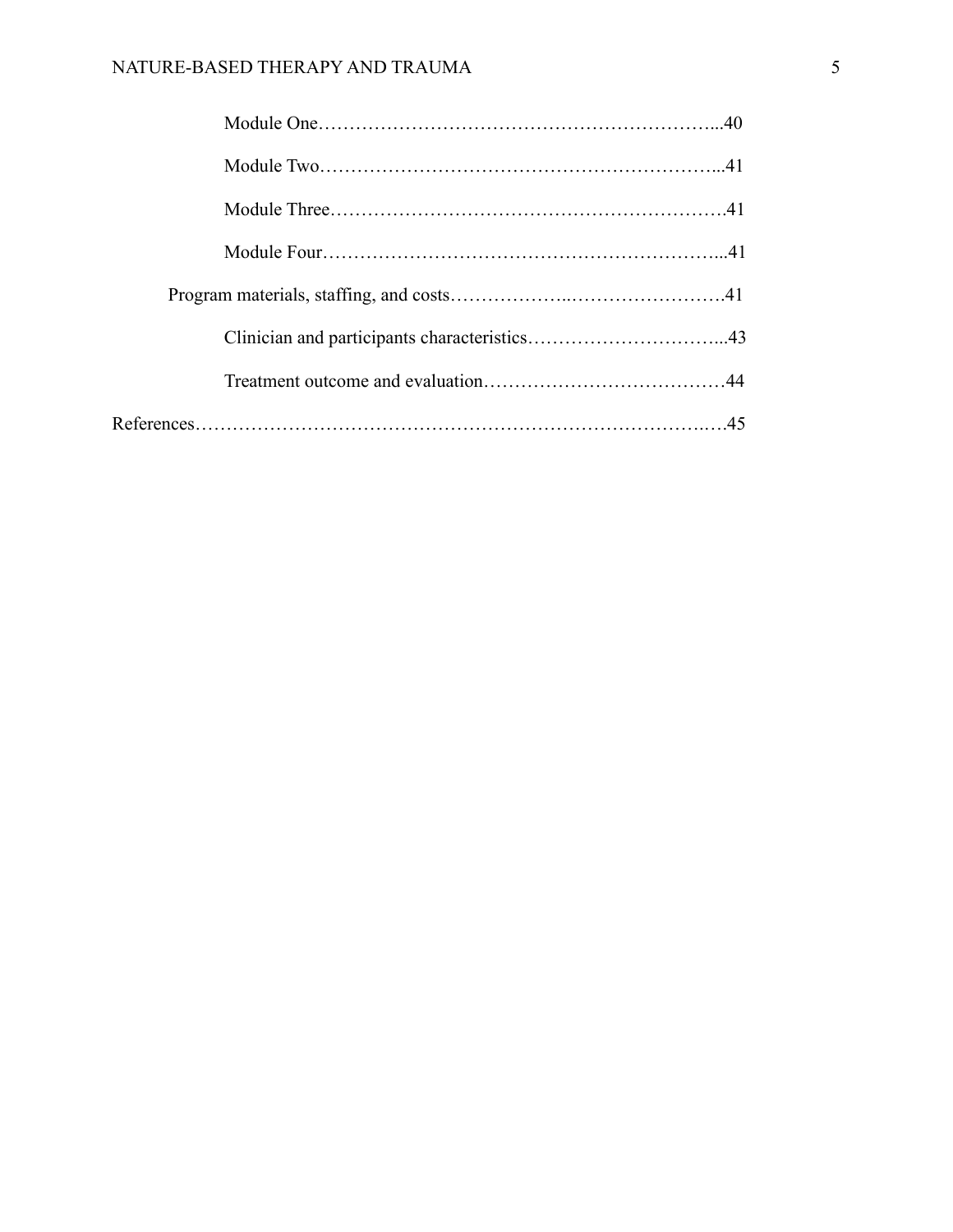## **Section I: Introduction**

### **Definitions of Nature-Based Therapy**

Nature-Based Therapy (NBT) has been around in some fashion for many years. It could be argued that NBT could go back to ancient times when Shamans used nature to assist in healing ailments (Berger & McLeod, 2006), a practice that is continued in many tribal societies today. In fact, these societies define the terms "sanity" and "madness" by how their relationship aligns with nature (Chavaly & Naachimuthu, 2020). This premise of co-existing with nature or viewing nature as a partner fit in well with the principles of Ecopsychology or Ecotherapy. Ecopsychology can broadly be defined as a way to "understand human nature in the broader context of our relationship with nature" and the way we manage this fit impacts our physical and mental health (Burns, 2000, p. 185). Researchers in Ecotherapy or Ecopsychology argue that human relationships with nature are critical, and our values, meaning, and purpose are defined by our relationships and experience with nature (Adams, 2006). Further, our relationship with nature is cyclical such that the more nature is destroyed and the emptier we feel, the more we try and fill the emptiness with stuff (Adams, 2006). Environmental psychology is another term that is used in the literature as a root of Nature-Based Therapy and is based on the idea that the relationship between humans and the environment is symbiotic (Grieder & Chanmugam, 2013).

This idea of Ecotherapy serves as the premise for how some researchers define Nature-Based Therapy. Jordan and Helms (2016) argue there is a form of healing in the relationship between nature and humans, and that Nature Therapy incorporates elements of rituals and art therapy. However, the literature is conflicted and shows a plethora of different definitions for Nature-Based Therapy (NBT). NBT is sometimes called Nature Assisted Therapy, Nature-Based Activity, Nature-based interventions, and Ecotherapy. Nature Therapy is multifaceted and can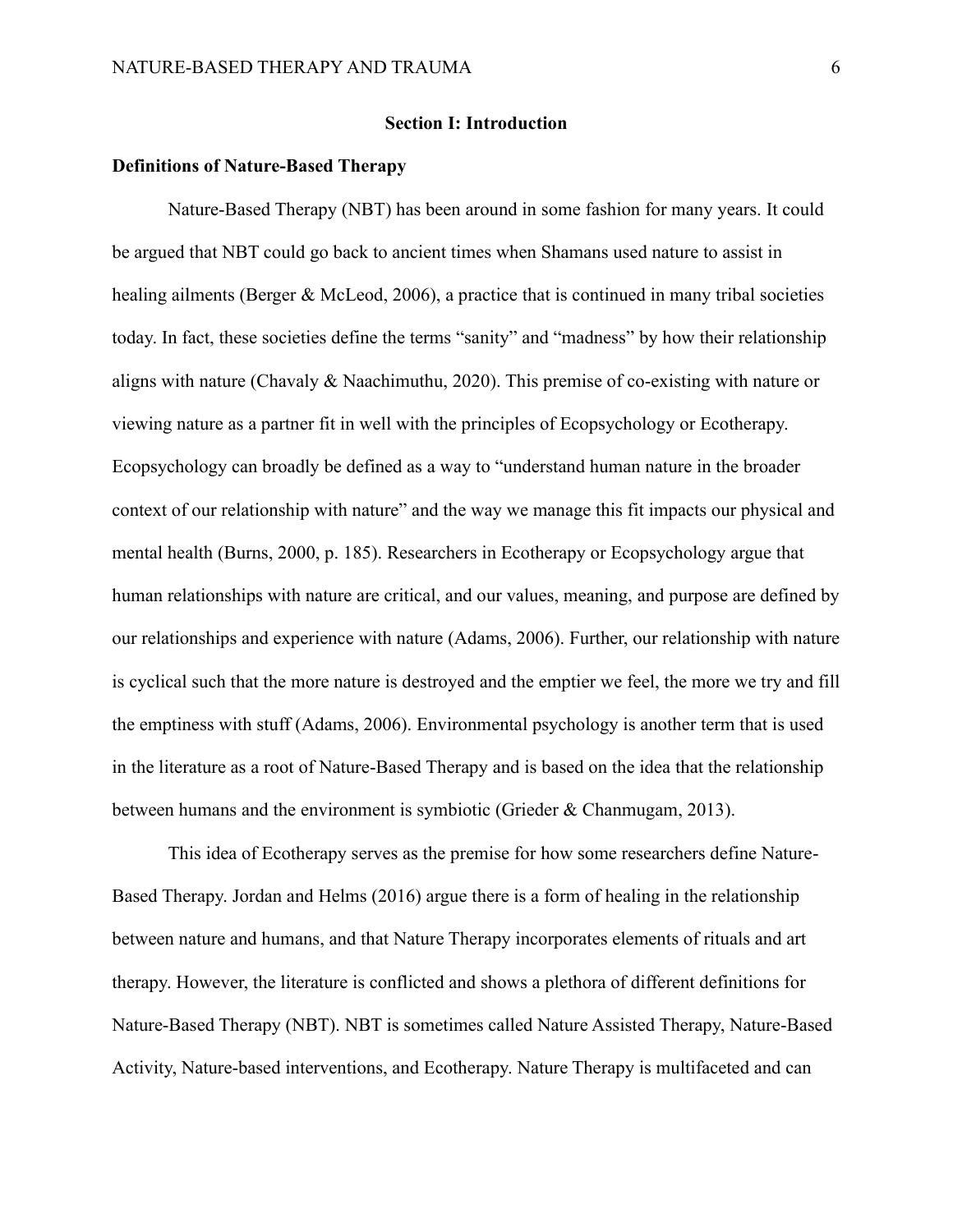incorporate several modalities. One researcher defined Nature Therapy as integration of "elements of art and drama therapy, gestalt, the narrative approach, eco-psychology, transpersonal therapy, adventure therapy, shamanism, and body-mind practices" (Berger, 2008, p. 316). Some researchers have broken down NBT into key parts including talk therapy using aspects of Mindfulness-Based Cognitive Therapy, physical and mental awareness exercises such as meditations and body scans, garden activities, and personal time in the natural environment (Poulsen, Lygum, Djernis, & Stigsdotter, 2020). Another researcher described Nature Assisted Therapy (NAT) as "an intervention with the aim to treat, hasten recovery, and/or rehabilitate patients with a disease or condition of ill health, with the fundamental principle that the therapy involves plants, natural materials, and/or outdoor environment, without any therapeutic involvement of extra human, mammals, or other living creatures" (Annerstedt & Warborg, 2011, p. 372). Still other researchers view NBT as a type of Art Therapy that uses nature as are a partner (Berger & Tiry, 2012) and others describe nature therapy as an "innovative experiential therapeutic framework that takes place in nature" (Berger & Lahad, 2010, pg 892).

Countries such as Denmark and Sweden have developed more formal programs for NBT, and have defined it as "a therapeutic intervention targeting the need of a special population, where the natural environment is specially designed or specially chosen for the particular therapy activity" (Corazon S. S., Stigsdotter, Jensen, & Nilsson, 2010, p. 36). With such a variety of definitions and different kinds of NBT, some researchers suggest there is not a universal definition that is widely accepted (Sahlin, Matuszczyk, Jr., & Grahn, 2012). There is some conflict in the literature about what role nature plays in NBT. Some researchers posit the for true NBT, nature has to play a role in the therapy and not just a setting and argued the therapeutic changes lies in the interaction between the client and nature (Poulsen, Lygum, Djernis, &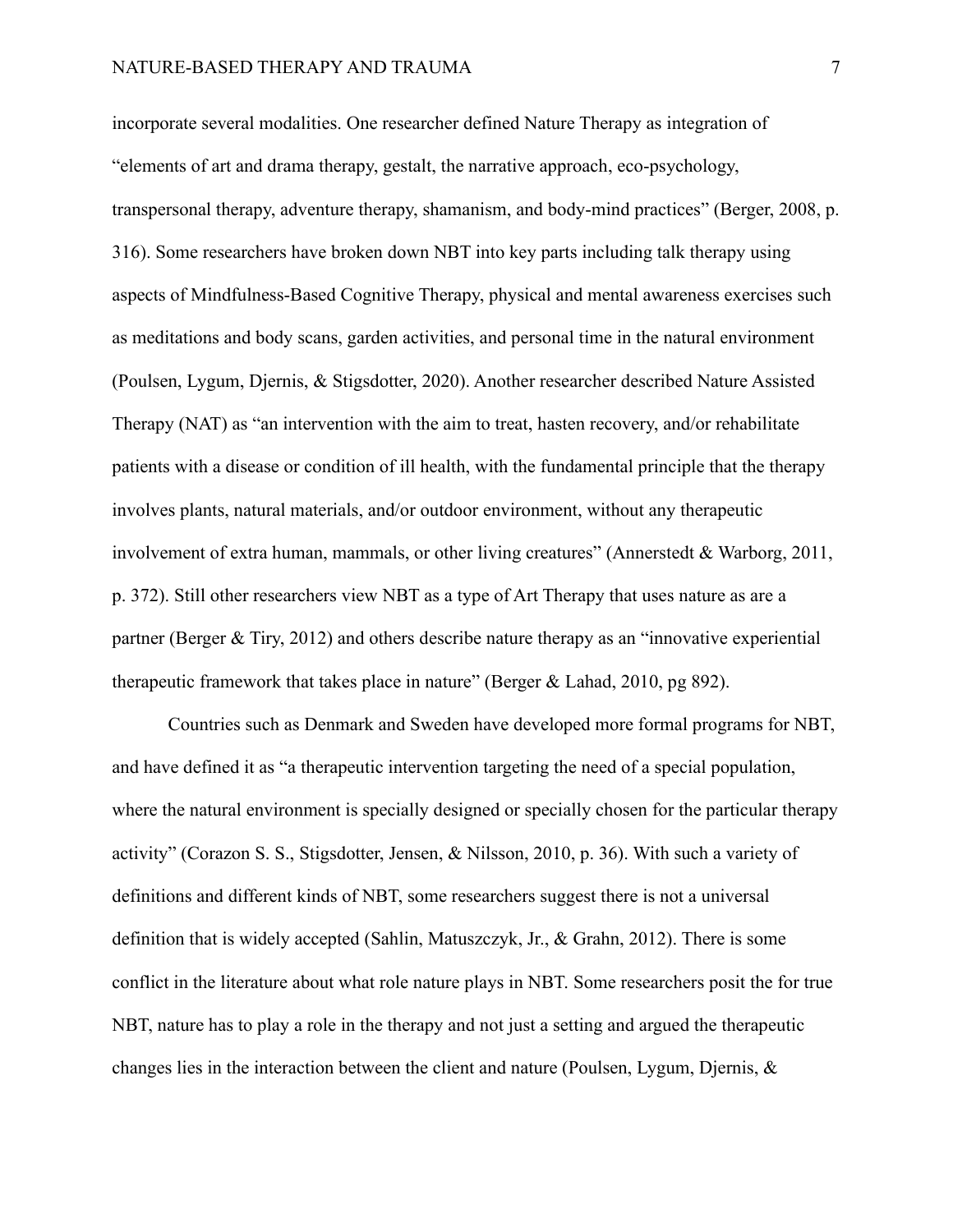Stigsdotter, 2020). Moreover, NBT is different from outdoor activities in that NBT is designed to lead to recovery and healing and be lasting compared to a short moment (Poulsen D. V., 2017). Other researchers argue that NBT can incorporate "levels" where a 'level 1' therapy could be construed as using nature as a tool to facilitate human change whereas a 'level 2' therapy could be viewed as nature being viewed as a critical partner in the process for change (Jordan & Hinds, 2016). Still other researchers argue that NBT can be viewed as a continuum, with therapists bring in as much or as little of nature into the therapy session as needed, depending on the client and client concerns. This can vary from something as simple as using nature-based imagery to having nature "props" which serve as talking points for clients, to sitting in nature while conducting traditional therapy, to doing "full" NBT by being in nature and using it as a "co-therapist" in the session (Jordan & Hinds, 2016).

NBT is practiced in a variety of places in Europe, and some researchers have attempted to quantify how practitioners view what NBT or Ecotherapy is. Kamitsis & Simmonds (2017) polled clinical practitioners who are practicing NBT to obtain their perspectives. The authors found that the practitioners had mixed feedback. Some practitioners viewed it as a personcentered nondirective approach, others viewed it as a spiritual relationship, and still others viewed it as a way to incorporate indigenous healing practices into what would be considered Western Psychology (2017). All interviewees in the study suggested that the premise of ecopsychology is about enhancing human health through sensory contact with the natural world (2017). NBT programs in Sweden typically include two parts, a medical rehab process including aspects like conversation therapy and body awareness and either being or doing activities in nature (Sahlin, Matuszczyk, Jr., & Grahn, 2012).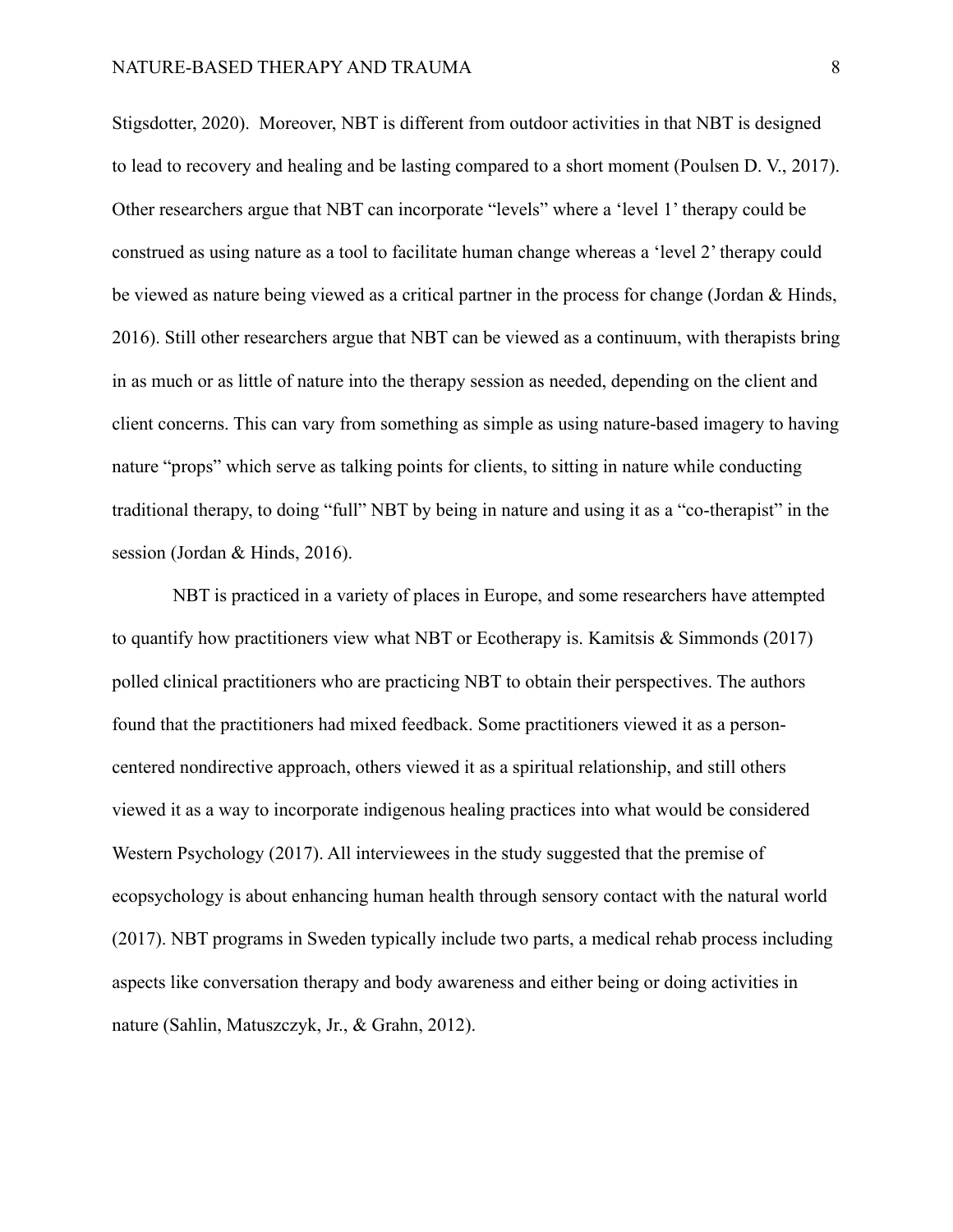# **Types of Nature-Based Therapy**

Some researchers view the term, Nature-Based Therapy, as more of an "umbrella term" for several types of therapy, including ecotherapy, and horticulture therapy (Poulsen, 2017; Poulson et al, 2018). NBT utilizes horticulture and body-awareness activities to supplement individual therapeutic talks (Poulson et al, 2018). Nature-based therapy (NBT) can be broken down into several different types. Some authors argue that Nature Therapy can include up to 11 different subdisciplines including Wilderness Immersion, Adventure Therapy (AT), Forest Bathing, Green Exercise, Ecotherapy, Blue Care, Care Forms, Horticulture Therapy (HT), nature meditations, nutrition, and Animal Assisted Psychotherapy (AAT) (La Puma, 2019). For this paper, the primary emphasis will be on Adventure Therapy, Forest Bathing, and Horticulture Therapy.

# *Adventure Therapy*

Adventure therapy can be broadly defined as "any intentional, facilitated use of adventure tools and techniques to guide personal change toward desired therapeutic goals" (Alvarez & Stauffer, 2001, p. 87). Examples of adventure therapy can include activities such as white water rafting, ropes courses, camping, wilderness activities, sailing, etc. Key components of Adventure Therapy (AT) or Wilderness Therapy typically involve a novel challenge in a group context followed by a group debriefing or processing. Previous research on Adventure Therapy included the term Outdoor Behavioral Health (OBH), which was initially regarded as "an emerging intervention and treatment in mental health practice to help adolescents overcome emotional, adjustment, addiction, and psychological problems" (Russel & Hendee, 2000, p. 3). A more recent definition in the literature for OBH is using traditional counseling in the outdoors (Roberts, Stroud, Hoag, & Massey, 2017) and involves supplementing traditional therapy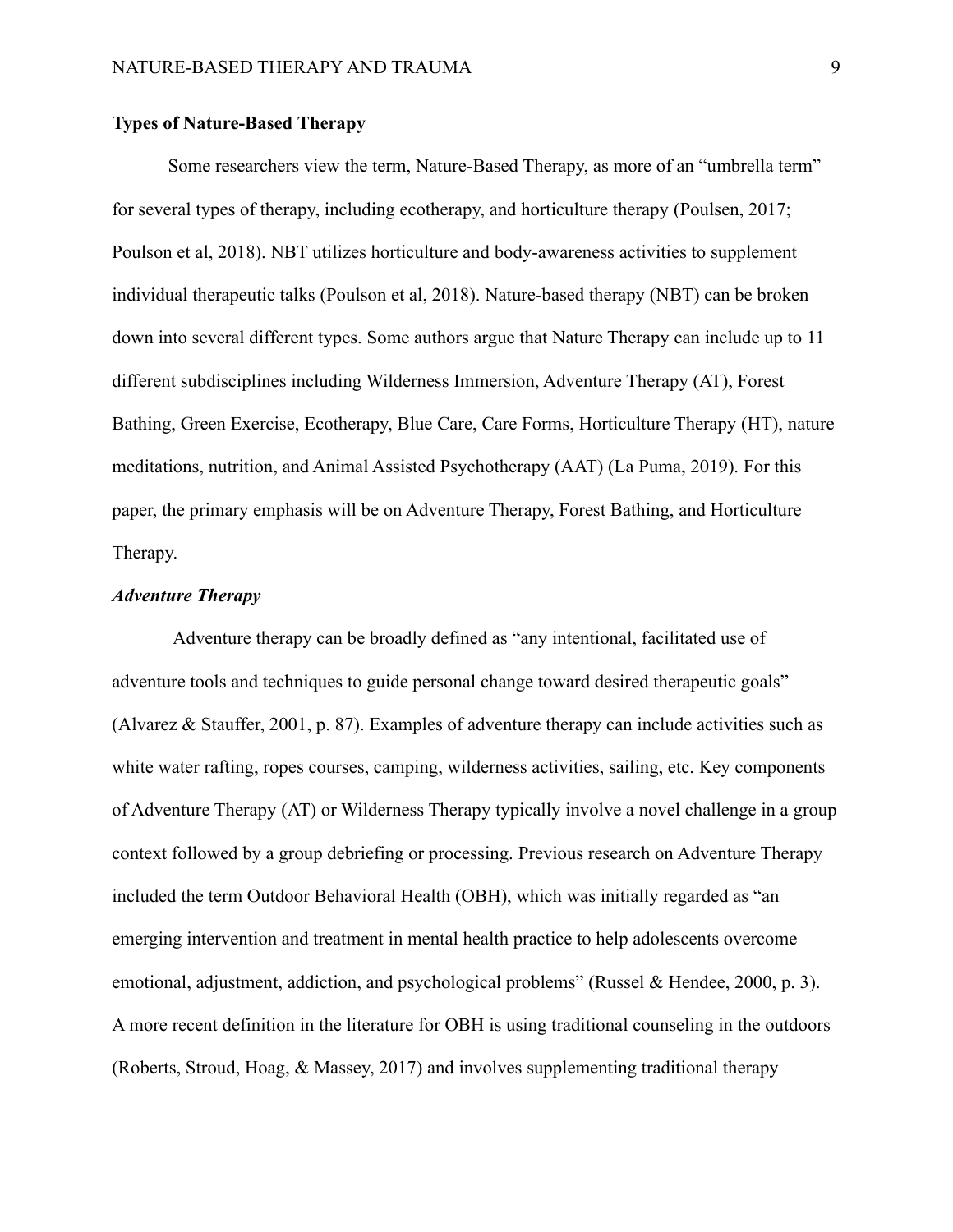elements with elements found in healthy ecosystems to provide a richer experience (Gass, et al., 2019). Still other researchers use the term Natural Environment Therapies as a term to encompass wilderness therapy and outdoor adventure therapy which is geographically typically in the United States and Australia (Annerstedt & Warborg, 2011). Other researchers have used the term Nature Adventure Rehabilitation (NAR) in the literature (Gelkopf, Hasson-Ohayon, Bikman, & Kravetz, 2013). Researchers posit that NAR includes a strong Cognitive Behavioral component by overcoming challenges to challenge self-worth, and includes repeated cycles of rest and action to help mimic emotion regulation as a way to help regulate their symptoms (2013). There is an emphasis in the literature on distinguishing AT compared to other wilderness or nature activities. Alvarez and Stauffer (2001) argue that there has to be an element of facilitation and emphasis on personal change or growth. Other researchers have criticized Adventure Therapy programs for ignoring the role of nature and allowing it to become outdoor education (Beringer & Martin, 2003).

#### *Forest Bathing*

Forest Bathing, also called "Shinrin-yoku" is broadly defined as a way of taking in the atmosphere of a forest (Park et.al 2009) and can involve walking or breathing in the atmosphere (Morita, et al., 2007). Much of the research that has been done on Forest Bathing, or Forest Therapy, has been centered on reducing stress and other psychological constructs. Research has been conducted on examining urban vs non-urban forests (Lee, Son, Kim, & Lee, 2019), depression (Browning, Lee, & Wolf, 2019), anxiety (Zhou, et al., 2019), seasonal forests (Bielinis, Takayama, Boiko, Omelan, & Bielinis, 2018), and individuals with schizophrenia and affective disorders (Bielinis, Jaroszewska, Lukowski, & Takayama, 2019), to name but a few.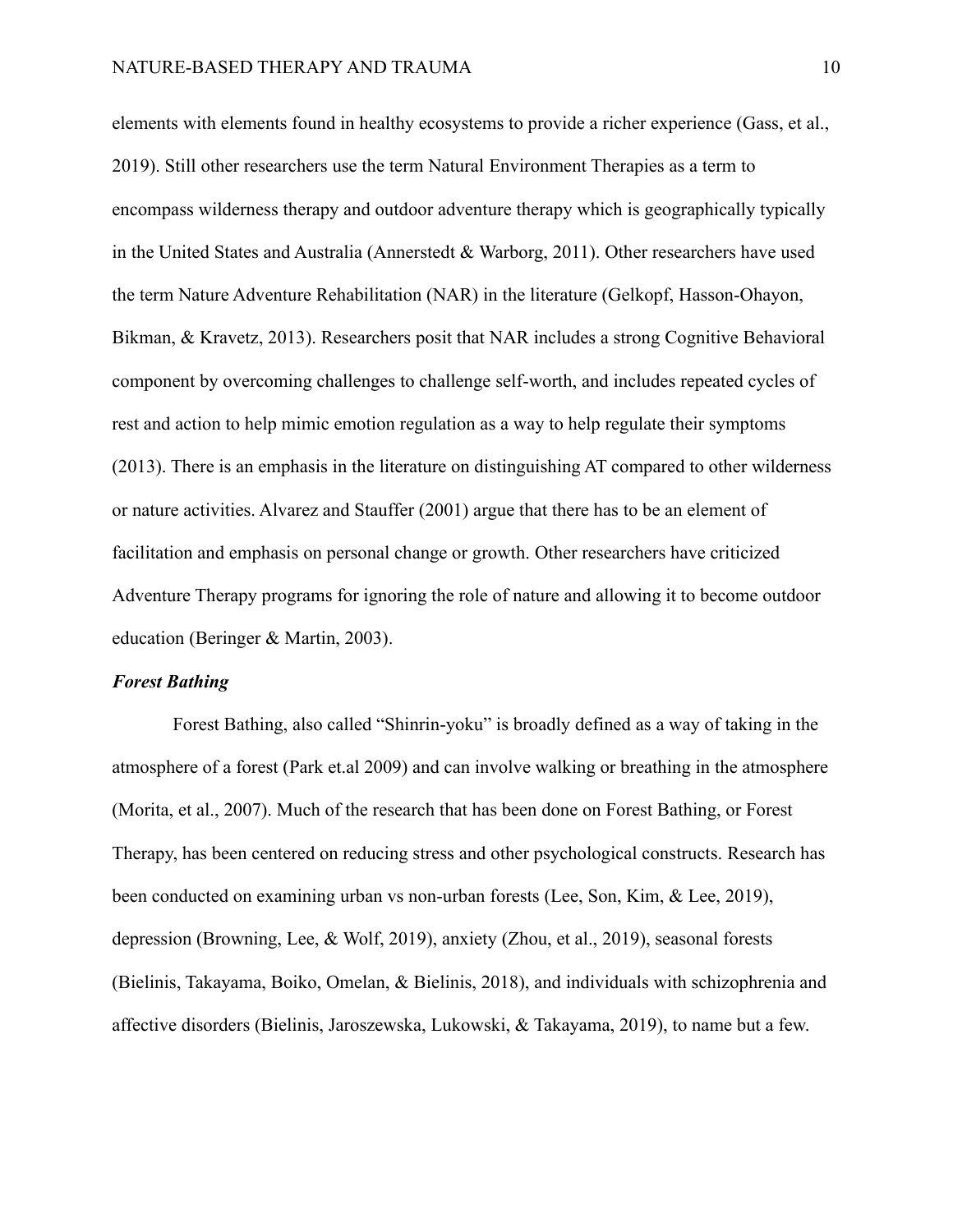# *Horticulture Therapy*

Horticulture Therapy has been around since World War II and is considered a form of Occupational Therapy (Detweiler, et al., 2015). Horticulture Therapy broadly "applies the art and science of growing plants to improve physical, mental, and spiritual well-being" (Detweiler, et al., 2015, p. 36). Other researchers broaden the definition to include "plants and garden-related activities" and further explain that Horticulture Therapy allows clients to develop new ways to provide self-expression, stimulate creativity, and develop focus while still allowing for the acquisition of new knowledge and skills (Baker, 2009, p. 94). Horticulture Therapy practices can be very broad, and including anything from planting seeds, growing or weeding plants and flowers, making planter boxes, utilizing specific therapeutic gardens, and sitting in a therapeutic garden. Horticulture Therapy can also include such terms as horticultural therapy gardens, therapeutic gardens, and rehabilitations gardens (Annerstedt & Warborg, 2011). Horticulture Therapy can be used by occupational therapists, teachers, nurses, and physiotherapists to name but a few professions (Baker, 2009).

### **Theoretical Basis**

There are three main theories based on the literature that serves as the foundation for all types of NBT. Kaplan and Kaplan (1989) developed what they called the Attention Restoration Theory (ART). This theory argues that humans have two types of attention, directed attention and soft fascination. ART posits that directed attention is when an individual has to use conscious effort to focus attention on important matters, and this causes fatigue overtime (Poulsen, Stigsdotter, & Davidsen, 2018). Soft fascination is regarded as an unconscious process that captures attention through an effortless method and is regarded as restorative in nature. Kaplan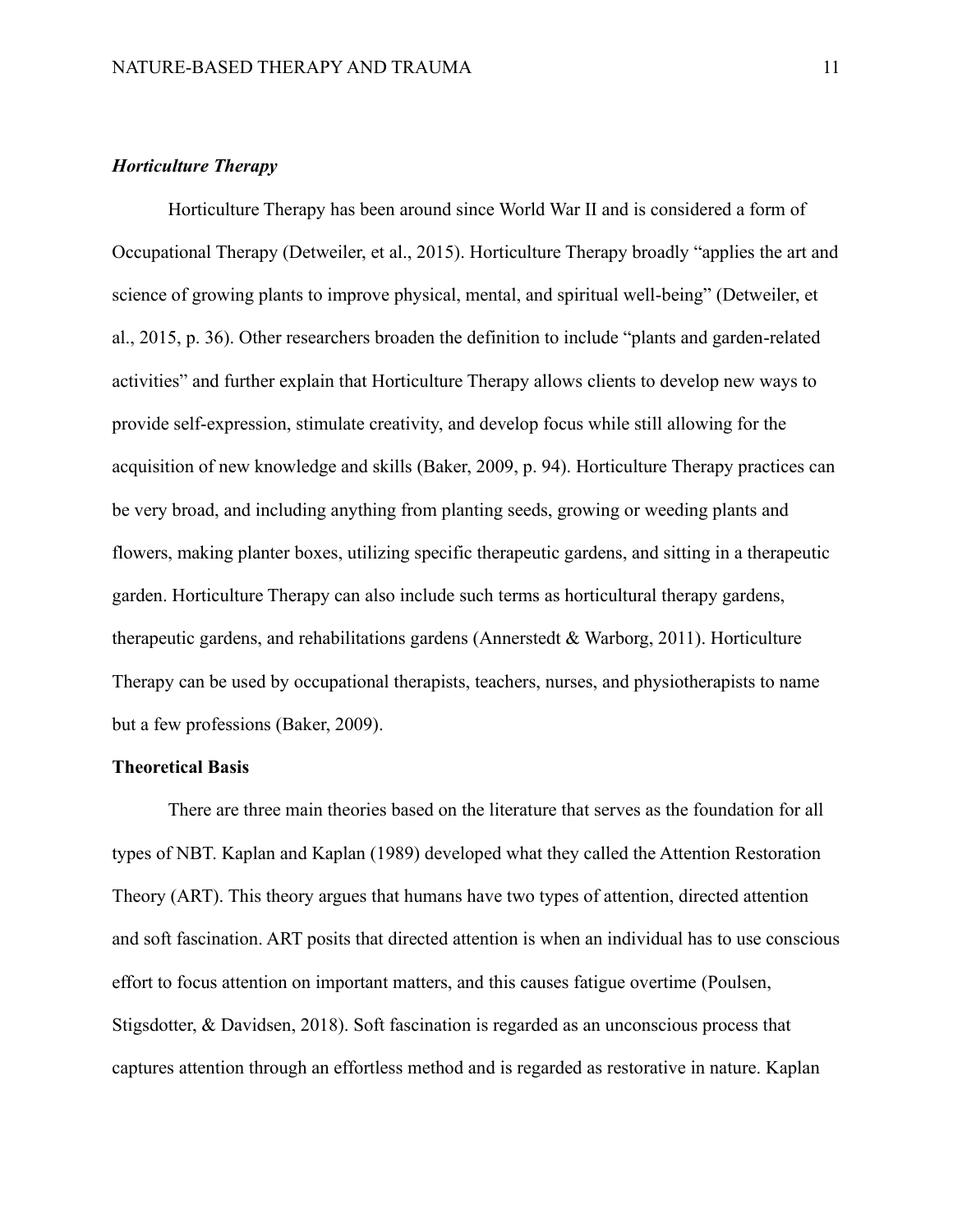(1995) goes on to further elaborate that a restorative environment requires four things 1) being away from everyday routines or demands 2) the ability to effortlessly hold attention, 3) the capacity to remain engaged, and 4) compatibility or a match between what the individual wants to do and what the environment supports.

Ulrich (1981) created the psychoevolutionary or stress reduction theory. He posited that nature can help reduce stress levels. He posited that non-threatening environments (i.e. environments that have important survival elements) require reduced processing and thus arousal levels are reduced (Ulrich, 1979). This is supported by emerging research concerning Forest Bathing. Some researchers suggest that our bodies are designed to be attuned to nature and by living in an artificial world we are living in a constant state of stress with chronic sympathetic nervous system arousal that is alleviated by contact with nature (Lee, et al., 2012).

The third theory is E.O. Wilson's (1984) Biophilia theory. His idea is that humans have an inherent need to affiliate with life and lifelike processes and was expanded to suggest that humans have an innate bond with nature (Zhou, et al., 2019).

#### **Purpose**

The objective of this doctoral project is to conduct a comprehensive review of the literature on nature-based therapy practices to better design a measurable nature-based therapy program for the treatment of veterans with trauma disorders. While empirical talk therapy treatments exist, these treatments do not work for all veterans due to a variety of barriers including high dropout rates, cultural stigma, and access to care. Much of the research focuses on one type of nature-based therapy, most of which do not involve the use of any traditional talk therapy. It was determined there was a gap in current research with combining different types of nature-based therapies into a framework concurrently with a traditional talk therapy element.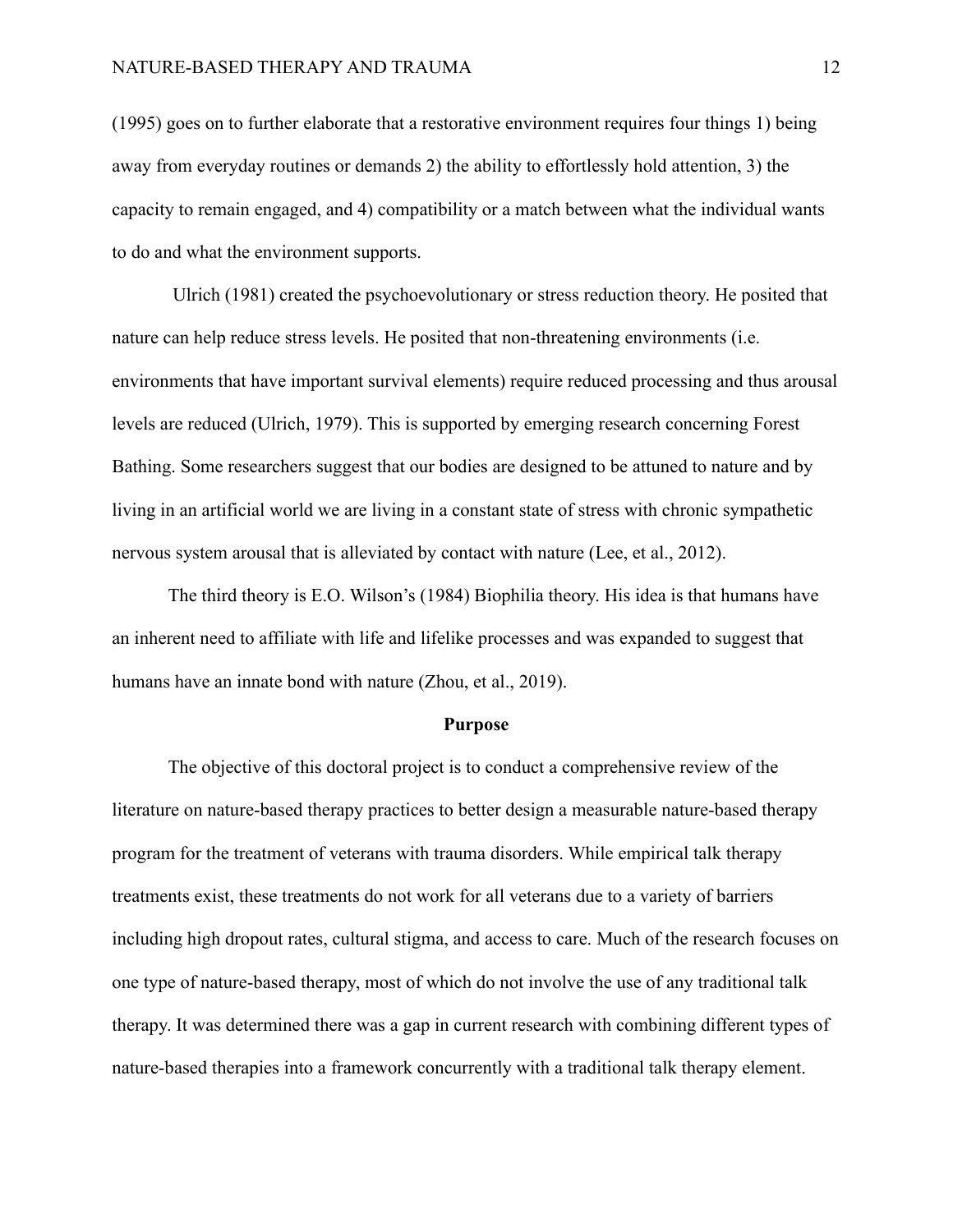Due to the amount of identified barriers in the literature for gathering empirical data on these types of therapies, this proposed programming will provide a framework for testing to allow more comparisons in the research. There are significant challenges in creating a nature-based therapy program due to limited research and a wide range of variables. This project will identify challenges ending with a proposed plan of developing a framework for a program to manage the challenges.

#### **Statement of Significance**

While the literature on various NBT programs exists, as of this article limited research has been completed using a structured NBT framework that encompasses multiple facets of NBT. While there are evidence-based treatments on treating trauma for veterans and other individuals, barriers to effective treatment, particularly for rural and minority veterans demand additional treatments. Research supports that not only do typical top-down talk therapy approaches not work for every veteran, and are not often sought out, but there is increasing demand to look for alternative treatments. New laws, including the Accelerating Veterans Recovery Outdoors Act, requires the VA to investigate the benefits of outdoor recreation therapy for veterans (Jones, 2021). Future research combining nature interventions with typical therapeutic interventions with clinical populations, particularly those affected by trauma and stress is needed (Ameli, et al., 2021; Duvall & Kaplan, 2014). Additionally, given the barriers to research on these types of programs, a systematic way to control some barriers could allow additional comparisons in the research (Duvall & Kaplan, 2014).

#### **Section II: Literature Review**

#### **Methods for Literature Review Search**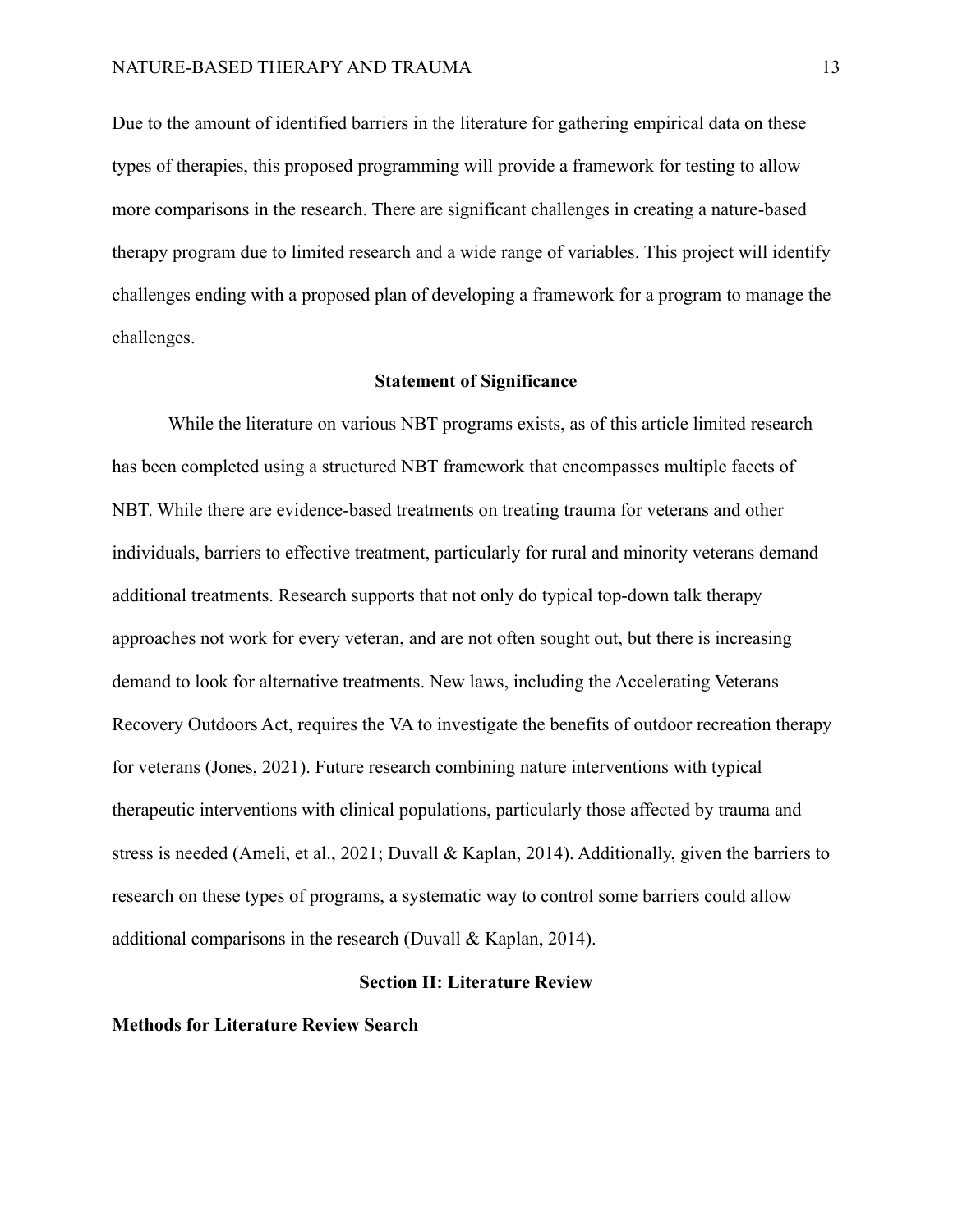The literature review search was conducted primarily through the Eastern Kentucky University library website, 'EKU Libraries', to understand the previous research completed on both Nature-Based Therapy and Family Therapy using all available databases, and how that relates to trauma. The search was initially broadened to search all terms related to Nature-Based Therapy, including Nature-Based Activity, Nature Assisted Therapy, and Ecotherapy. After reading the research, subsequent searches included specific types of Nature-Based Therapies including Forest Bathing, Adventure Therapy, Wilderness Therapy, Horticulture Therapy and reviewing afore-mentioned therapies and keywords such as Trauma and Posttraumatic Stress Disorder. Some of the journals utilized included *Journal of Clinical Psychology, Journal of Therapeutic Horticulture, Journal of Systemic Therapies, Journal of Adventure Education and Learning, European Journal of Psychotherapy and Counselling, Psychiatry Research, Journal of Aggression, Maltreatment, and Trauma, International Journal of Advanced Counseling, Journal of Public Mental Health, and Urban Forestry and Urban Greening.* 

#### **Nature-based Therapy and Trauma**

As a society, there is an increasing movement to become more trauma-informed and much of the current research on trauma and NBT has been conducted on veterans. Research has increasingly shown the chronic mental and physical impact that trauma has on individuals throughout their life. In the Diagnostic and Statistical Manual of Mental Disorders-Fifth Edition (DSM-V) the definition of Posttraumatic Stress Disorder (PTSD) has grown more complex when it was revised from the DSM-IV to the DSM-V (American Psychological Association, 2013). For PTSD, a criterion A trauma has to be witnessed, experienced, have repeated exposure to traumatic events, or an individual has to learn of a violent or accidental traumatic event of a close friend or family member (2013). In addition to the traumatic event, an individual must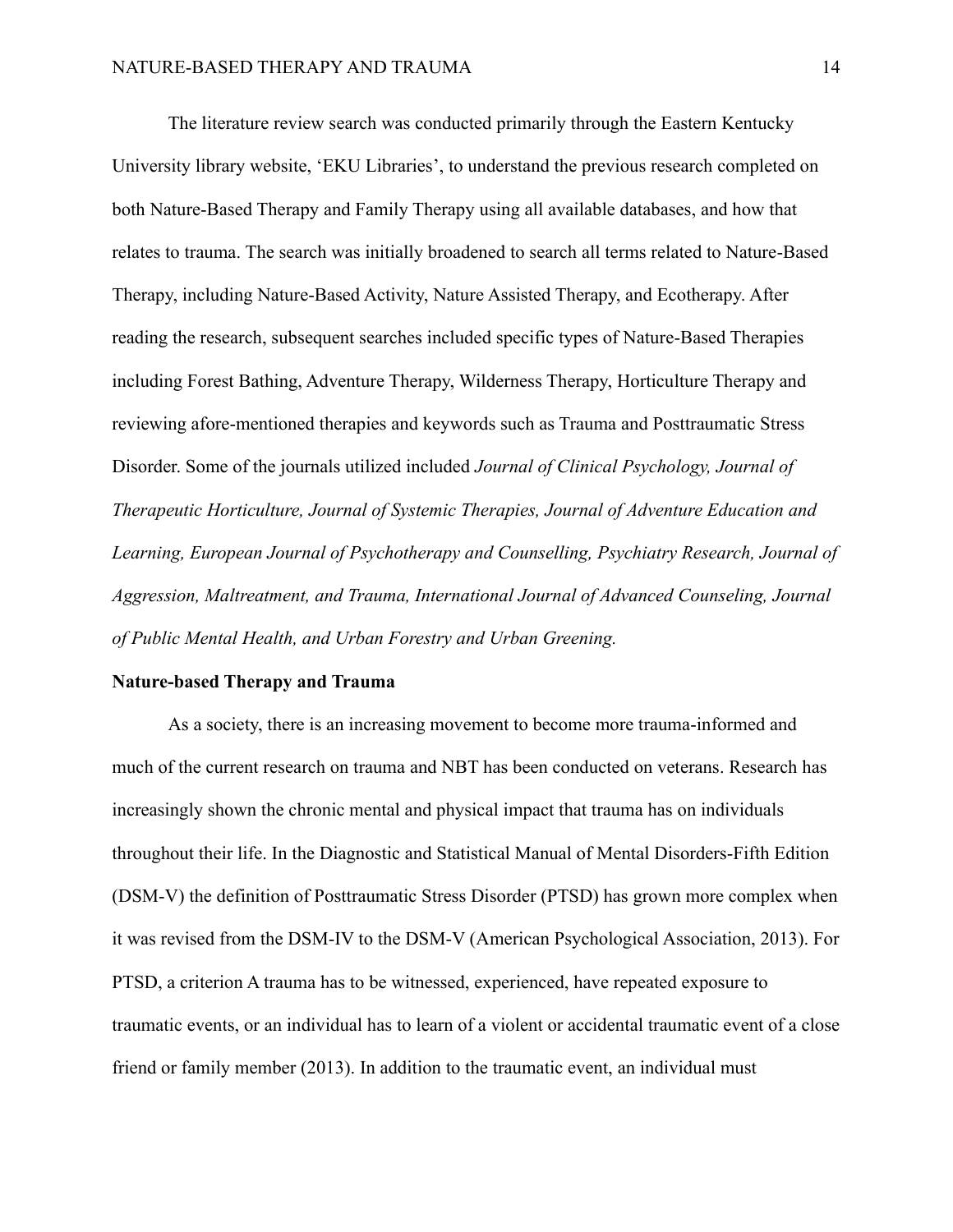experience intrusive symptoms, avoidance of stimuli associated with the event, negative cognitions or mood, and marked levels of arousal or reactivity (2013). In addition to combatrelated trauma, criterion A traumas can include events like natural disasters, car accidents, physical or sexual abuse or assault, the suicide of a loved one, kidnapping, sex trafficking, or significant medical incidents (2013).

The National Center for PTSD estimates that 6% of the population, or approximately 12 million people, will experience PTSD at some point in their life (How Common is PTSD in Adults?, n.d.). For military populations, it is estimated that for the most recent conflicts between 11-20% of veterans have PTSD from Operation Iraqi Freedom (OIF) and Operation Enduring Freedom (OEF), 12% of Desert Storm veterans, and up to 30% of Vietnam veterans had PTSD in their lifetime (How Common is PTSD in Veterans?, n.d.). There have been several studies linking diagnoses such as PTSD with increased physical health issues, substance abuse, and unemployment (Poulsen D. V., 2017). With such a high rate of PTSD, much research has been done on evidence-based treatments. Some of the most researched treatments for trauma and PTSD are Cognitive Processing Therapy (CPT), Prolonged Exposure (PE), Trauma-Focused CBT (TF-CBT), and Eye Movement Desensitization and Reprocessing (EMDR). In the U.S. Department of Veterans Affairs, CPT and PE are both widely empiracle treatments used across the country. While treatments such as CPT and PE are largely successful, they do not work for every case. In addition to other treatment barriers, this has driven researchers to find other forms of trauma treatment. Recently, more attention is being paid to what are considered "bottom-up" techniques or alternative therapies for trauma treatment. Integrative health approaches for veterans and military populations include treatments such as mind-body medicine, and manipulative and body-based practices to name but a few (Cukor, Spitalnick, Difede, Rizzo, &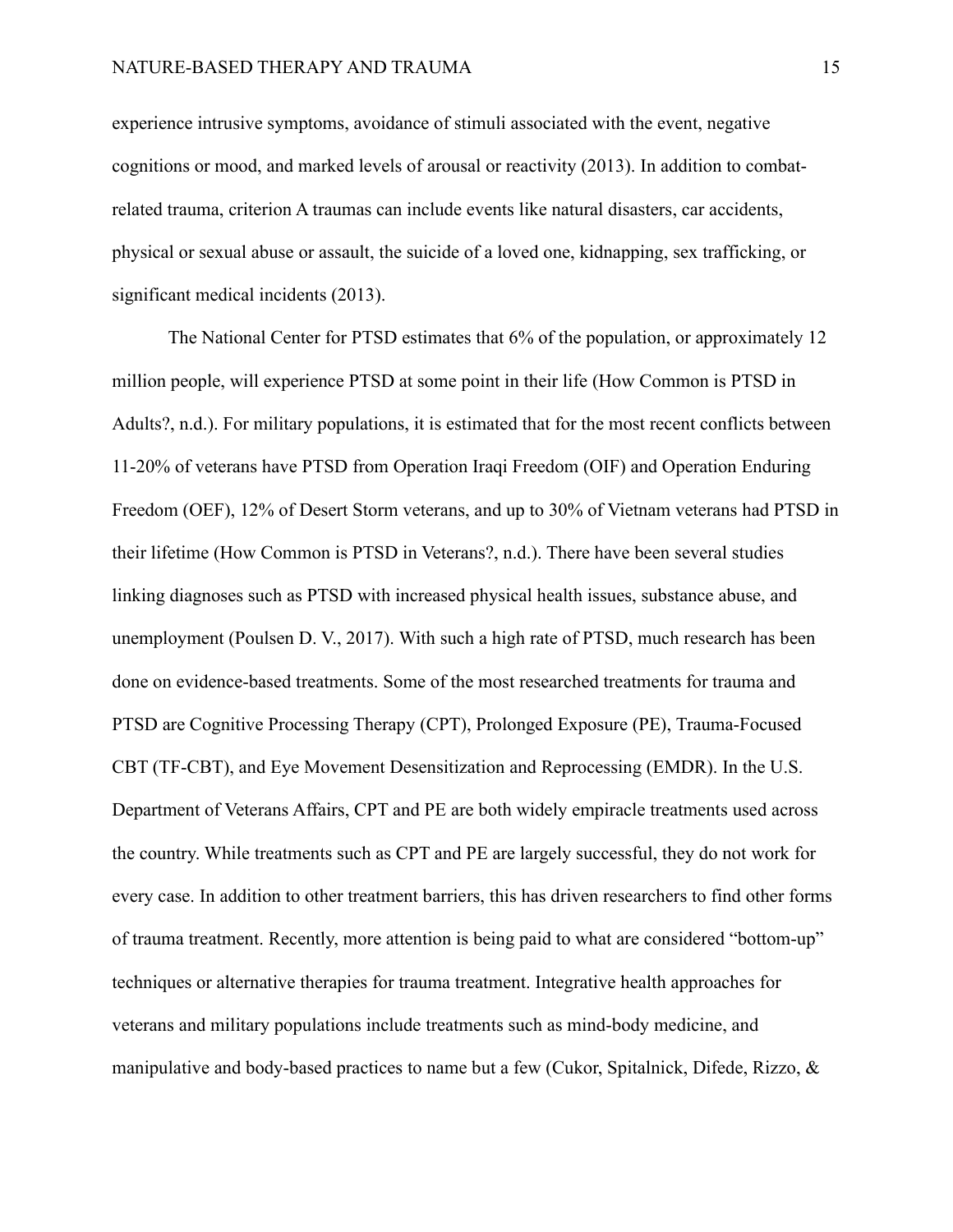Rothbaum, 2009). Treatments such as CPT and PE are very cognitive or "frontal lobe" based forms of talk therapy. Bottom-up therapies and techniques, such as Somatic Experiencing and Yoga, are being used to help individuals who are so dysregulated they are not able to access their frontal lobe. Nature-based Therapy (NBT) is particularly well-suited to this area. In fact, some researchers have posited that individuals with great distress will have greater change with NBT's such as Outdoor Behavioral Health (OBH) programs and that OBH is well suited to individuals who don't respond to traditional outpatient therapy (Roberts, Stroud, Hoag, & Massey, 2017).

For individuals who experience significant trauma, deficits in the frontal lobe and executive functioning tasks are impacted. Tasks that require significant planning, thinking, and reasoning as well as the ability to concentrate will be impaired. In addition, these individuals typically have increased sympathetic nervous system activation. For individuals who have PTSD caused by chronic combat, their nervous system may be chronically heightened (Bird, 2015).

There is extensive qualitative research suggesting that experiencing nature helps to stabilize the autonomic nervous system (Detweiler, et al., 2015). The "stress" part of PTSD has been studied heavily with research on results of forest bathing and monitoring physiological symptoms, such as cortisol levels and blood pressure. Multiple studies have been conducted looking at blood pressure and urinal adrenaline output with forest bathing. The studies have shown that, compared to walking in an urban environment, blood pressure and sympathetic nervous activity decreased while parasympathetic activity increased (Li, et al., 2011; Park, et al., 2009).

Further studies on forest bathing have gone so far as to suggest that forest bathing, in addition to decreasing stress levels and sympathetic nervous activity, promotes increase immune function by increasing Natural Killer (NK) cells which have important implication in medical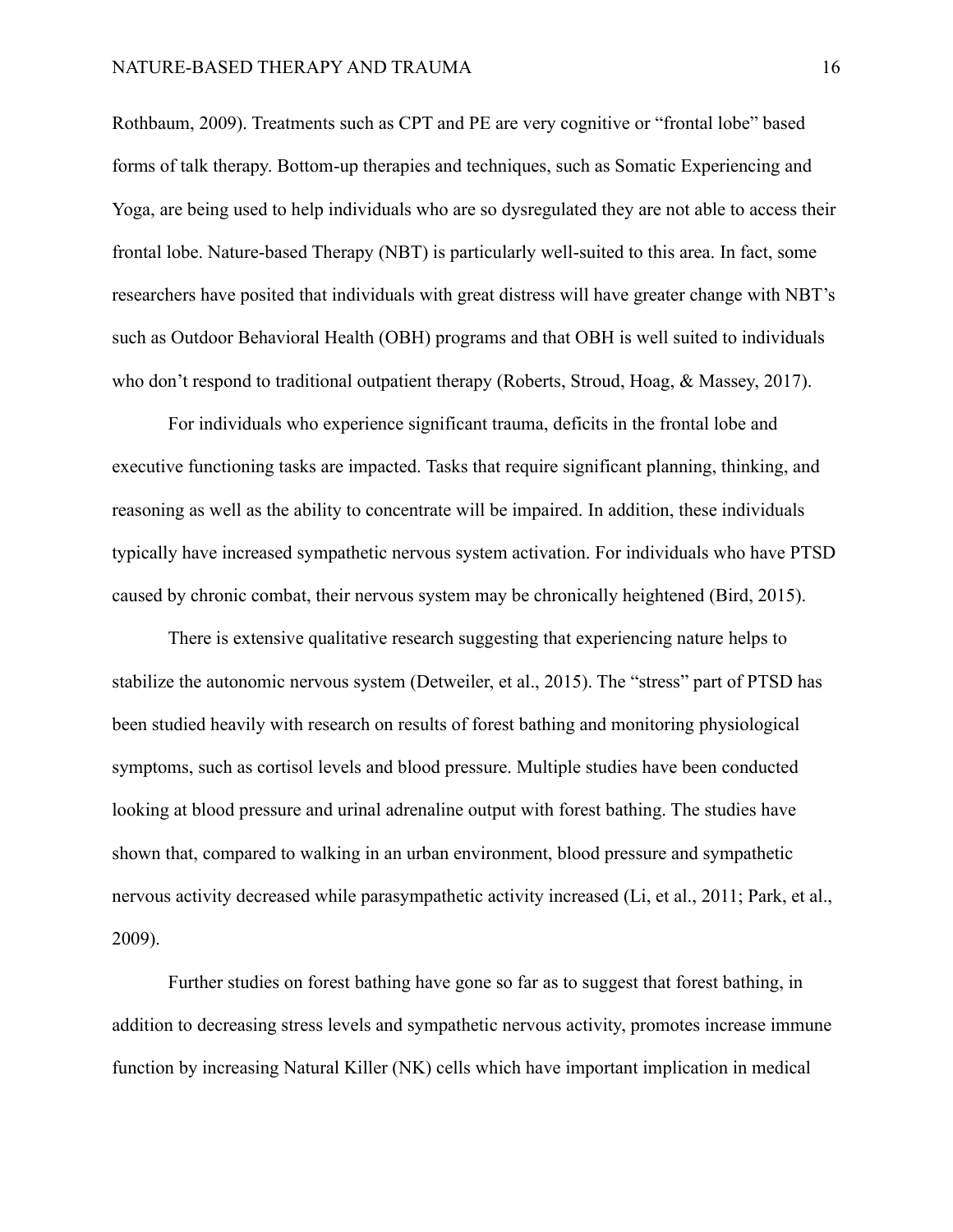and cancer research (Lee, et al., 2012). Additional studies have found that even views of nature, and not just physical activity, have helped shift individuals out of "fight or flight" states (Browning, Lee, & Wolf, 2019). These views have shown a positive impact on psychological factors such as mood, affect, and vitality after 15 minutes of viewing a forest environment compared to an urban environment (Bielinis, Takayama, Boiko, Omelan, & Bielinis, 2018). Forest Bathing's research has shown that the decreased arousal levels have facilitated increased individual's mental state and short-term attentional capacity when compared to traditional Cognitive Behavioral Rehabilitation therapy (Sonntag-Ostrom, et al., 2015). Other studies on Horticulture Therapy have examined cortisol levels and found positive results. One study compared individuals who received a combination of therapies both with and without plant involvement and found the group who engaged in plant activities had a significant reduction in stress levels (Vujcic, Tomicevic-Dubljevic, Grbic, & Lecic-Tosevski, 2017).

Other studies have examined NBT with veterans and found, in addition to lower cortisol spikes, reduced symptoms of PTSD. Dustin and colleagues (2011) discussed the results of a 4 day river rafting trip pilot program, which was comprised of the wilderness activity experience and journaling but no formal therapy. After 4 days the themes in the journals showed a decrease in PTSD symptoms, including symptoms of hyperarousal, sleep disturbance, re-experiencing, and avoidance and numbing (2011). They also found increased feelings of mindfulness, coping skills, self-efficacy, and a sense of relaxation (2011). The veterans were able to use metaphors from the river experience, such as a continuous current and river hazards, and how that related to their struggles and life experiences (2011). The authors identified several themes from the research including promoting social camaraderie, using a novel context to provide perspective on veterans lives, using a non-judgemental setting for processing sensitive topics, increased coping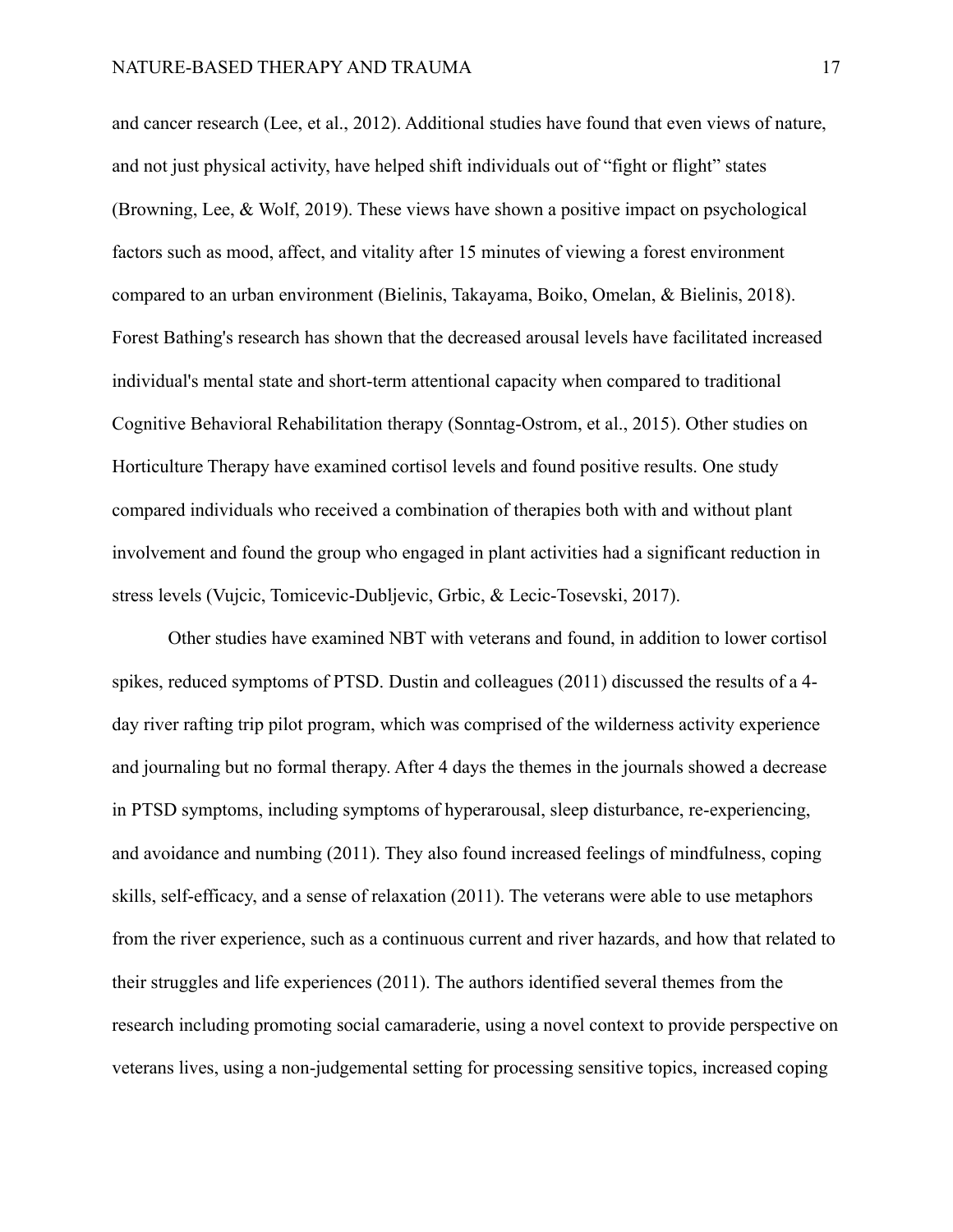skills and self-confidence, reduction in PTSD symptoms, promotion of normalcy, and experiences of joy, and providing a different context for family members to observe the veteran in a different way (2011).

A recent pilot study was conduted with veterans in the U.S. Pacific Northwest, and compared groups of veterans who hiked on nature trails versus urban trails (Littman, et al., 2021). The authors found that on the PCL-5, PTSD symptoms decreased in the nature hiking group and stayed at the final level when retested 12 weeks later (2021). In comparison, the urban hiking group had a decrease in PTSD symptoms after the initial hikes, but the PCL-5 scores went almost back to baseline when retested 12 weeks later (2021). Morever, the participants in the hikes reported percieved benefits related to increased connection to others and reduced stress overall (2021).

Besides neurophysiological research on factors such as cortisol, additional studies have focused on brain functions concerning psychological states. Depression is another part of PTSD that is frequently associated with traits such as rumination. Bratman et all (2015) researched prefrontal brain activation. The authors found that individuals who completed a 90-minute walk in nature, as opposed to an urban setting, showed decreased rumination and neural activity in the associated brain areas (2015).

Along with dysregulation, some individuals have such significant trauma they then become dissociative and "numb" to physical sensations. Qualitative data from a study on flyfishing helped the veteran "recognize the signs of emotional numbing and helped him remember what it meant to feel good again" (Craig, Alger, Bennett, & Martin, 2020, p. 161). NBT can play an important role in helping these individuals relearn what physical sensations feel like through sensory exploration, and these experiences can help establish relationships with other humans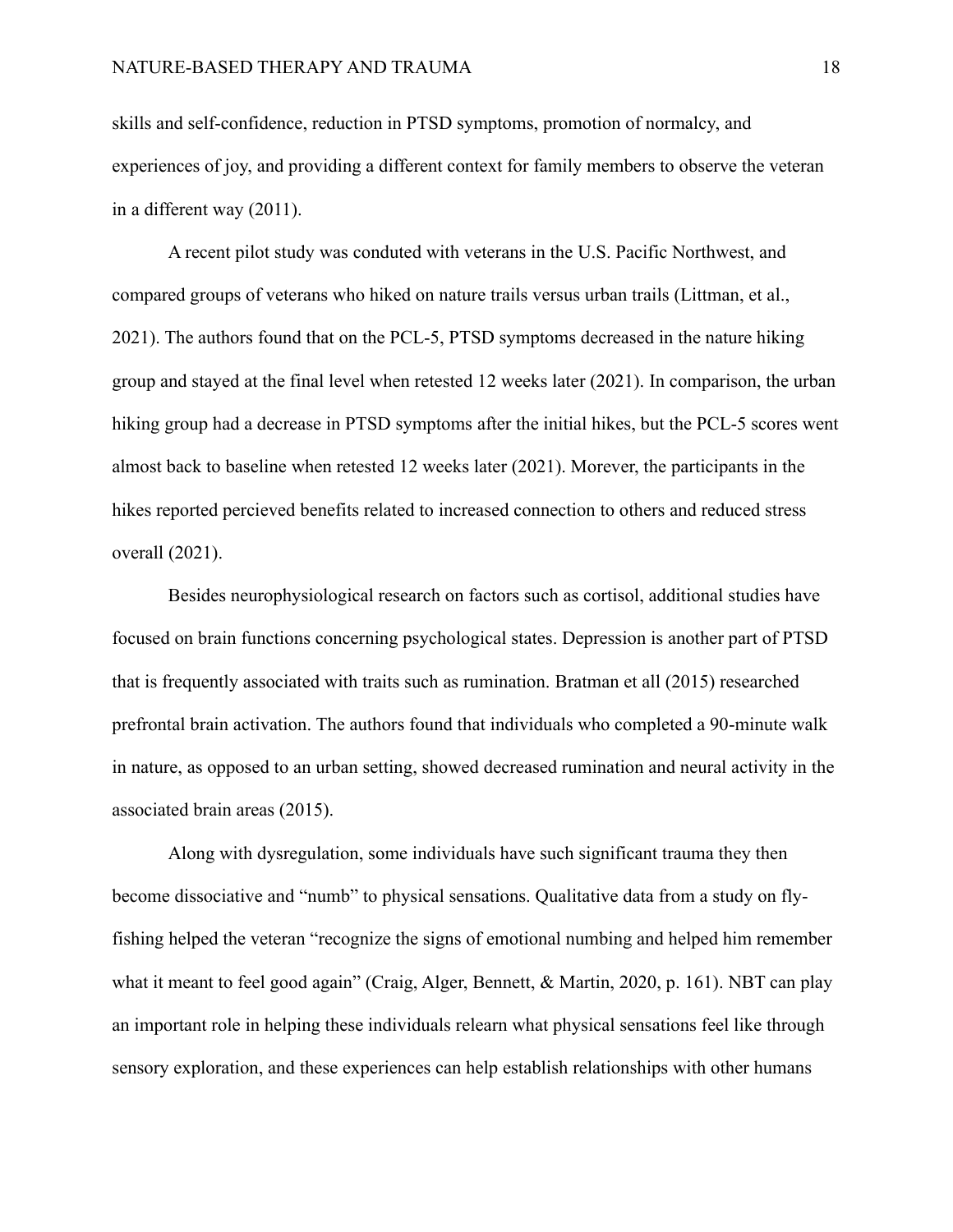(Poulsen, Stigsdotter, & Davidsen, 2018). For individuals who participate in Forest Bathing, this might be feeling the wind or the bark of a tree, for Horticulture Therapy this might be feeling the soil or the sunlight on the plants, and for Adventure Therapy this might include feeling the water or the rocks or smelling the salt in the air. These physical sensations can be powerful triggers for memories and help prime an individual for positive memories. In addition, these physical and sensory sensations can enhance experiences with mindfulness by helping the individual stay focused or grounded in the present and relearn body-awareness (Corazon S. S., Stigsdotter, Jensen, & Nilsson, 2010; Sidenius, Stigsdotter, Poulsen, & Bondas, 2017). Research themes and feedback from participants also suggest using sensory information to stimulate relaxation allowed for increased responsiveness and ability to practice self-acceptance (Sidenius, Stigsdotter, Poulsen, & Bondas, 2017).

Nature-based Therapy (NBT) has a unique element of connection to it, which can be critical for individuals with trauma. Individuals with severe trauma have difficulty forming or maintaining connections with other individuals. Research suggests that not only does disconnection from nature increase pathology, such as anxiety and depression, but a reconnection to nature will decrease pathological feelings and self-alienation, and increase overall health, joy, self-esteem, and social connection (Chalquist, 2009). When looking at overall psychopathology from a dimensional perspective, many DSM-5 disorders have an adverse impact on social skills. Feeling connected is especially important for individuals who have severe trauma and are suicidal. Joiner's (2005) Interpersonal Theory of Suicide posits that suicide is likely when an individual has states of perceived burdensomeness and thwarted belongingness combined with an acquired capacity for lethal self-harm. This can be especially important when considering the needs of active duty and veteran military populations. A protective factor for individuals with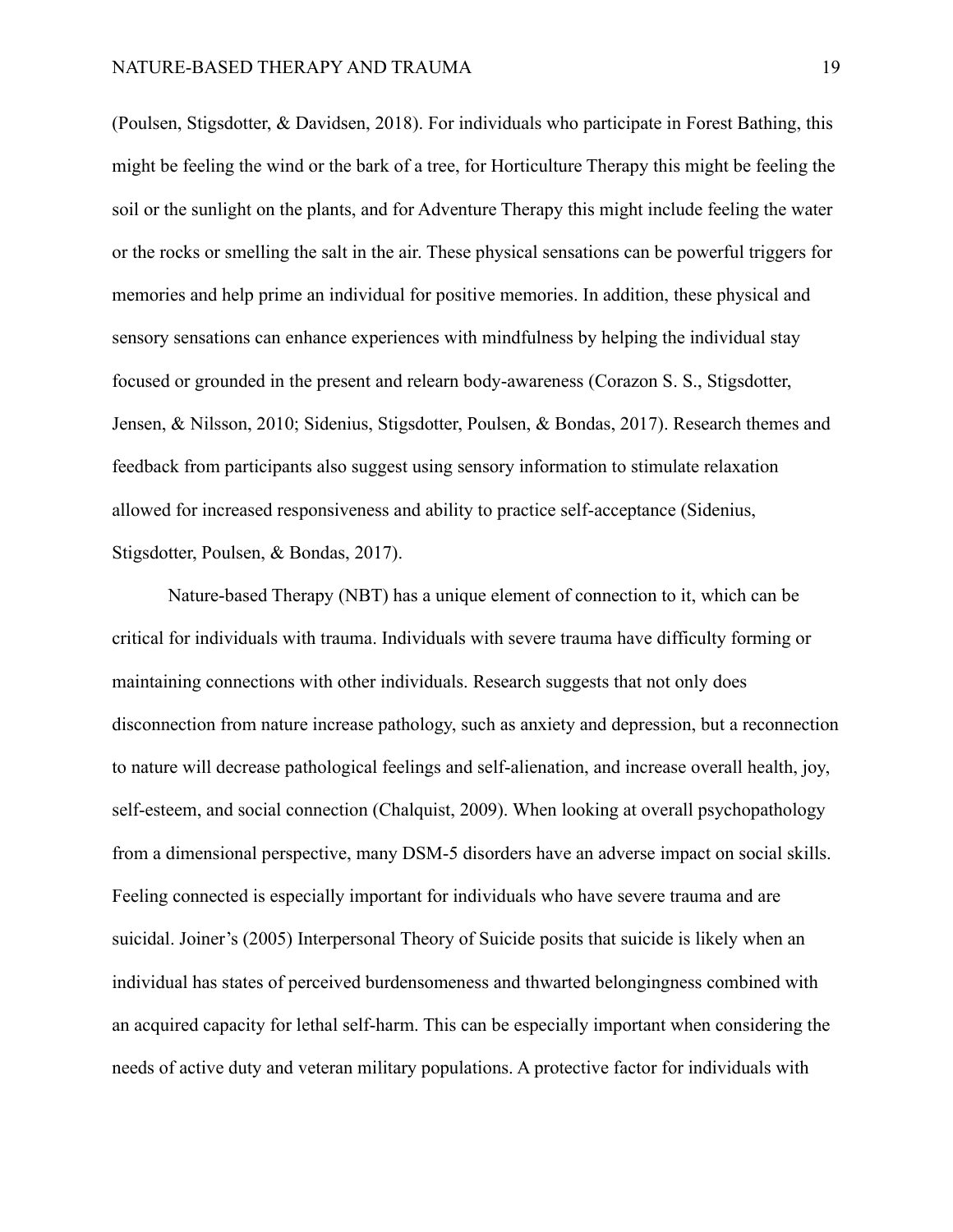suicidal ideation is looking for future talk, and one study on a group of veterans showed that future talk was minimal before the NBT while after the intervention it was increased (Poulsen, Stigsdotter, & Davidsen, 2018).

A common theme among NBT with veteran and other populations based on qualitative research is a theme of safety, nonjudgementalness, self and other acceptance, and a sense of belonging (Kreski, 2016; Dybvik, Sundsford, Wang, & Nivison, 2018; Jordan & Hinds, 2016, Dustin et all, 2011; Sahlin, Matuszczyk, Jr., & Grahn, 2012; Sidenius, Stigsdotter, Poulsen, & Bondas, 2017; Poulsen D. V., Stigsdotter, Djernis, & Sidenius, 2016). Nature is viewed as a sanctuary for healing as it can receive all raw pent-up emotions (Dustin et all, 2011).

Some NBT programs are focused on recreational activities, such as fly-fishing, with the idea that such leisure activities can help veterans find new meaning and foster post-traumatic growth (Craig, Alger, Bennett, & Martin, 2020). In a program examining veterans as part of a therapeutic fly-fishing program, 67 veteran letters were examined and themes of camaraderie, regrets, reflections, and outdoor benefits were present (Mowatt & Bennett, 2011). Another study was conducted with veterans with a therapeutic fly fishing program (Bennett, Puymbroeck, Piatt, & Rydell, 2014). The research was conducted using focus groups with a group of 28 veterans who participated in a 4 day fly fishing program which also incorporated yoga and breathing techniques (2014). The authors found that overall the themes of reconnection and successful experience, with participants able to reconnect with their military experiences, with other people, and with nature (2014). Additionally, veterans were able to develop a new skill, gained confidence, had a more positive outlook on life, learned how to better cope with their symptoms, and overall felt "normal" again (2014). The veterans in this study identified the beautiful setting, the atmosphere and "family-like" environment, and staff trained in military culture had a positive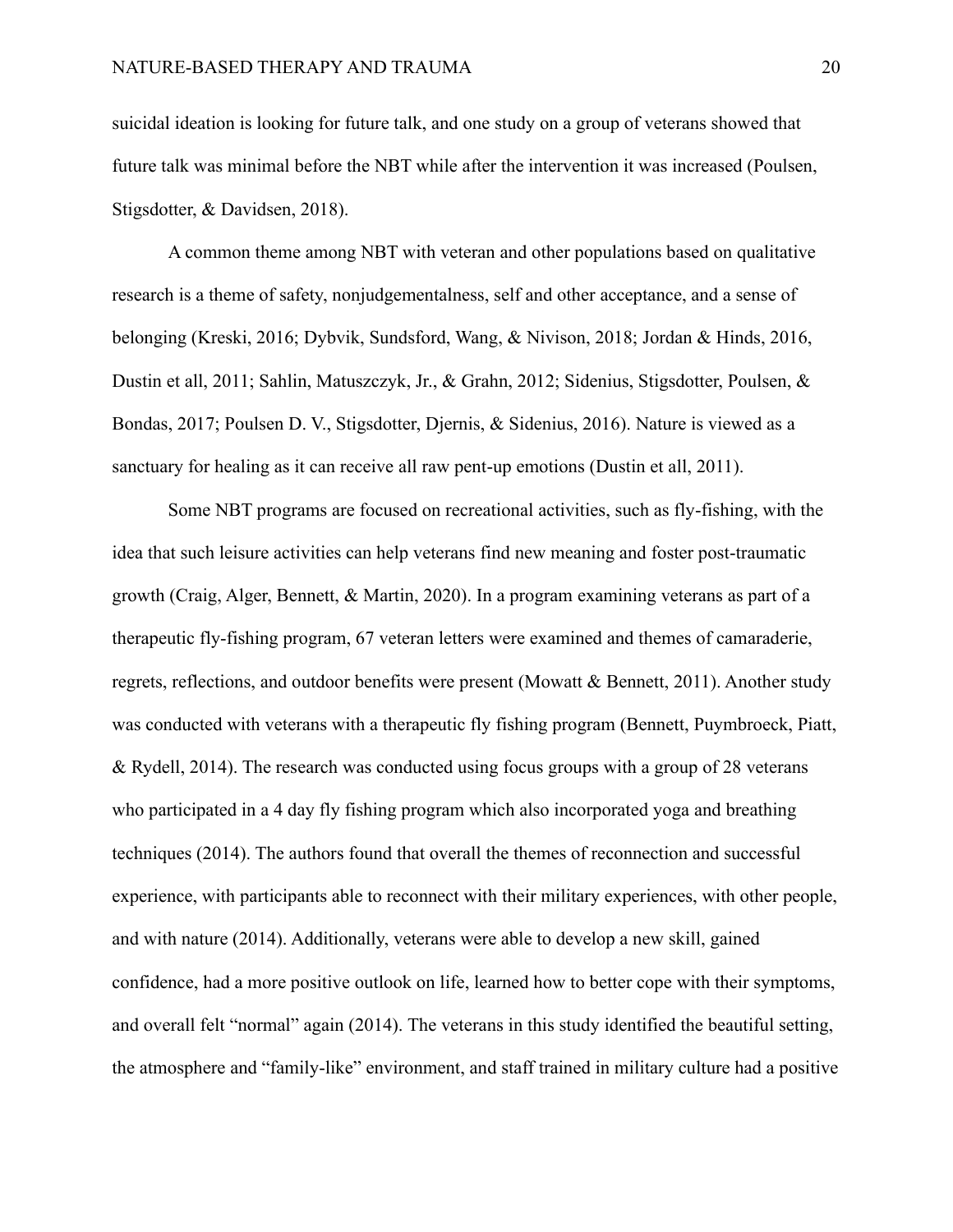effect on their treatment (2014). Another study on a group of 9 veterans in a fly-fishing program found that fly-fishing helped to increase positive mood and provide a buffer for PTSD symptoms, sustains coping and commitment to the program, helps increase momentum towards post-traumatic growth, and promotes healing through increasing a sense of control, creating connections, and promoting hope (Craig, Alger, Bennett, & Martin, 2020). One part of military culture is the idea of always having a mission or a challenge, which the authors argue is often lost when a military member leaves the military, and an NBT such as using fly-fishing can help a veteran refind that challenge again (2020). In addition, many participants in the study were able to verbalize and name their distress, and the calming nature of the fly-fishing activity helped to buffer their negative symptoms (2020). In addition to fly-fishing, other veteran programs are focused on other outdoor leisure activities such as surfing. A study on 15 combat veterans from England showed that surfing provided a sense of respite from their symptoms of PTSD and it helped the participants stay focused in the present instead of on the past (Caddick, Smith, & Phoenix, 2015). Consistent with other research, the participants also reported a sense of connection with the other veterans in the program, which helped combat their typical isolation (2015).

For veterans, the element of safety and security could be especially important. Veterans who experience PTSD may have flash-backs, and the sensory experiences and sense of safety in nature may help decrease the constant feelings of threat and hypervigilance (Westlund, 2015). Some veterans qualitatively reported being outdoors decreased PTSD decreased his symptoms while participating in indoor therapy increased feelings of anger and agitation (Westlund, 2015). Other soldiers have reported a feeling of loneliness upon returned from deployment and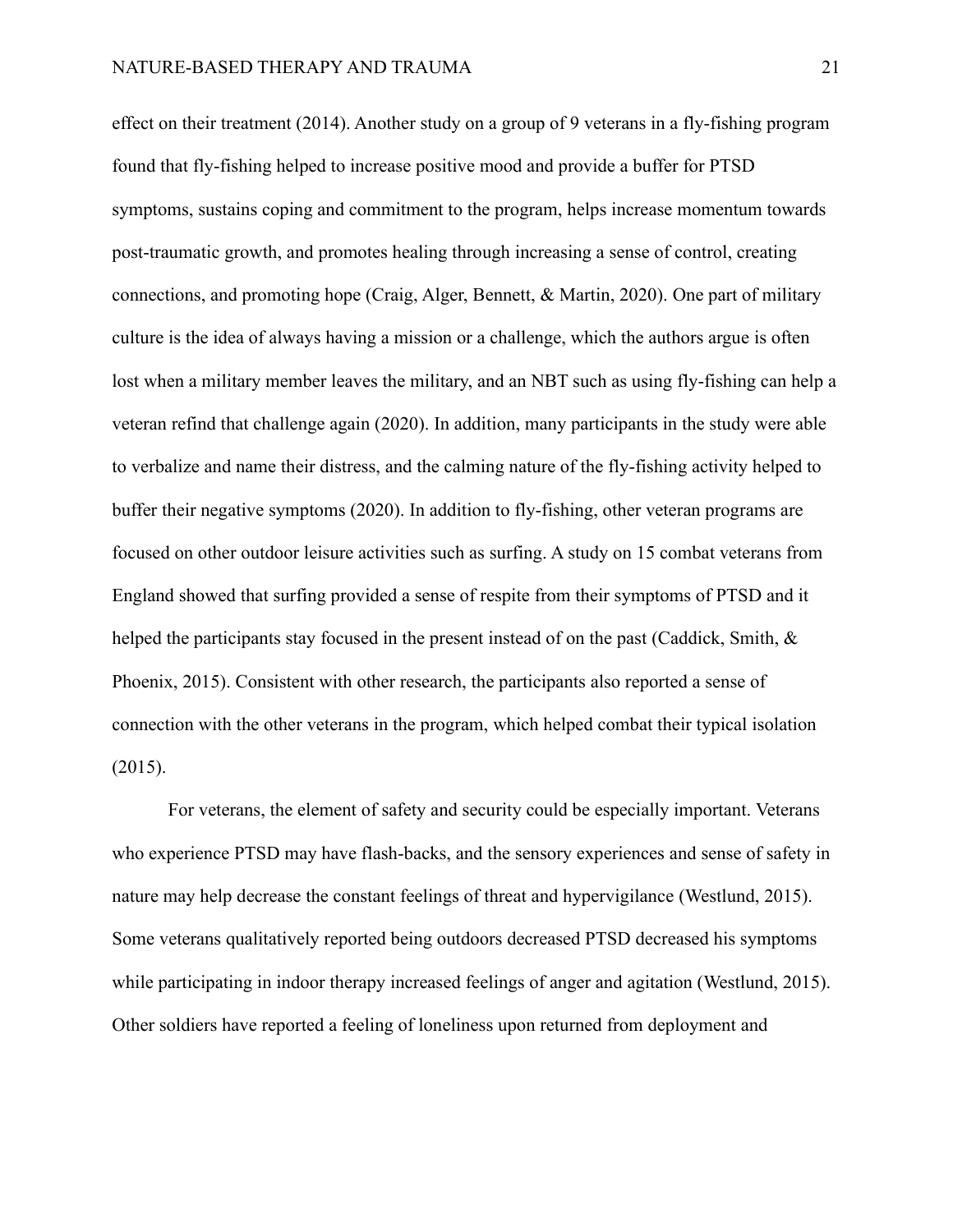increased desire for isolation, and completing an NBT allowed for calming and increased abilities to discuss feelings with friends and family (Poulson et al, 2018).

Many veteran NBT programs have an active element to them, which research supports helping with decreasing PTSD symptoms (Leardmann, et al., 2011). Some researchers argue that the challenge of wilderness or adventure therapy programs are especially effective for veterans at increasing social connection, sense of self efficacy, and sense of social connection while decreasing PTSD symptoms, depressive symptoms, and anxiety symptoms (Bettmann, Anstadt, & Kolaski, 2020). In a study examining NBT regarding veterans, the researchers found increased bodily awareness and usage of nature as a safe place to lower alertness and facilitate connections to other people (Poulsen D. V., Stigsdotter, Djernis, & Sidenius, 2016). The researchers also found themes of acceptance and veterans focusing on the "enduring" qualities of nature, which facilitated increased self-efficacy and a fascination with nature that persisted after a year posttreatment (2016). Additional researchers showed that when veterans feel unsafe around people, the "secure base" that nature provides through plants and animals around them provides grounding to allow them to be comfortable associating with others (Westlund, 2015). The element of connection to nature is important regarding attachment theory. Some researchers have suggested that, for individuals with insecure attachment, nature can serve as a replacement model and teacher for how to form appropriate attachments (Jordan & Hinds, 2016).

In a more recent study, Dybvik et al (2018) examined the qualitative data of a group of 12 individuals with disorders including anxiety, depression, and PTSD. The study took place at a residential treatment center in Norway whose main focus is incorporating nature into treatment, and the authors found similar themes as other studies. The authors found a running sense of belonging and being an equal part of nature, a sense that nature was stable and trustworthy while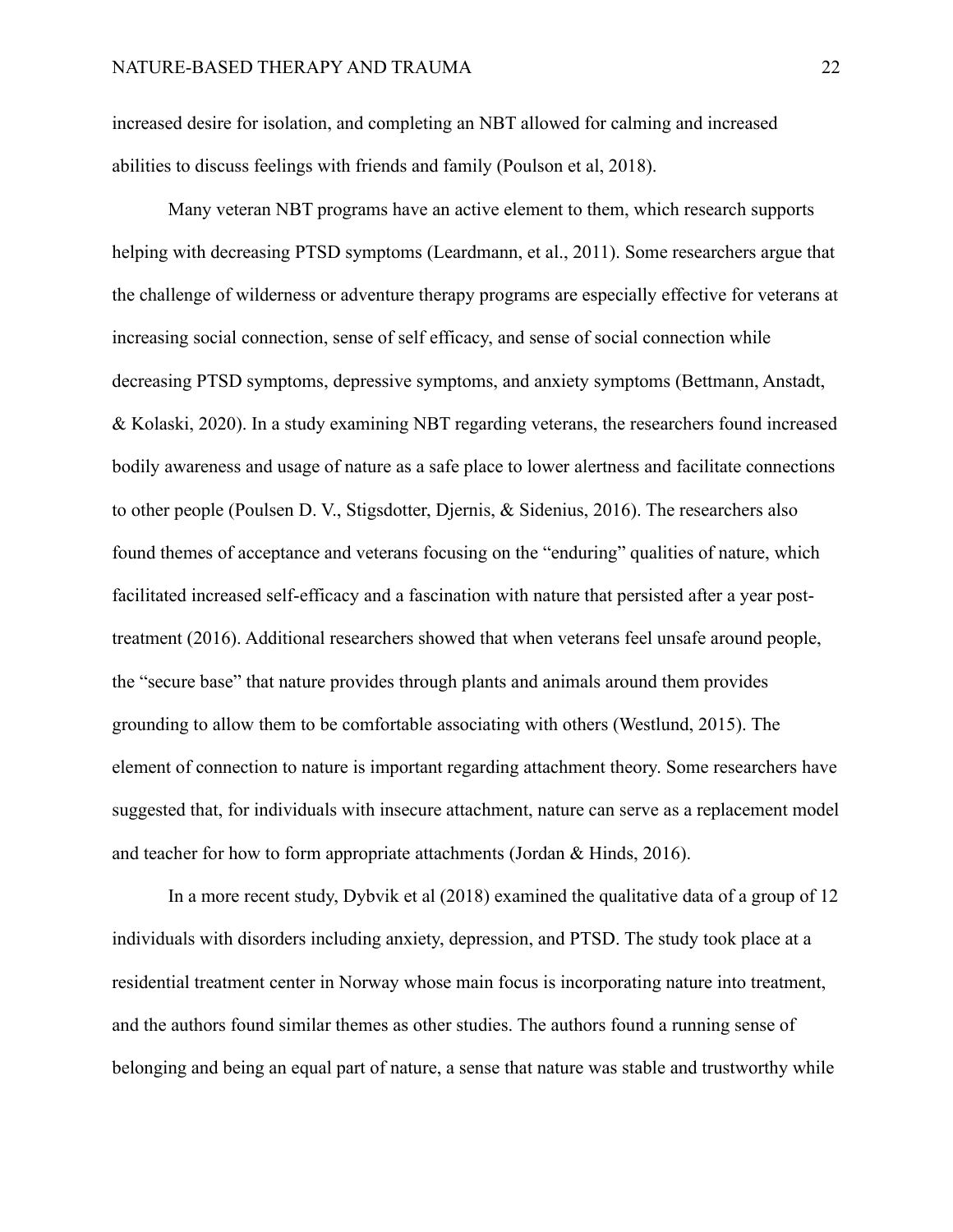still dynamic and evolving, nature was viewed as altruistic and not demanding of anything, and the 'sense of social belonging was stronger' in a group in nature compared to traditional groups (2018). The clients reported increases in focus and attention, increases in sensory experiences and feelings of being present, decreases in negative thoughts and rumination, and an easier ability to regulate challenging emotions when outdoors compared to indoors (2018). The participants viewed nature as more restorative than prescription drugs and less restrictive compared to indoor therapy (2018).

Another common theme for NBT is a frequent sense of being part of something larger than one's self or a spiritual element to the programs (Sahlin, Matuszczyk, Jr., & Grahn, 2012; (Berger & Tiry, 2012). Moreover, individuals who participated in a Nature-Based Rehabilitation program (NBR) found that nature helped to "find and develop spiritual growth" (Jordan & Hinds, 2016, p. 103). This could play an important role when working with individuals, such as veterans, in processing moral injuries. This type of existential view is often regarded as a positive event however for some it can be scary (Dybvik, Sundsford, Wang, & Nivison, 2018). Participants have reported this sense of being part of a larger whole allowed for the focus to be taken off themselves and their ailments (Jordan & Hinds, 2016). Further, this existential view in nature allowed individuals to find or refind values or meaning or one's place or role in life (2016).

A large component of most NBT programs is they tend to be heavy on being experiential in nature. Participants who do experiential activities in NBT can help support behavioral change outside of therapy sessions (Corazon S. S., Stigsdotter, Moeller, & Rasmussen, 2012). The authors posit that using a permaculture approach also helps to foster increased connectedness, supportive change processes, and sustainability (2012). In addition, qualitative research has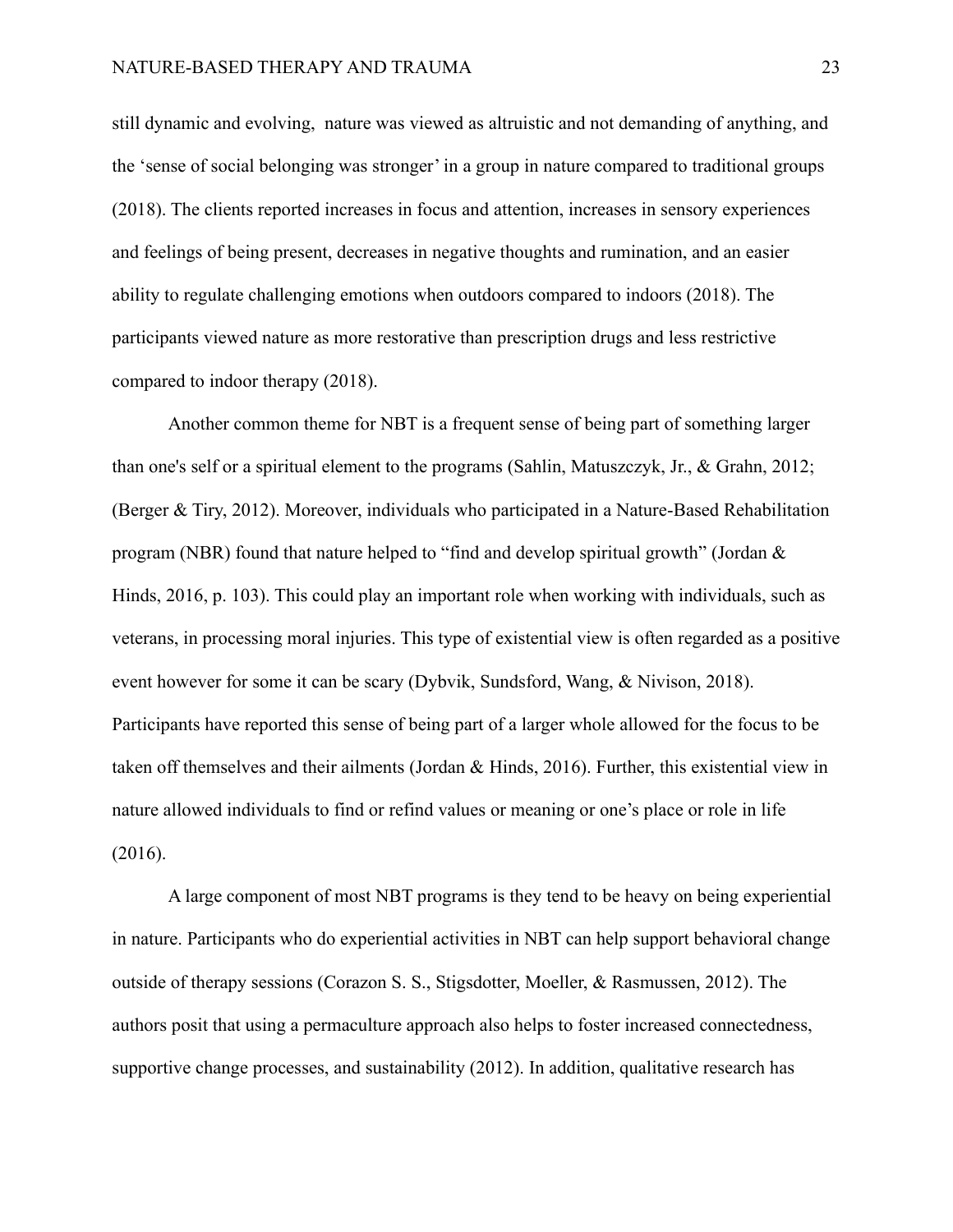shown that participants in NBT bring out a sense of "joy" and almost "playfulness" among participants, as well as a sense of fascination and wonder. This can be important with regards to working with individuals who have trauma, as a common therapy interfering behavior is experiential avoidance. This sense of "playfulness" is observed in both children and adult clients. A program in Israel called the "Safe Place" program was developed to work with kindergarten students (Berger & Lahad, 2010). The program is comprised of an overarching story about forest rangers helping animals after a big forest fire, and used metaphors to help children deal with war and evacuation (2010). The program was run by kindergarten staff and staff from the Nature Therapy Center and consisted of the overarching story, acting out characters, building a camp from local materials, being and observing in nature, and ceremonies throughout the program (2010). The authors program yielded more group cohesion, decreased anxiety, decreased violence, and increased resiliency and self-confidence (2010).

Another study was piloted in Israel examining adults who were diagnosed with diabetes as children and as such were not allowed to experience typical childhood play (Berger, 2010). The author found the adults were able to connect to a part of nature that metaphorically symbolized their illness, and used it to process their issues as well as experience play in nature for the first time (2010).

The use of NBT in practice can provide flexibility. In fact, some researchers argue that "it is the personality of the therapist as well as the specific interventions and actions that he or she takes in relation to the surroundings and the client that will enliven the framework and hopefully help the magic of "therapy" crystalize" (Berger, 2010, pg 67). Research supports that is more than one way to do NBT and the environment where it takes place dictates different experiences based on therapist creativity (Berger, 2010). Berger (2010) argues that a hallmark of NBT is the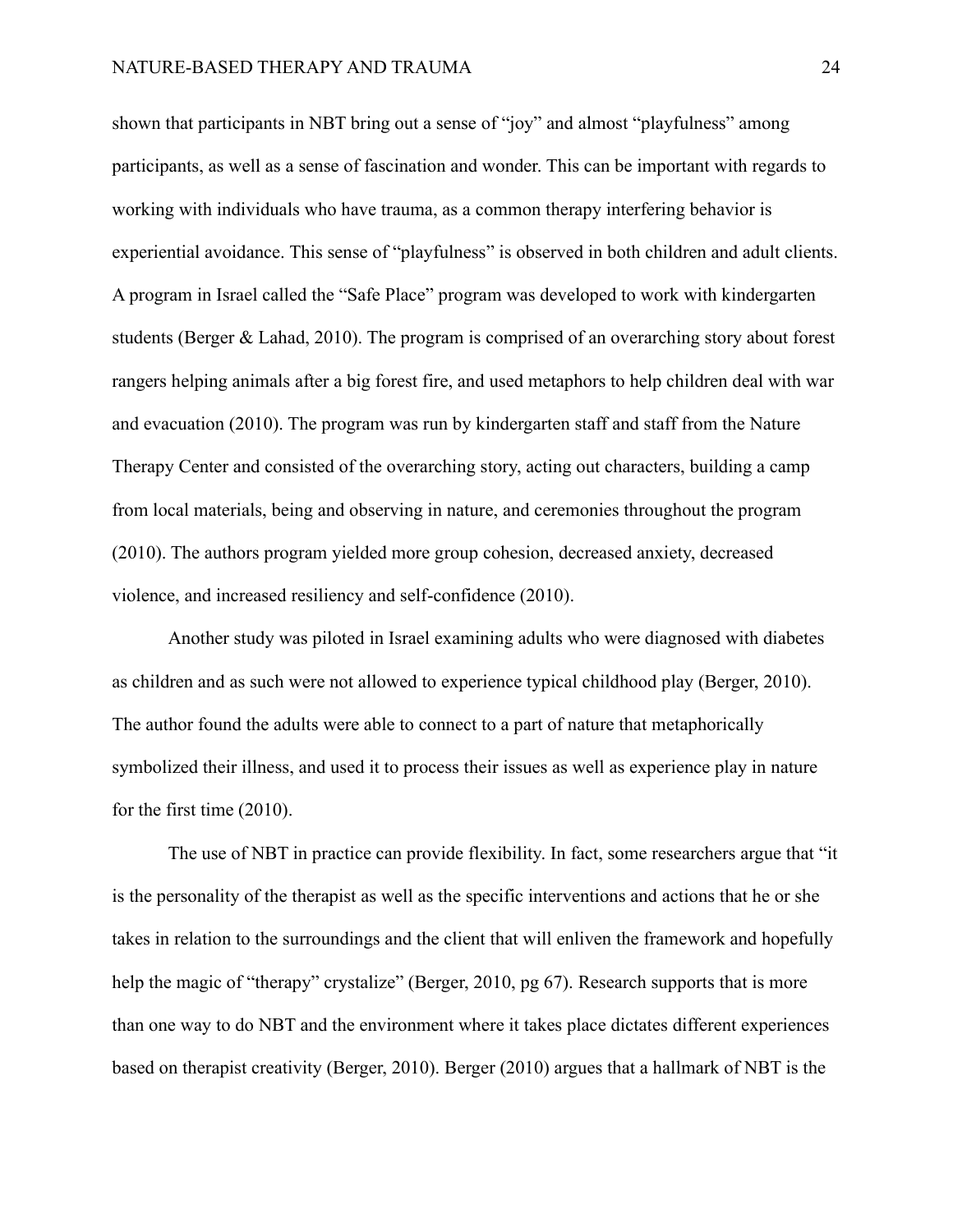experiential process that helps cause change by connection to the more "emotional" or imaginary right side of the brain rather than traditional talk therapy which is more cognitive in nature. The flexibility in NBT can be viewed as a continuum, depending on the level of involvement with nature. NBT can involve using nature-based imagery or metaphors in talk therapy sessions, to having clients pick out nature objects to illustrate meanings, to assigning time in nature as homework, to doing a traditional talk therapy session in nature where nature serves as a vessel or witness to the experience, to doing talk therapy in nature with nature playing an active role (Jordan & Hinds, 2016).

NBT, while encompassing many active approaches, can also incorporate several different types of "talk therapy" as well. Studies in Denmark with the Nacadia Therapy Garden have been developed using a combination of Acceptance and Commitment Therapy (ACT) and Mindfulness-Based Cognitive Therapy (MBCT) as part of their NBT program (Stigsdotter, et al., 2018; Corazon S. S., Stigsdotter, Jensen, & Nilsson, 2010). Some researchers suggest that in NBT, nature can serve either an active or passive role which can then shift based on the client, the problem and the goal. Several researchers argue that conducting Nature Based Therapy is often like a "triangle" where, nature becomes a co-therapist in the session (Berger & McLeod, 2006; Jordan & Hinds, 2016).

In traditional talk-therapy in an office, there is often a power differential which can be challenging when working with some individuals who have trauma. NBT addresses these concerns in two different ways. One way is the concept of having a "neutral ground" where the setting where therapy is conducted does not strictly "belong" to the therapist or the client. Berger and McCloud (2006) suggest that "nature is a live and dynamic environment that is not under the control or ownership of either therapist or client" (Berger & McLeod, 2006, pg 82). As such this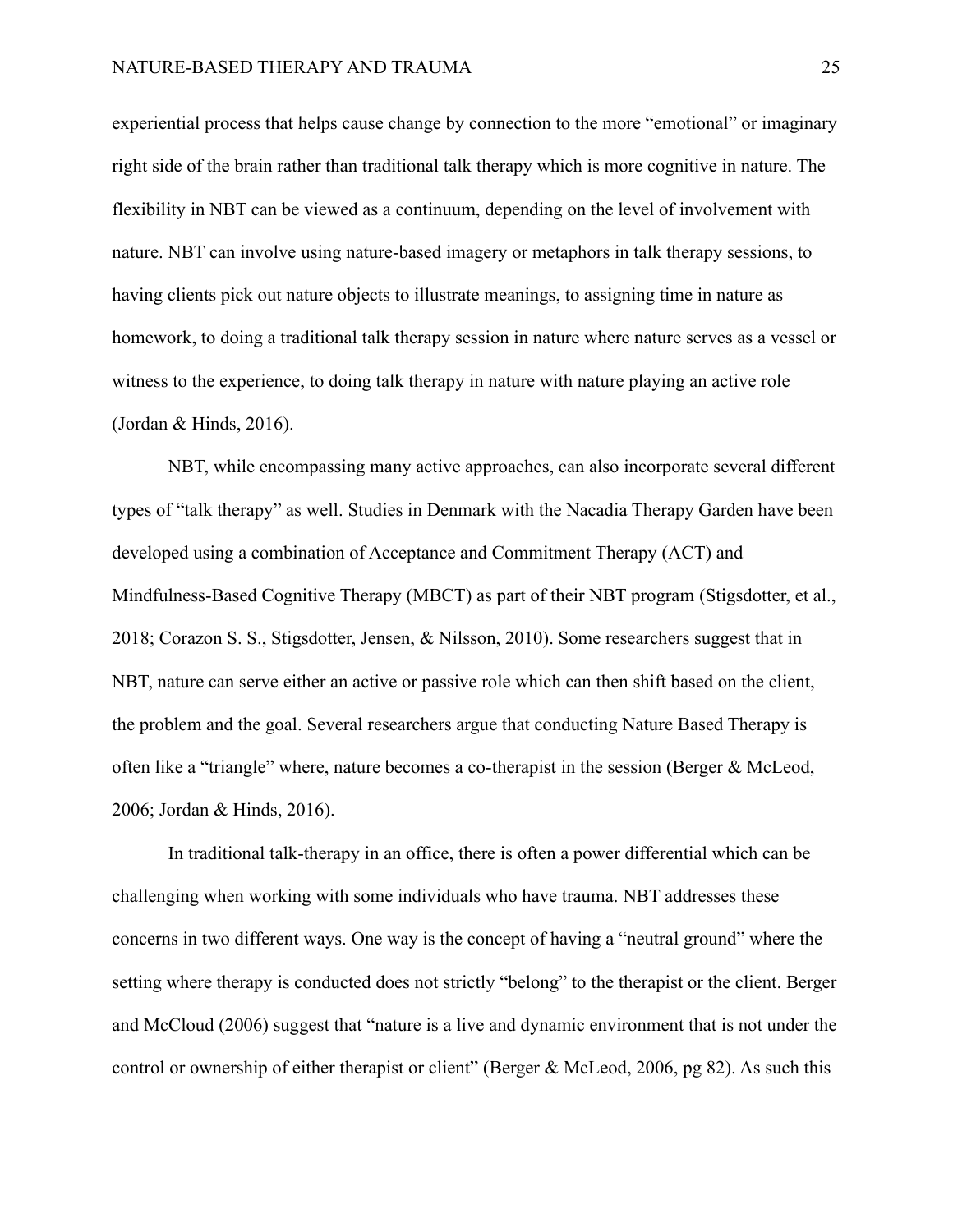helps to eliminate some therapy interfering behaviors, such as client no-shows or stigma of being seen in a certain area. This can be especially important in more rural areas, where limited physical space and fear around being seen talking with a therapist can limit access to therapy. Another way in which NBT can address differences in power is through therapist participation. For example, in Horticulture Therapy programs, at times the therapist is an active participant in planting plants or pulling weeds. Qualitative data from these types of experiences show clients respond positively and feel more inclined to participate in therapy (Baker, 2009). When working with multiple clients of varying levels of power, such as in a family, this neutrality could play an important role.

With any kind of therapy, it is important to consider the role that culture plays. With NBT, programs have been conducted around the world in places like Australia, Israel, Copenhagen, Poland, Japan, England, Norway, and some programs in the United States. For some cultures in particular, such as Native Americans or First Nations, connection with nature can play an important role in the cultural identity of the individual.

In addition to a variety of cultures, NBT has been conducted with individuals and groups, and in a variety of public and private settings. NBT has primarily been researched on stress and stress-related disorders, such as anxiety. However, NBT has also been conducted with individuals who have severe mental illness (SMI) such as schizophrenia and schizoaffective disorders, as well as individuals who have eating disorders, psychotic episodes, borderline personality disorder, anxiety, OCD, grief/loss, ADHD, depression, PTSD, obesity, dementia, cancer, physical disabilities, and Substance Use Disorders ( Annerstedt & Warborg, 2011; Berger & Tiry, 2012; Roberts, Stroud, Hoag, & Massey, 2017; Bielinis, Jaroszewska, Lukowski, & Takayama, 2019; Jordan & Hinds, 2016). Research suggests that nature-based interventions can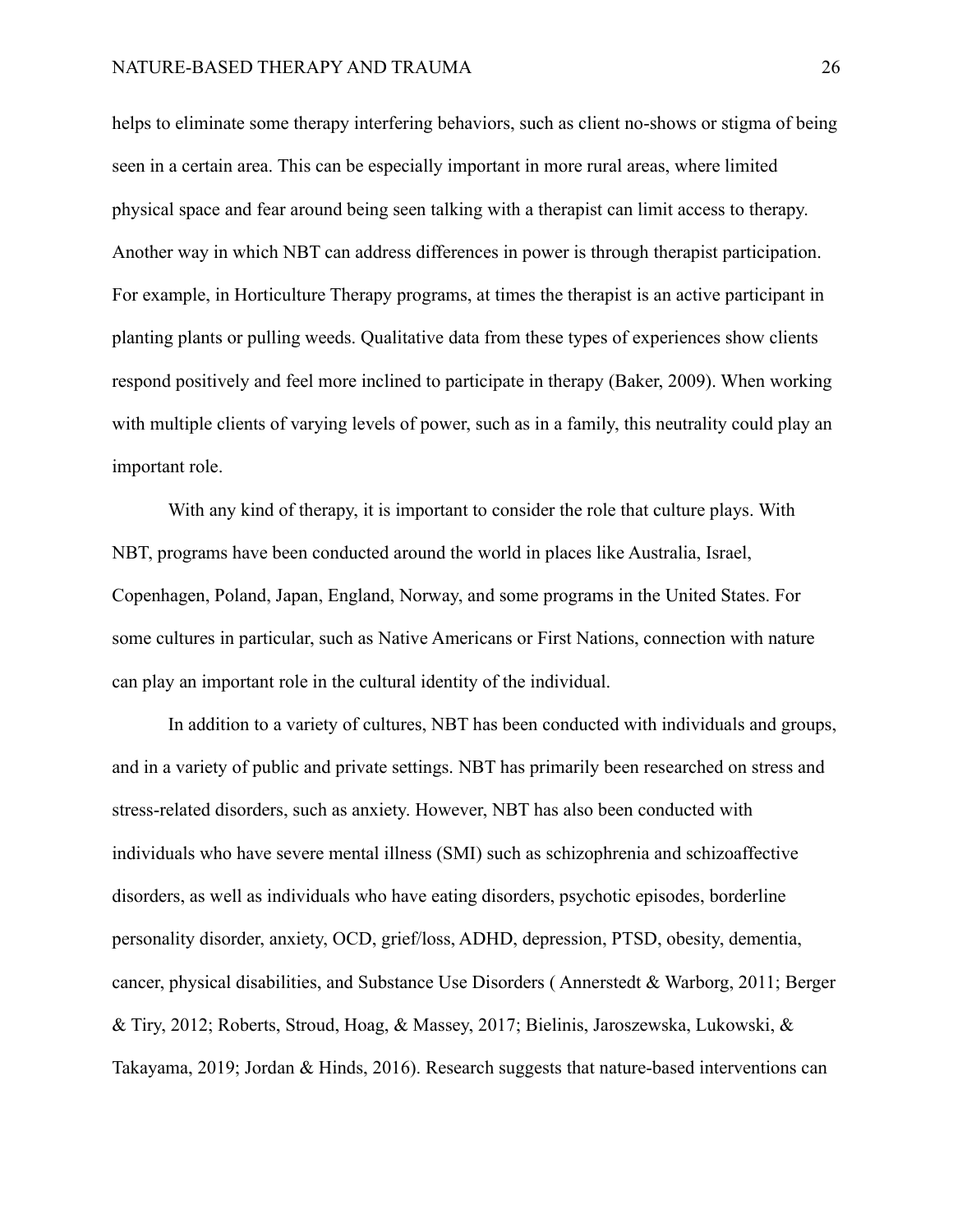both improve mental health outcomes in both individuals with and without mental illness (including SMI), as well as serve as a preventative measure to help keep people well (Coventry, et al., 2021).

## **Nature-Based Therapy and Veterans**

While NBT can play an important tool for many individuals who have trauma, NBT has been shown to have positive outcomes and play an important role for veteran and military populations. Veteran and Active-duty service members often have a history of abuse or neglect and then are subsequently subjected to chronic autonomic arousal in theater while deployed and mixed messages of support from military and mainstream media causing a questioning of the legitimacy of the cause (Creamer & Forbes, 2004). As a result, individuals may be prone to mistrust of civilians and clinicians, have a strong ability to "shut down affective states", and have a strong threat-arousal and stress/anger pairing that can make forming a therapeutic alliance and conducting traditional talk therapy difficult (2004). This arousal pairing may cause veterans to use strategies such as numbing and dissociation to avoid anger towards loved ones (Bird, 2014). Additional studies on brain imaging have shown pre-frontal cortex damage and an increase in memory and attention errors following deployment (not caused by blasts) that appear to normalize after 1.5 years with no additional trauma (vanWingen, et al., 2012). Thus, with frequent deployments, neurological recovery may be limited (Bird, 2014). While there are strong evidence-based talk therapies, such as CPT and PE, the natural reluctance to process traumatic memories leads to a high drop-out rate in traditional therapy (Ready, et al., 2012) or not attending at all and leaving the families to figure out how to deal with PTSD symptoms in their lives (Poulson, 2017). Research suggests that dropout rates for traditional talk therapies can range from between 30 and 54% (Bisson, et al., 2007), and can be higher for younger veterans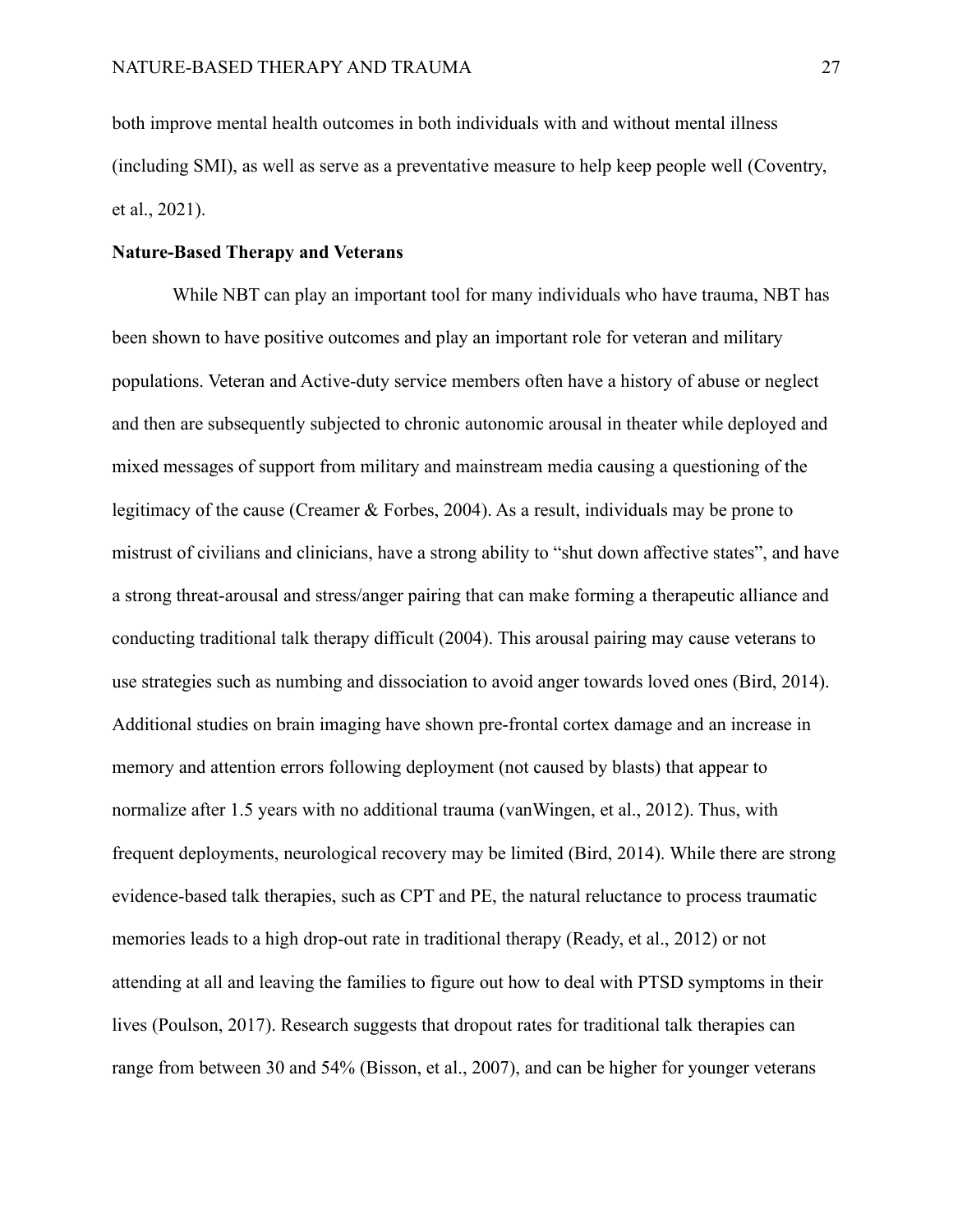from the OEF/OIF conflicts (Kehle-Forbes, Meis, Spoont, & Polusny, 2016). For veterans, these symptoms then affect the service member at all levels, physical, emotional, and relational (Poulsen, Stigsdotter, & Davidsen, 2018). The stigma and high drop-out rates have led some to argue that additional therapies are needed to target veterans who either don't want to go to a VA health facility or are not helped through traditional talk therapy (Bettmann, Anstadt, & Kolaski, 2020). Some researchers argue that VA services can be difficult to access and may not be comprehensive enough to address the variety of conditions veterans face (Joshi & Goldman, 2019). Additional research suggests that veterans don't receive adequate mental and physical care due to barriers of access to a VA and the complexity of their military injuries (Hawkins, Townsend, & Garst, 2016). In addition to the overall stigma regarding mental health, some individuals won't go to a VA center because they are disillusioned by the government and no longer want to receive government services (Gelkopf, Hasson-Ohayon, Bikman, & Kravetz, 2013) and so many veterans seek services outside a VA setting (Hawkins, Townsend, & Garst, 2016).

Nature-based interventions are growing particularly in the area of Recreation Therapy (RT) and researchers posit this is due to the strength-based approach of Nature-based interventions compared to the traditional medical model (Hawkins, Townsend, & Garst, 2016). Some studies on veterans and NBT have found that veterans prefer the therapy garden compared to an office (Poulsen D. V., Stigsdotter, Djernis, & Sidenius, 2016). Several studies have documented the importance of peer support when working with the veteran community (Bird, 2014). Peer-influenced programs are perceived to be more accessible, can promote therapeutic change and retention, and encourage mental health support (Bird, 2014). Feedback from veterans who have participated in various NBT programs has commented on how much the "peer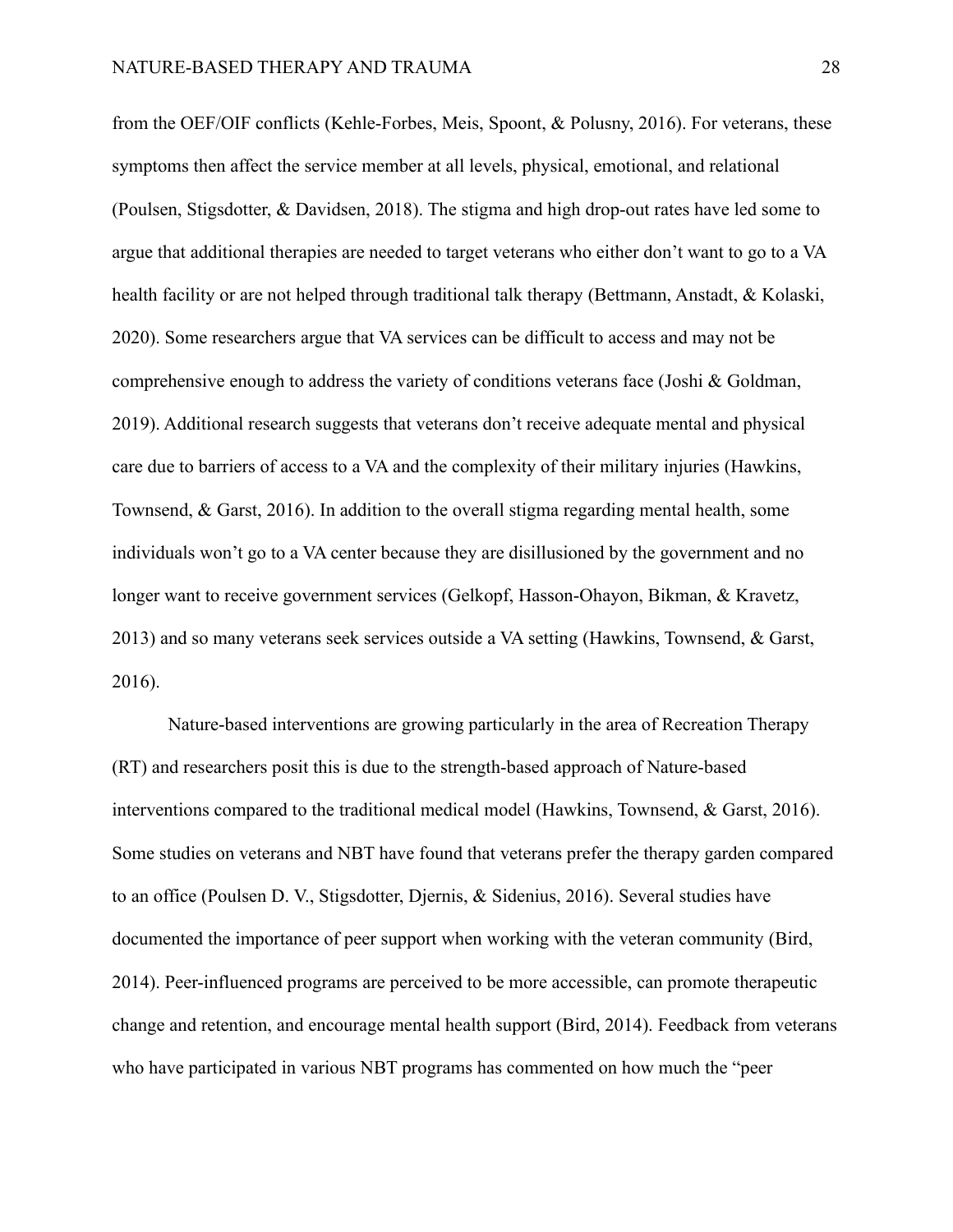support" and connection with fellow veterans has helped them to heal (Mowatt & Bennett, 2011; Ewart, 2014). One of the common complaints from veterans who leave the service is that "no one understands them" or "no one has seen" the things they have. In military culture, there is a unique bond between military members of all branches of the service that lends instant credibility and trust between group members. Indeed, feedback from veterans has stated doing NBT with other veterans has allowed them to "feel connected" again to other individuals, and has given them the confidence to express their feelings and interact with other people including their family members (Poulsen, Stigsdotter, & Davidsen, 2018).

In addition to the strong bonding that takes place in combat and basic training, other researchers have posited that NBT provides the sense of ritual that is often lacking in veterans' lives. Indeed Berger and McLeod (2006) posit that the element of ritual in nature therapy is a central principle and rituals "were extremely important in giving people a sense of order and security, fostering a feeling of togetherness and providing a sense of control over the uncertainties of life" (pg 85). In the military, there is a strong sense of order and routine that lends a sense of predictability and comfort, while in the civilian world this is often not present. Several types of NBT programs suggest that the sense of ritual in an NBT program is important not only for predictability but a sense of ritual harkens back to the "warrior culture" and ancient "coming of age" ceremonies that were present and are still practiced today in some cultures.

In addition to the rediscovered sense of wonder or being connected to something larger than themselves, NBT programs can also provide a much-needed task or "mission" for veterans who are lacking a focus. The Swamp Apes/Volunteer Wilderness Alliance (SA/VWA) is a program located in the Everglades National Park in Florida and recruits veterans to be a part of their team (Joshi & Goldman, 2019). The logic behind the program is that it helps to simulate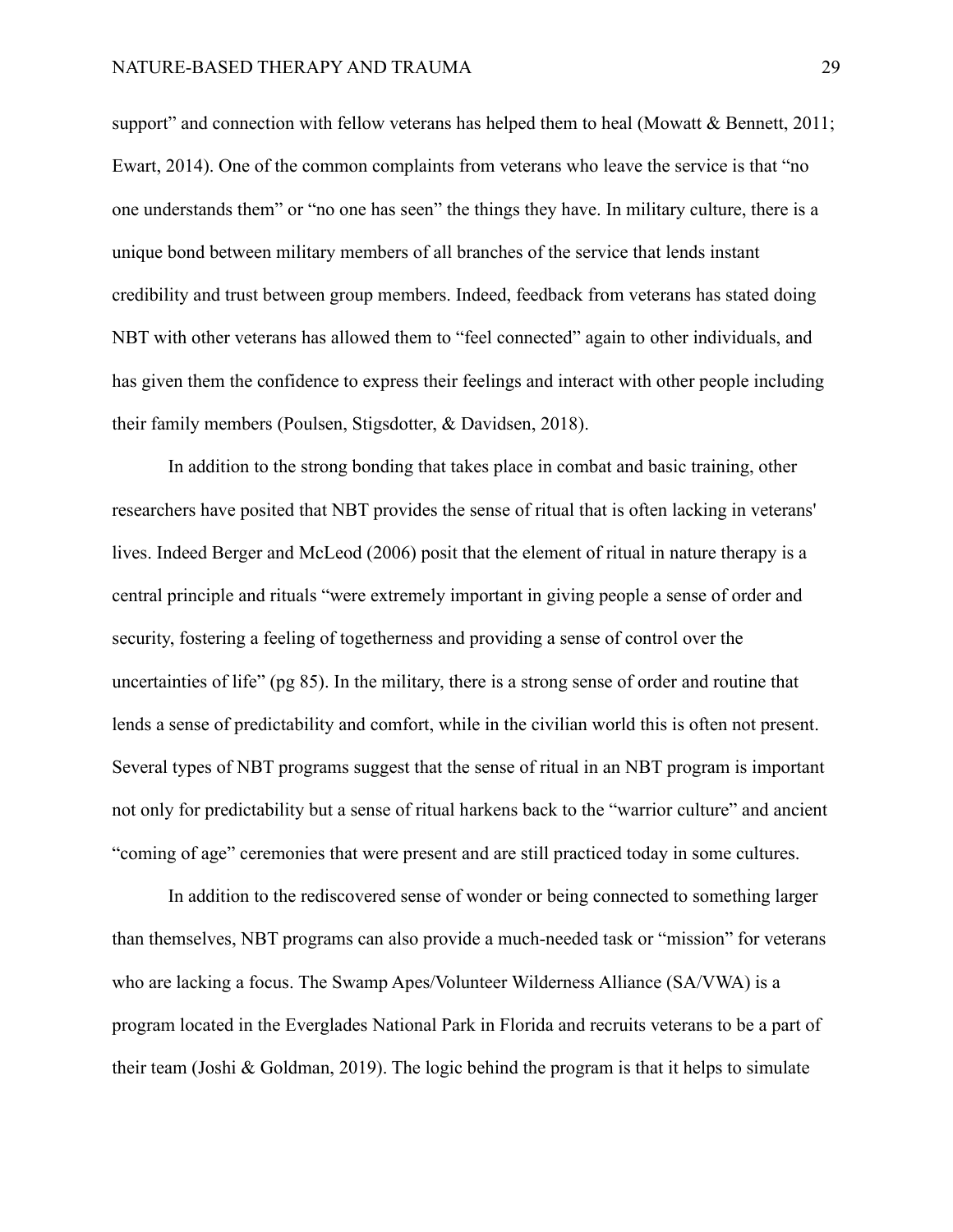some of the harsh conditions that veterans and other first responders are familiar with while still being novel and allowing their job training to kick in (2019). Anecdotal evidence from the program supports decreases in intrusive thoughts, dissociation, and other intrusive thoughts (2019). Some Nature Assisted Therapy programs are geared more for rehabilitation or retraining, such as training veterans to be a farmer. The Outward Bound program's goal is to use skills taught in their program to situations in later life (Ewart, 2014). The Swamp Apes program (2019) serves as a model for other programs to help regain a level of functioning, building skills, and training, providing a service, and ultimately having a sense of purpose.

Some authors posit that being in nature also helps to "validate the reasons they served in the military to maintain the freedom associated with nature" (Hawkins, Townsend, & Garst, 2016, p. 61). This may especially resonate with veterans whose homes are in rural areas. According to the U.S. Department of Veterans Affairs, almost 4.7 million veterans return to living in a rural area after their active duty contracts are up (U.S. Department of Veterans Affairs - Office of Rural Health, n.d.). In particular, almost 8 million Vietnam-era veterans are living or working in rural America (Heady, 2011). Rural individuals, in particular individuals from minority groups, are more likely to serve in the military at a much higher rate than the general population (Heady, 2011). Veterans in rural areas face additional obstacles, including being uninsured, elderly age group, decreased internet broadband access, reduced healthcare due to hospital closures, decreased mental health care access, limited housing, education, employment, and transportation opportunities, higher mortality rates, be in poorer health with likely increased rates of chronic disease (U.S. Department of Veterans Affairs - Office of Rural Health, n.d.; Heady, 2011). Some researchers argue that rural veterans are the largest underserved population group, and suggest that the dualities of rural and military culture increase the challenges these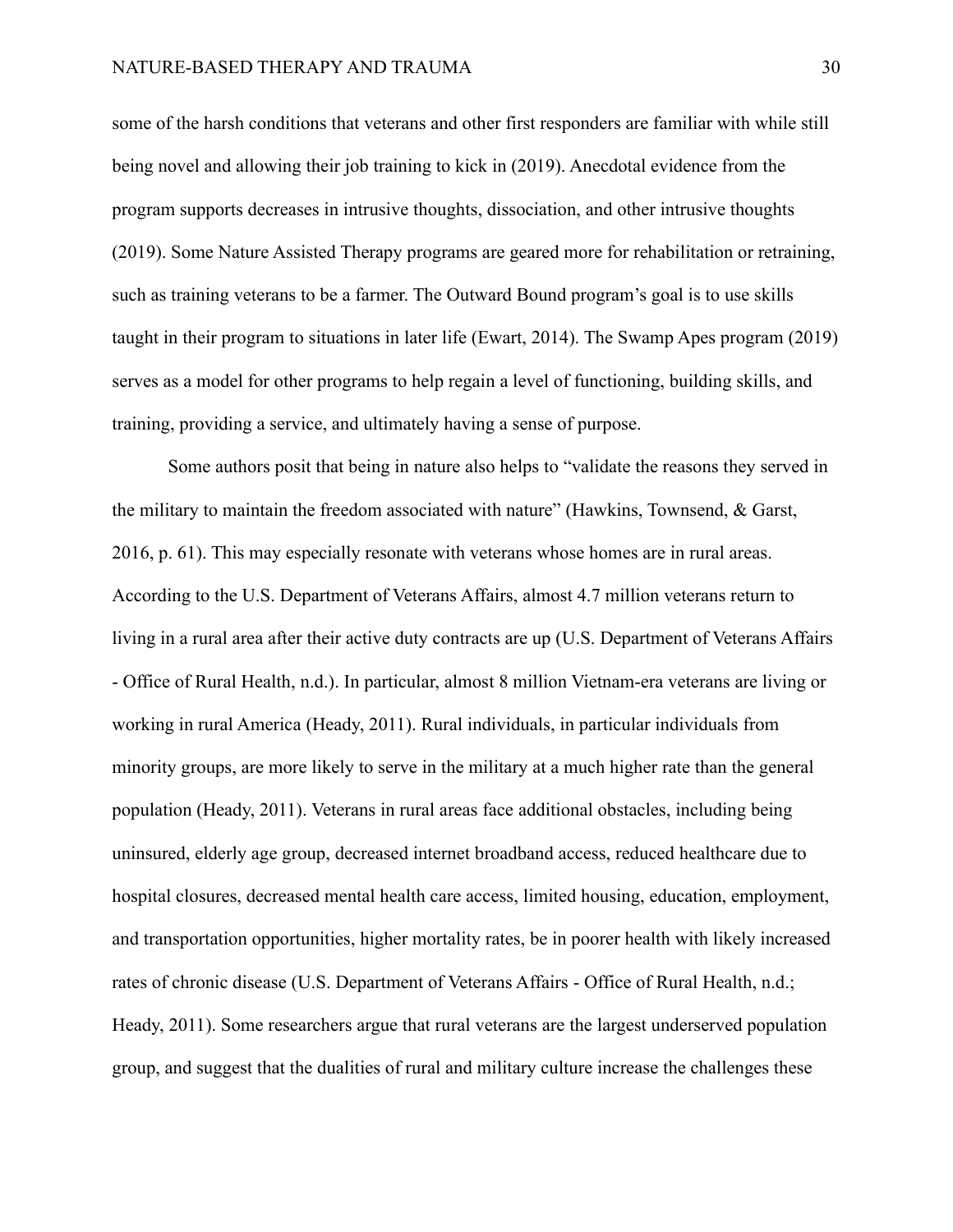veterans face (Heady, 2011). Women veterans who live in rural areas face additional challenges, with the increased difficulties related to military sexual trauma. Researchers examined perceptions of mental health services by rural veterans and found that women veterans often do not feel they qualify as a veteran and thus will not seek services (Ingelse & Messecar, 2016). The authors also found that women, in particular, required peers to engage in mental health service, and frequently reported gender bias in the quality of their care, and felt double stigmatized due to their gender and military service (2016).

Due to the significant treatment barriers and the high numbers of rural veterans, the Department of Veterans Affairs (VA) has tried to increase access through the use of the Community Based Outpatient Clinics (CBOCS). However, the quality of care may still be impacted. A study on 132 veterans with PTSD was completed with veterans from both small and large CBOCS (Grubbs, et al., 2017). The authors found that of the participants only about 12% of veterans received evidence-based psychotherapy treatments for PTSD, and the rural veterans are much more likely to receive medication management instead (2017). This is consistent with other research suggesting medication management was the most common form of treatment, with 34% of the veterans' response (Teich, Ali, Lynch, & Mutter, 2017).

Research on rural veterans has focused on looking at the cultural makeup of some rural veterans. Research conducted on Native American veterans found that this population was almost 3 times as likely to live in a highly rural area compared to other veterans (Kaufman, et al., 2013). In addition to being younger, this population was more likely to be female and show fewer diagnoses than their non-native counterparts yet they had higher levels of combat service and service-connected disabilities (2013).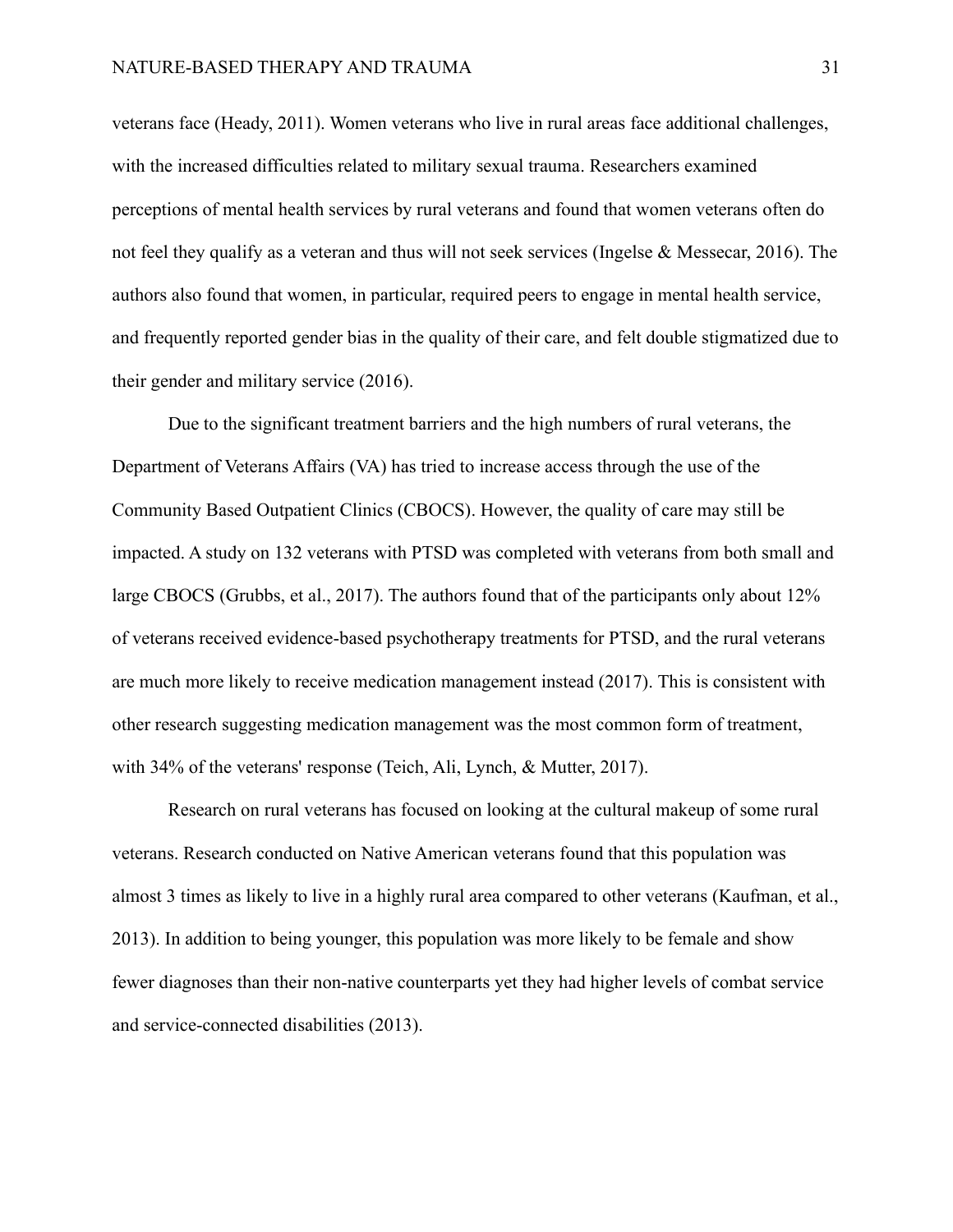Additional research has been completed looking at usage rates or rural vs urban veterans. Brooks et al (2012) found that rural and highly rural veterans had anywhere from 22% to 33% fewer visits to PTSD specialty clinics compared to their urban counterparts. The authors found that over one year, rural and highly rural veterans would have experienced an additional 194,000 visits if they had equal rates of care (2012). The authors also found that usage was greatly influenced by a veteran's proximity to care (2012). Another study showed that approximately 2/3 of the rural veterans in the study with a mental health condition did not receive treatment, yet only 11% of veterans reported an unmet need (Teich, Ali, Lynch, & Mutter, 2017). This led the authors to posit that rural veterans may resist seeking mental health treatment (2017). This is consistent with research on some of the common characteristics of rural veterans. As a whole, this population generally encourages valuing qualities such as self-reliance and stoicism, combined with a general distrust of the VA system and not wanting services due to the stigma associated with mental health (Fischer, et al., 2016). However, some research has shown improvement in rural veterans seeking healthcare. Researchers examined the data from Fiscal years 2007 to 2010 and found that while rural veterans were still less likely to receive psychotherapy services, compared to their urban counterparts, the gap between the groups had decreased significantly (Mott, Grubbs, Sansgiry, Fortney, & Cully, 2015). To address these common barriers for veterans, research has suggested that support from other veterans, a perceived need for services, trust in VA mental health care providers, and the perceived effectiveness of services were regarded as crucial to service delivery (Fischer, et al., 2016). It is often this need to increase service delivery and utilization of services that can influence the development of many of the current NBT programs in the United States and other countries.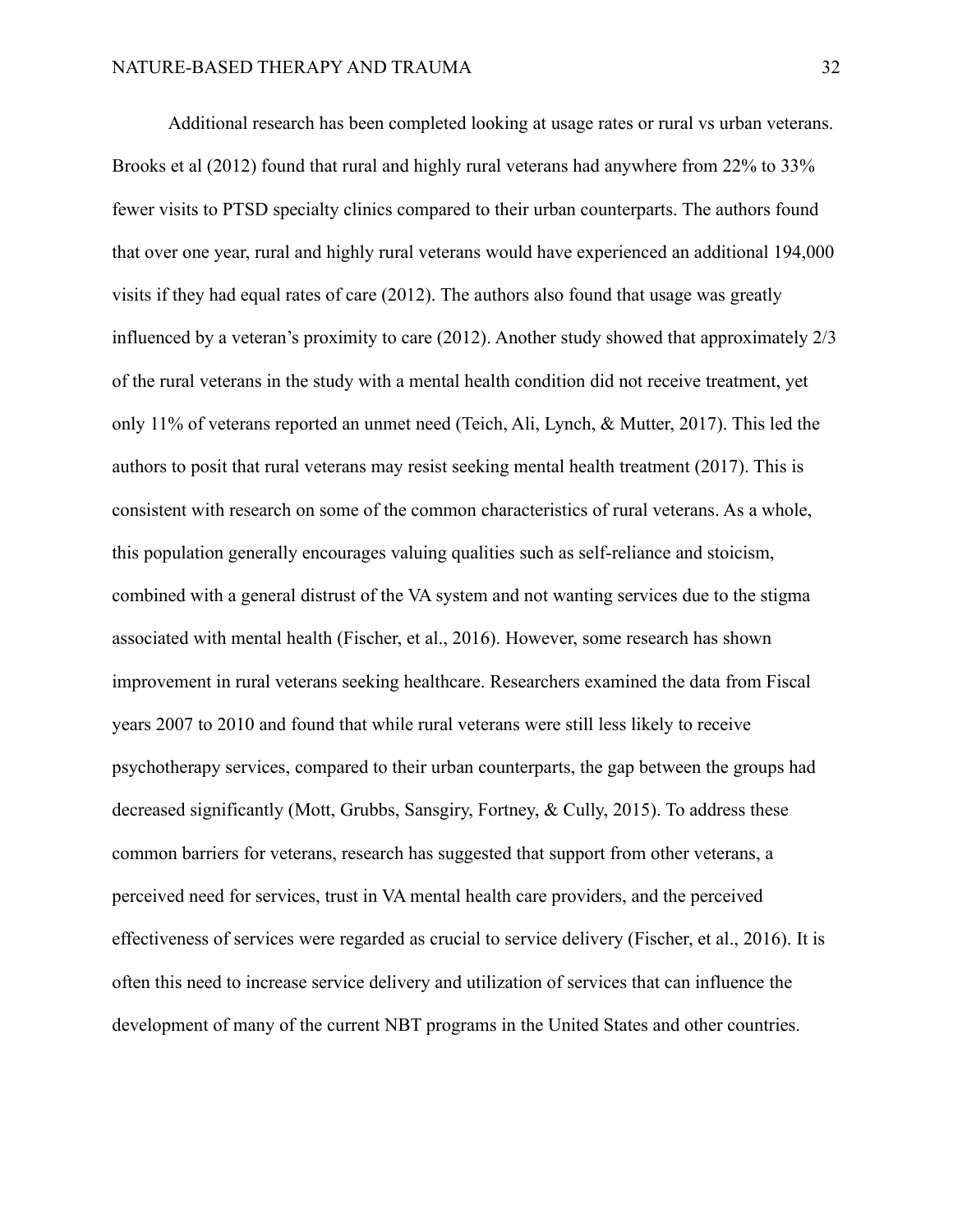### **Nature-Based Therapy Programs and Outcomes**

Several meta-analyses have been conducted on NBT. Coventry et al (2021) found several important results in their meta-analysis. The authors found that forest therapies and wilderness therapies showed significant reductions in overall negative affect and anxious and depressive symptoms as well as increasing positive affect (2021). Moreover, the authors found that the improvements found using nature-based interventions showed improvements above and beyond control groups, including groups with exposure to green spaces (2021). Blaschke (2017) conducted a metaanalysis on cancer-patients with nature-based therapy. The author found 7 key themes including connecting with values, safe and home, symbolism, communication, exploration, being elsewhere, inner and outer excursions, physical activities, and aesthetic experiences (2017). The authors found that every study had a self-report on nature facilitating connections and individuals overall connected with what they valued. In several studies, the authors found that individuals used symbolism and metaphors found in nature to help understand and communicate about how cancer affected their lives (2017). The authors also found some individuals saw their situation mirrored or reflected in nature, which has been echoed in other programs (2017; Sahlin, Matuszczyk, Jr., & Grahn, 2012). Sahlin and colleagues found this mirroring of processes illustrated parallels and provided a model to explain the patient's own life (2012). As a whole, Blaske (2017) found participants valued the nature connection and used it to ease the strain of cancer, facilitated connections, motivated physical activity, provided a safe space, and allowed for a metaphorical understanding of changes (2017, pg 10). Similar to individuals with trauma, the notion of using nature as a "secure base" or safe place played out with individuals who had cancer, and they were able to use the secure base to form new connections with themselves, others, the past, and the future (2017).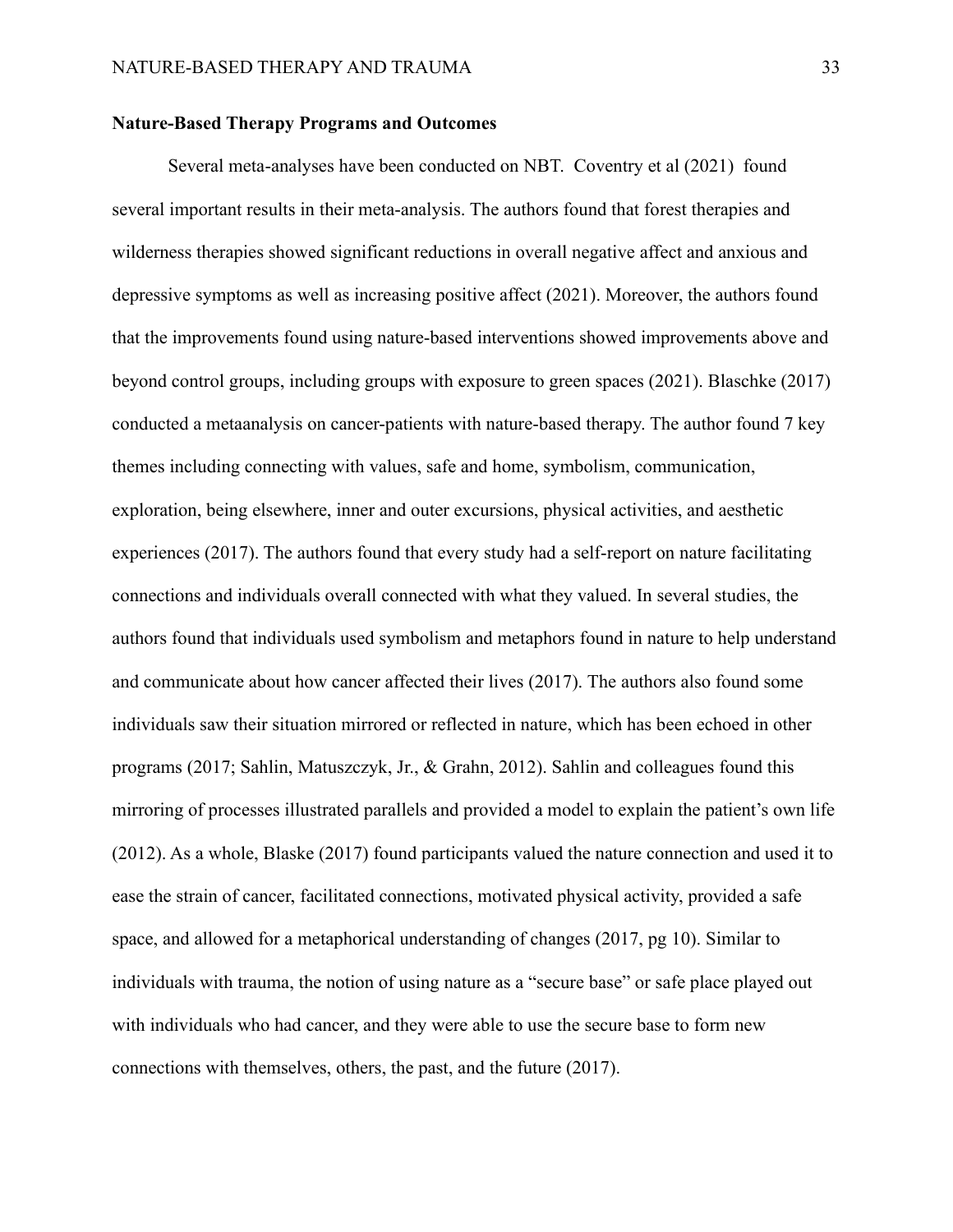Poulsen et al. (2015) conducted a review of the literature and found several themes from the qualitative literature including the type of intervention, duration of the intervention, specific health outcome measures, participants perceptions and emotions in the environment, nature therapy as a way back to the workforce, changes in physical health, transparency, and relationships through teamwork.

Annerstedt and colleagues (2011) completed a literature review and examined several areas. The authors described the horticulture therapy results as mixed, with the most promising results using horticulture therapy in combination with other forms of therapy (2011). The researcher regarding adventure therapy was regarded as typically significant (2011). The authors examined NAT on specific psychopathologies, such as Schizophrenia, and found that most showed significant improvement in symptoms (2011). Studies were examined looking at dementia and showed 4 out of 5 studies showed improvement (2011). Significant improvement was noted with Substance Abuse disorders, mood and anxiety disorders, behavioral disorders, acquired brain injury, personality disorders, hearing impairment, mental retardation, and delinquency (2011). The authors further elaborate that in 26 out of 29 cases the results were generally positive and health improvements were noted (2011). Interestingly, the authors reported that the act of simply moving the therapy outside, compared to traditional indoor treatment, showed a large effect in the literature (2011). Overall, the authors posited that the research findings show nature is an important resource for the treatment of mental and physical health (2011).

Research has been completed on forest bathing regarding the effects of cortisol, and 14 studies reported a significant difference in cortisol levels after intervention for the forested groups (Antonelli, Barbieri, & Donelli, 2019). The authors found significant results even in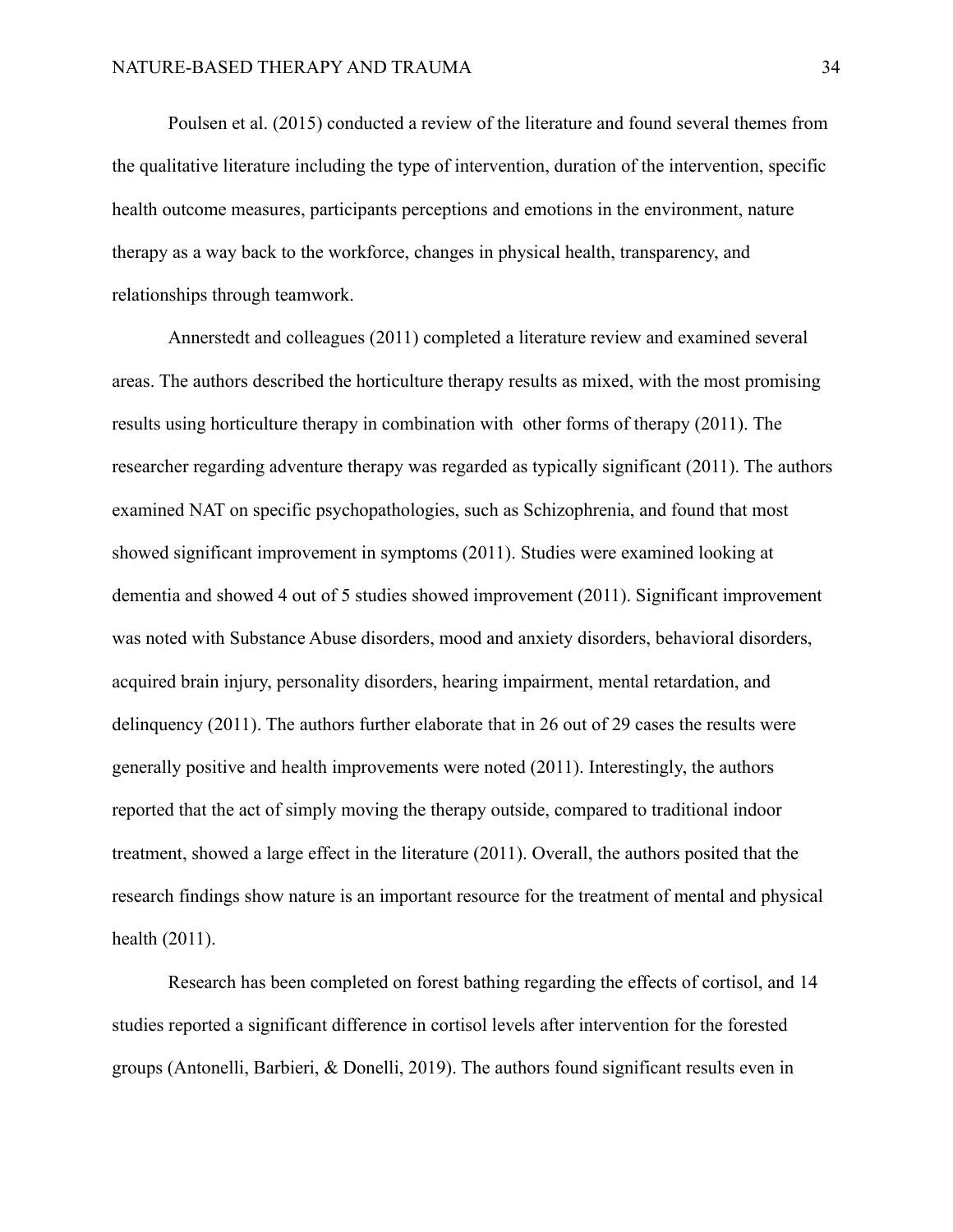walking groups, urban versus forest walking, and suggested that phytoncides can play a role in stress relief and relaxation and needs further research (Antonelli, Barbieri, & Donelli, 2019).

Duvall and Kaplan (2014) researched 98 veterans who participated in NBT programs as part of the Sierra Club's Military Families and Veterans Initiative and partner organizations. The programs all had a recreational component but most programs did not include formal counseling or therapy, though most had psychologists onsite (2014). The authors found that participants found improvements in attentional focusing, positive affect, and decreases in negative affect after 1 week of an outdoor intervention (2014). Positive affect was sustained even after 1 month, and significant improvements in social functioning and life outlook were observed (2014). The participants experienced greater social connectedness and overall more optimism about life (2014). Additionally, participants who were experienced more severe health problems reported the most significant impacts across the three dimensions, with as much as 1.5 times that of participants with decrease severity of health problems (2014).

Many early studies on NBT have come from the medical community. Research on health outcomes suggests that nature provides "regulation of immunological and physiological (stress) responses, enhancement of psychological states such as mood, self-esteem, vitality, and attention and facilitation of health-promoting behaviors such as exercises and social contacts" (Van den Berg, 2017). With the current emphasis in psychology on health-psychology trends, this can be an important implication for providing the reason for continued research in this area. As a result, some countries have increased active work towards implementing nature-based interventions using green space as a preventative and therapeutic space (2017).

Limited RCTs have been completed on NBT's. Some researchers suggest that RCTs do not work well with NBT because individuals are not "blinded" to the idea they are in nature and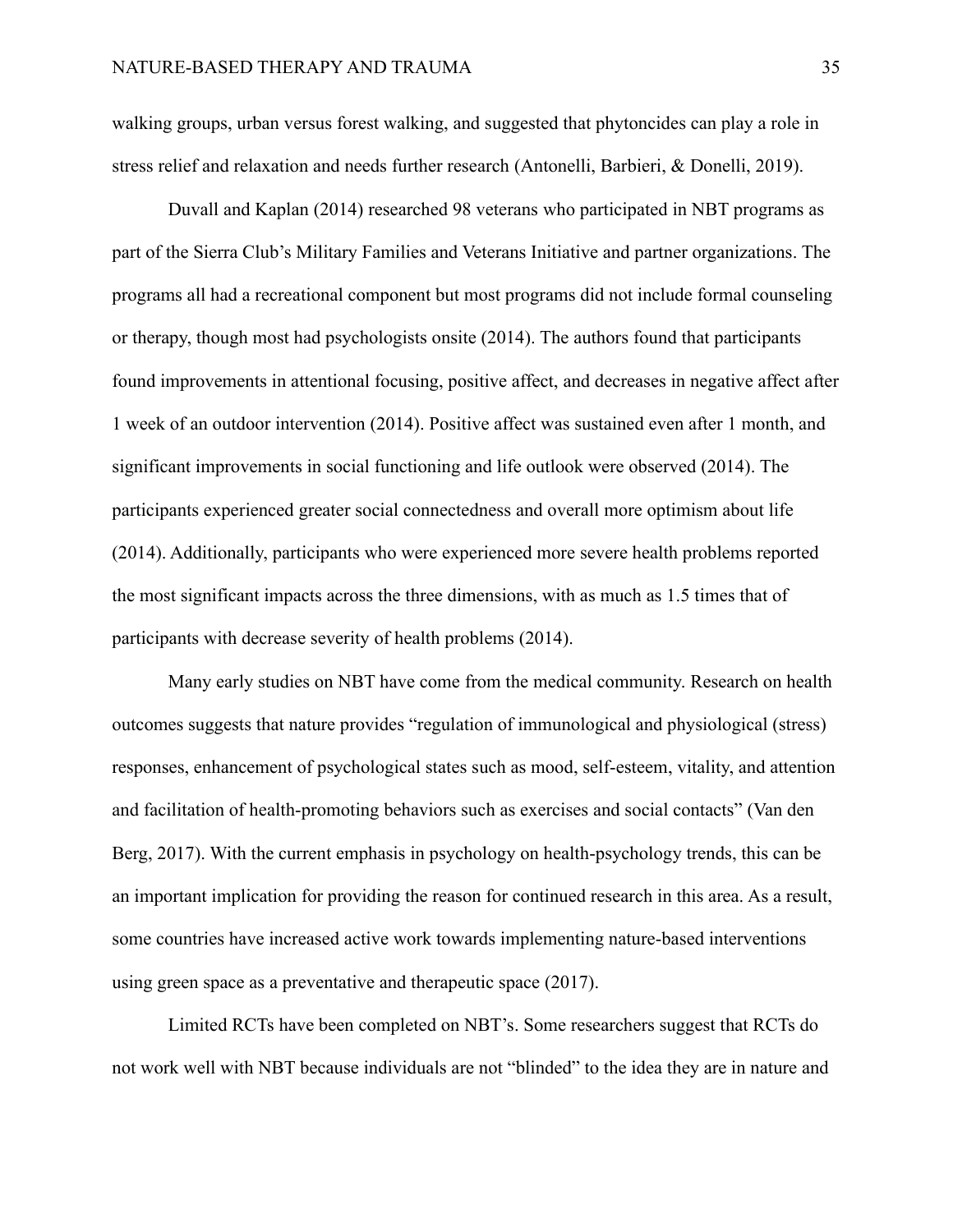could thus be biased in their responses (Van den Berg, 2017). Despite this, some RCTs have been completed. Stiggsdotter and colleagues (2018) completed an RCT with the Nacadia NBT program compared to a cognitive behavioral therapy program for stress disorders on 84 participants. The authors found no significant difference in outcomes between the two types of programs that were sustained even 12 months after treatment ended (2018). Significant effects were noted for both treatments in regards to increased well-being and decreased burnout (2018).

As more research has been completed, research has started to look at conducting NBT in various environments, including military bases. A recent study was completed on Walter Reed Army Medical Center and National Naval Medical Center (NSA/B/Walter Reed) to examine the effect of walking in an intentional natural environment compared to a busy campus street (Ameli, et al., 2021). The study was conducted to measure both qualitative and quantitative data and measure 12 individuals' experiences in randomized walking on both "Green Road" (a wild-type healing garden) or the Urban road for 20 minutes (2021). The results of the quantitative data showed strong effect levels for increased mindfulness and decreased distress levels for the Green Road compared to the Urban road (2021). Qualitative data showed themes of feelings of safety, privacy, increased physical sensations of relaxation, increased appreciation and gratitude, present moment orientation, and references to a higher power for the Green Road, while data showed mixed results for the Urban road, with frequent reports of dislike of crowds, safety concern, and expressions of stress (2021).

#### *Barriers to practice*

"There is a complexity in ecotherapeutic process that defies reductionism" (Dustin, Bricker, Arave, Wall, & Wendt, 2011). In developing a Nature-Based Therapy program (NBT) for individuals with trauma, several barriers have been discussed in the literature. Caddick and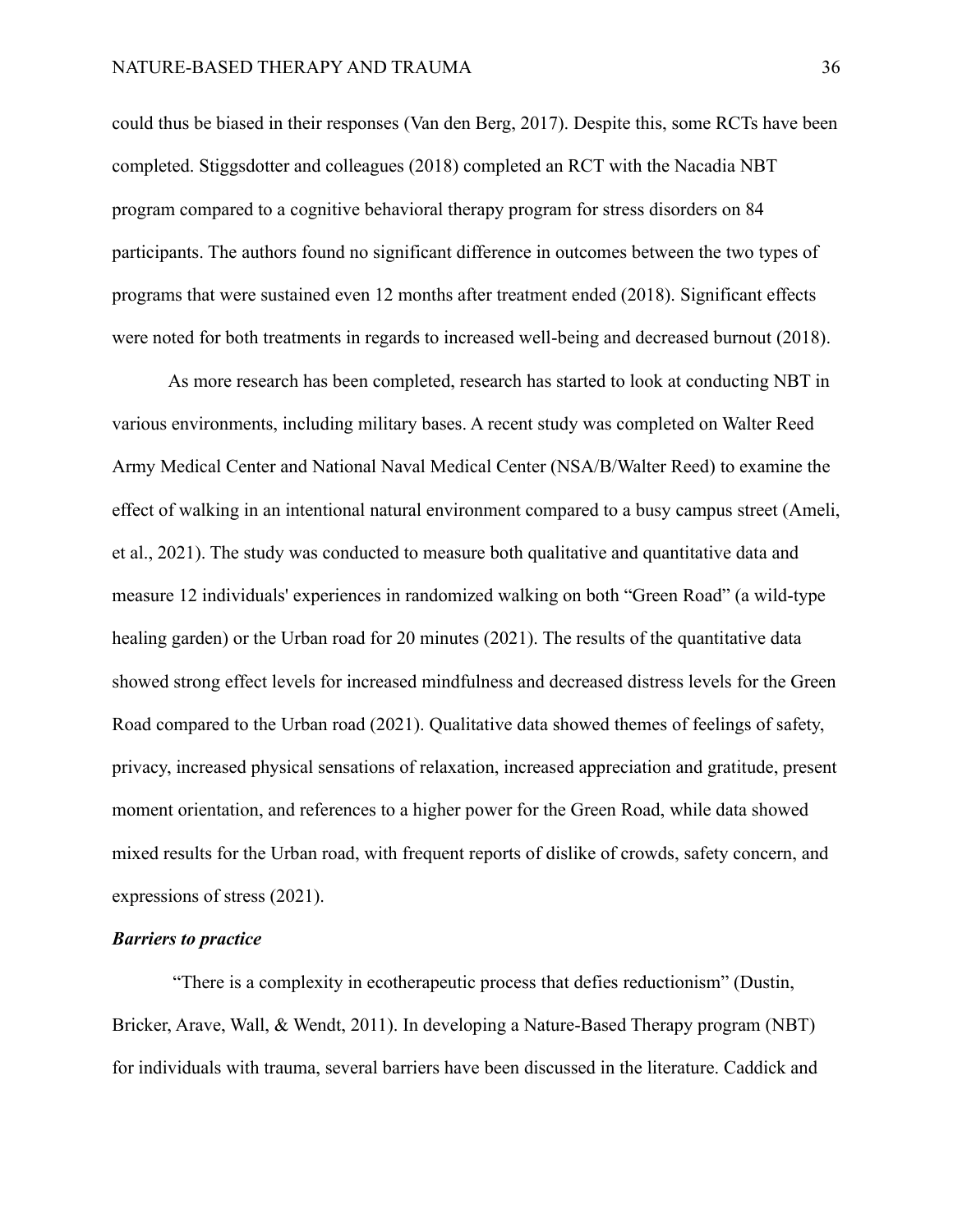Smith (2014) stated that "exact nature of "nature's healing power" be understood" and how disabled veterans could access nature activities should be addressed (Caddick & Smith, 2014, pg 17). Another concern with NBT, specifically Wilderness Therapy, is that the unstructured nature of it can be difficult for individuals with trauma (even in programs not designed to target trauma), and therapists are not often utilized in such settings (Berman & Davis-Berman, 2005). The authors claim that for this reason, mental health therapists should be critical but this idea is not always realistic and can be regarded as controversial (2005).

Additional barriers reviewed included no common set of measurement tools, understanding of the "mechanism" for change, the appropriate "dosage" for interventions, limited RCT's and large scale studies, limited description as to what elements of therapy, role, which skills were successful, consistency among programs, lack of control groups, determining sustained improvement and well-being, and a description of a veterans level of PTSD and perception of activities (Poulsen, Stigsdotter, & Refshage, 2015; Duvall & Kaplan, 2014; Frumkin, et al., 2017). Additional researchers noted problems with treatment integrity due to the broadness of what is defined as an NBT program (Annerstedt & Warborg, 2011), while others described concerns related to unreliable measures, no follow up evaluation, different treatment lengths, and no control groups (Hyer, Boyd, Scurfield, Smith, & Burke, 1996). Performing traditional talk therapy in nature also raises logistical concerns regarding confidentiality, scheduling challenges, weather challenges, mobility concerns, and proximity to an appropriate setting (Jordan & Hinds, 2016). More strenuous NBT, such as Wilderness Therapy, can involve additional logistical concerns such as the health and safety of the client and avoiding harm (2016).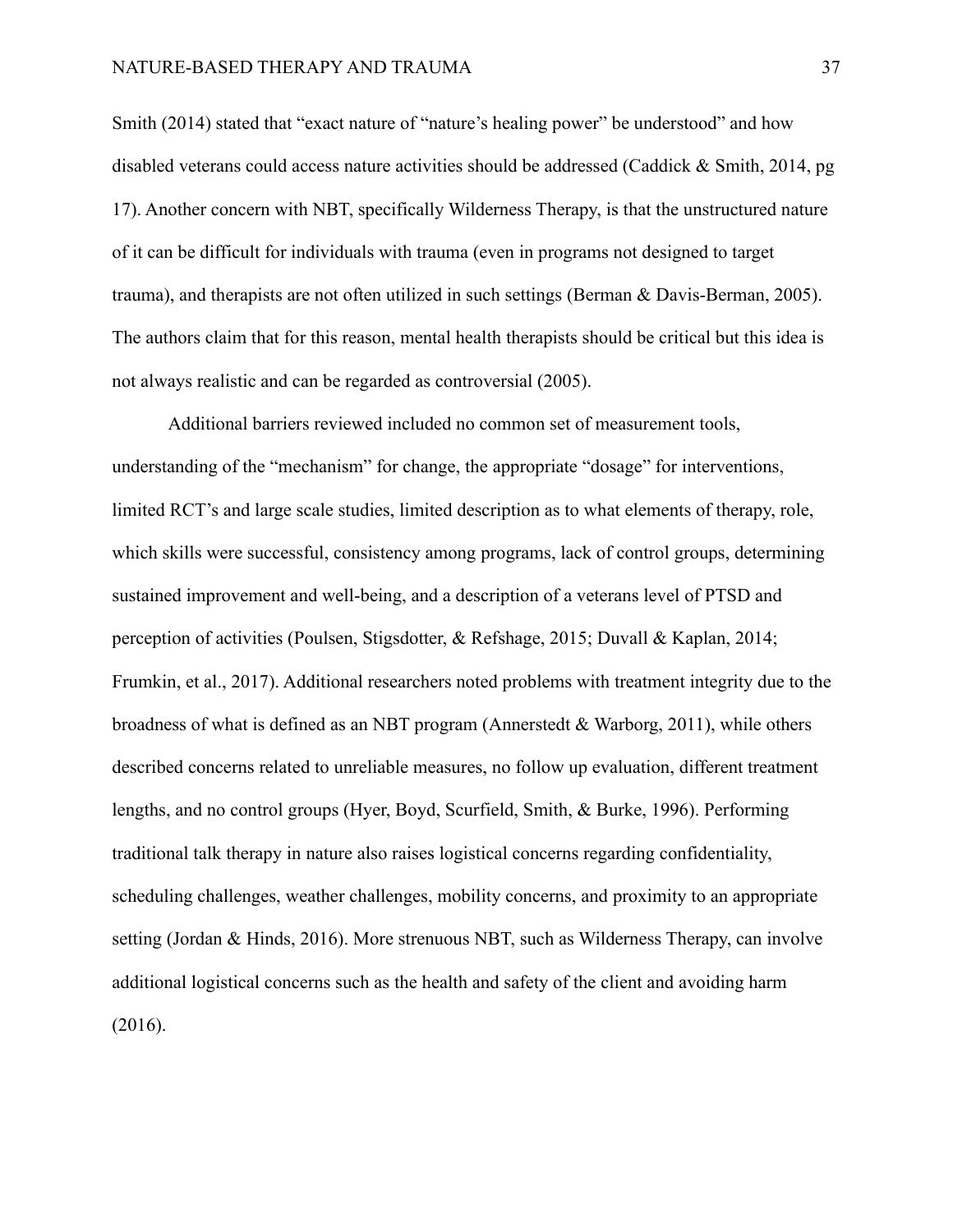Despite the barriers presented, formal NBT programs have been developed. In Copenhagen, for example, there is the Nacadia Healing Garden. Nacadia has a private clinic associated with the garden to provide medical supervision (Corazon S. S., Stigsdotter, Jensen, & Nilsson, 2010). The program is designed for 8 people lasting about 10 weeks. Individual time in the program varies depending on the phase, with as few as 3 hours a day 2 times per week at the beginning and end phase and 3 hours a day 4 times per week during the middle phase (2010). The parts of the program consist of conversation therapy using MBCT and ACT principles, physical and mental awareness body scans, garden activities, personal time, and homework (Sidenius, Stigsdotter, Poulsen, & Bondas, 2017). The goal of the garden is to "improve the quality of life, restore impaired resources, and increase capacity to deal with future strain" (Corazon S. S., Stigsdotter, Moeller, & Rasmussen, 2012, p. ?).

The Nacadia Healing Garden was in part based on the Swedish Healing Garden "Alnarp". Alnarp has been in operation for several years and data showed an increase in patients' physical condition, social functioning, self-mastery, and decrease in overall pain levels and depression and anxiety (Corazon S. S., Stigsdotter, Jensen, & Nilsson, 2010).

Outward Bound for Vets (OB4V) is a program that is based in the United States and involves a frequently cited model for adventure education (Ewart, 2014). Two clinical studies evaluated the Outward Bound for Veterans Program examined chronic-PTSD and showed that outdoor therapy camps were equivalent for reducing PTSD (Bird, 2015). In reviews of the Outward Bound program, researchers noted improvements with improved trust, belief that lives can change for the better, increased engagement in positive reinforcement activities, and reawakening to the effects of nature and physical activity and practiced learning real skills (Ewart, 2014).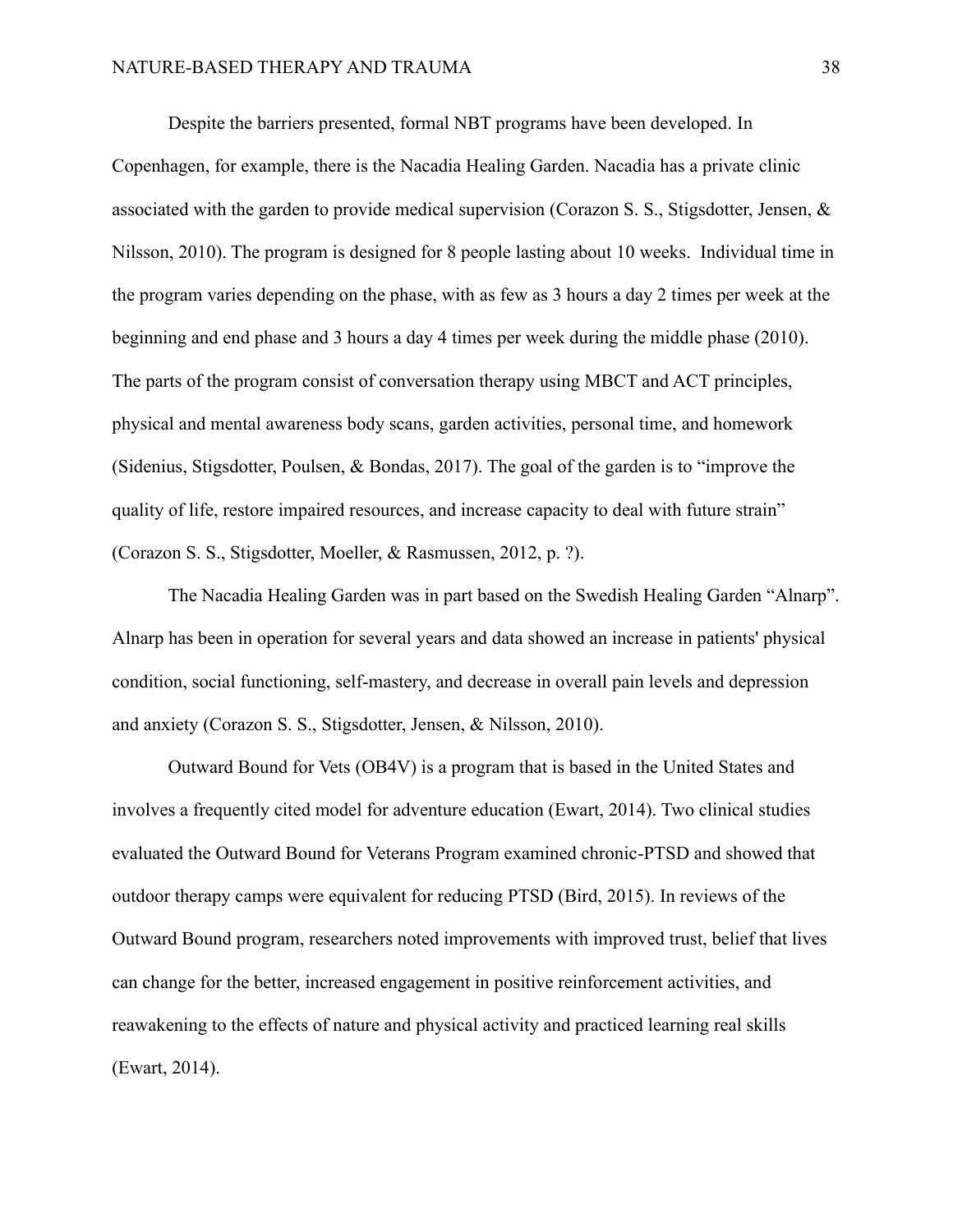Similar to Outward Bound, a program called "Trojans Trek" in Australia was evaluated. The results showed decreased anxiety, improved self-efficacy, and improved life satisfaction (Bird, 2015). Similar to other programs, the authors found themes of connection, self-awareness, ideas for future change, an increased ability to discuss their issues, and self-realization of their thoughts and actions (2015).

#### **Section III: Original Contribution to Practice**

### **Program Overview**

Project H.O.M.E stands for "Healing Outdoors through Mindful Experiences" and is a program that combines elements of both "top down" talk therapy using components of skillsbased Dialectical Behavior Therapy (DBt) and "bottom up" therapies both nature-based activities and nature-based therapy modalities. The program is designed to consist of 12 weeks of services that will meet 3 days over the weekend for 6-8 hours per day. The group will consist of approximately 6-8 individuals along with 3 mental health specialists. The 12 weeks will incorporate three of the main NBT modalities (adventure therapy, horticulture therapy, and forest bathing, with animal-assisted therapy as an optional modality) along with individual psychotherapy "check-in" sessions that last approximately 20-30 minutes each day. There will be 1.5 hours of skill-building using elements from Dialectical Behavioral Therapy (DBT) and ACT modalities as the weekly "mission."

Each weekend will incorporate elements of ritual, with a set opening and closing of the program. Each weekend will start with opening and closing sessions, with the opening session providing the "mission" of the day and a mindfulness exercise to include grounding, guided imagery, paced breathing etc. for 30 minutes. The next part of the day will include 1.5 hours of skill-building as a group. To maximize the use of nature as a healing place, the group will be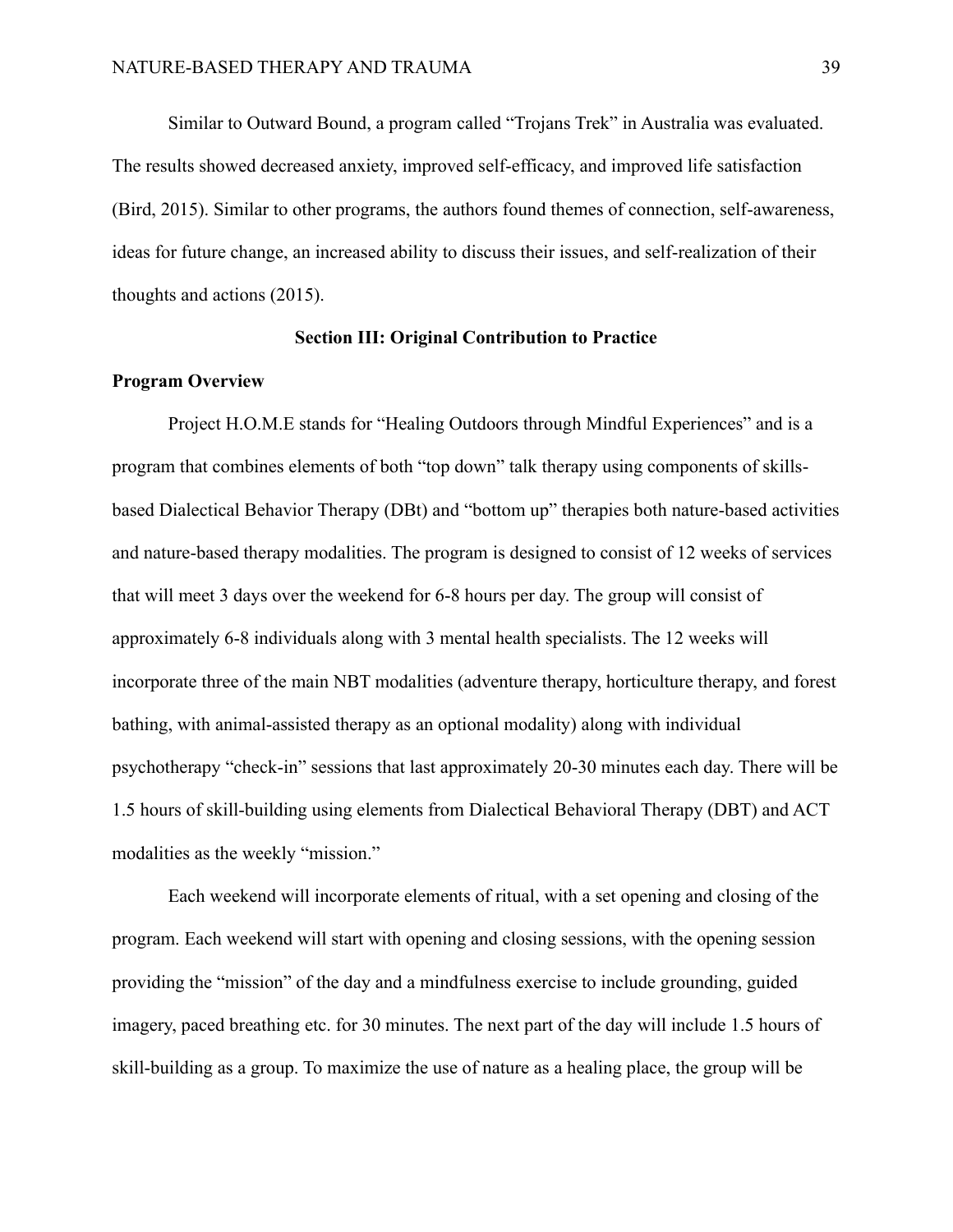allowed to break and have 1 hour of self-reflection time individually in nature. During this individual time, the participants will be encouraged to journal about their experiences so far. Individuals will then come together as a group to participate in the nature-based activities to go along with the theme of the week. At the end of the day, the emphasis will revolve around coming back around the campfire to provide the "mission debrief," which will include breaking into individual 20-30 minute check-in sessions with the therapist using the PCOMS. Since the ratio of therapists to participants is 2 to 1, while one individual is participating in the check-in with the therapist, the other individual assigned to that therapist will work on completing their post-treatment measures and switch off when it is their turn for the check-in. After the individual therapy time is completed, the group will gather together for the closing ceremony to the day. To provide as much flexibility as possible, the activities will fall within a general structure to be tailored to the specific group and location of the program being run.

#### **Proposed Treatment Framework**

#### *Module one: Weeks one through three*

Weeks one through three the mission will include combining mindfulness skills training with the emphasis on the NBT of forest bathing. Mindfulness is considered a core skill with this program, and as such it is important to create a strong foundational skill in practicing mindfulness in the first module and to continue the practice daily as part of the opening "ritual" to increase the likelihood of creating a new habit. Week one will include working on DBT skills such as "States of Mind" and "Wise Mind." Weeks 2 through 3 will focus on the "what" and "how" skills from the mindfulness module. Nature-based activities will focus around provide choices from yoga, breathing, and walking meditations.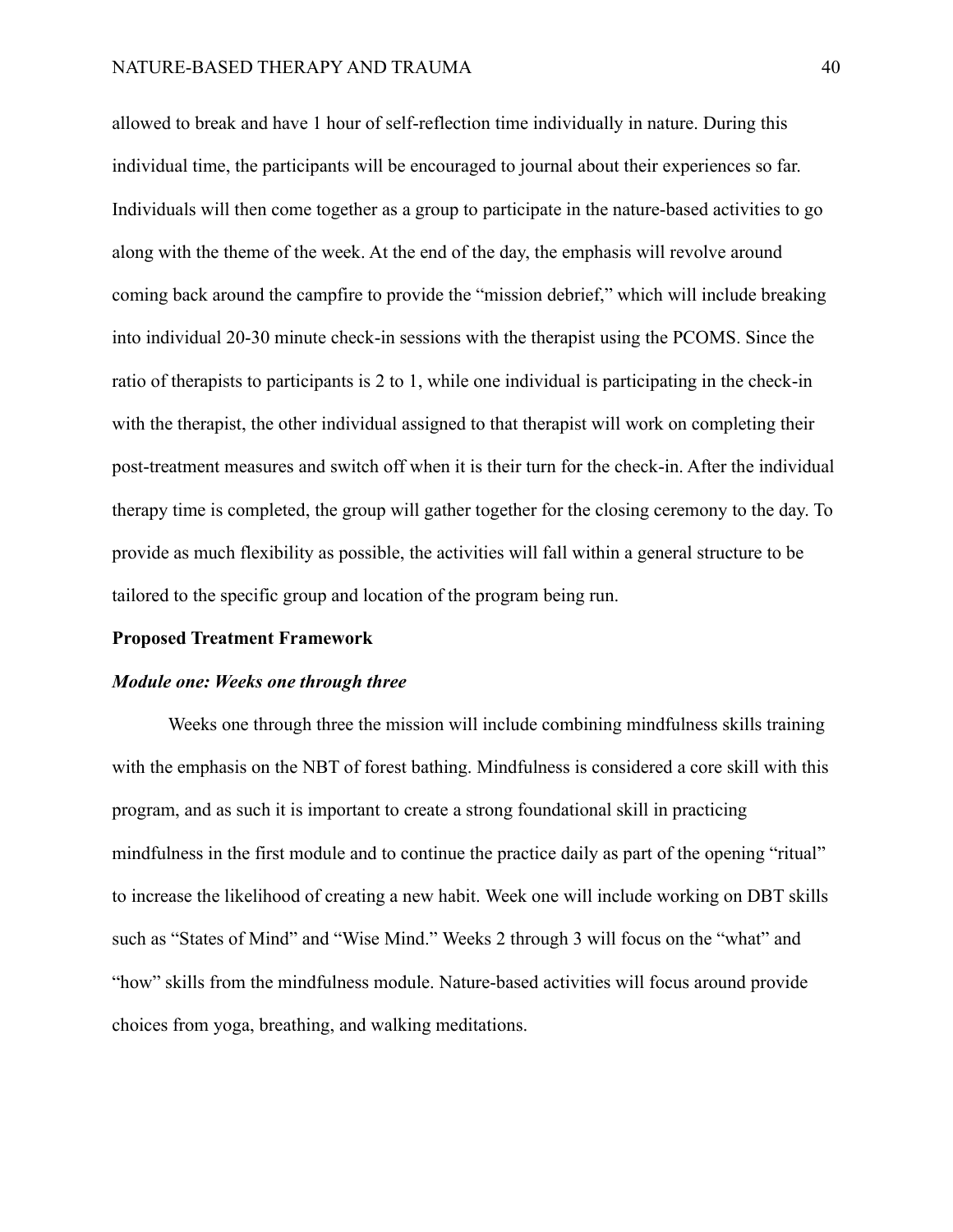## *Module two: Weeks four through six*

Weeksfour through six will be focusing on the NBT of horticulture therapy with the module of distress tolerance from DBT. Skills to be trained will include Self-soothing, Distracting with ACCEPTS, TIP skills, Crisis Survival skills, Radical Acceptance, and Willingness from the DBT modules. Nature-based activities will focus around a menu of horticulture activities from gardening, to cleaning up the natural setting, to planting flowers or seeds, harvesting fruits or vegetables, etc.

#### *Module three: Weeks seven through nine*

Weeks seven through 9 will be focusing on the NBT of Animal-Assisted Psychotherapy (AAT) if available, or another Module of Forest Bathing. Regardless of the NBT modality, the skills training will focus on ACT defusion exercises, labeling emotions, and learning the DBT skills of Opposite Action and ABC PLEASE which focus on valued living and taking care of your whole body to help prevent dysregulation.

#### *Module four: Weeks 10 - 12*

Weeks ten through twelve will focus on the NBT of Adventure or Wilderness therapy concurrently with skills from the DBT module of Interpersonal Effectiveness. The skills training will focus on learning key DBT skills of interpersonal effectiveness to include DEAR MAN, GIVE, FAST skills, along with learning how to evaluate options and make decisions.

#### *Program materials, staffing, and costs*

The program would require having a large space in nature, preferably one with trees and/or plants and a water element. Trees or plants will be critical for providing the NBT of Forest Bathing. While research trying to determine what elements of nature are most important, water elements are a component of most current NBT's or NBI, and ecopsychology has identified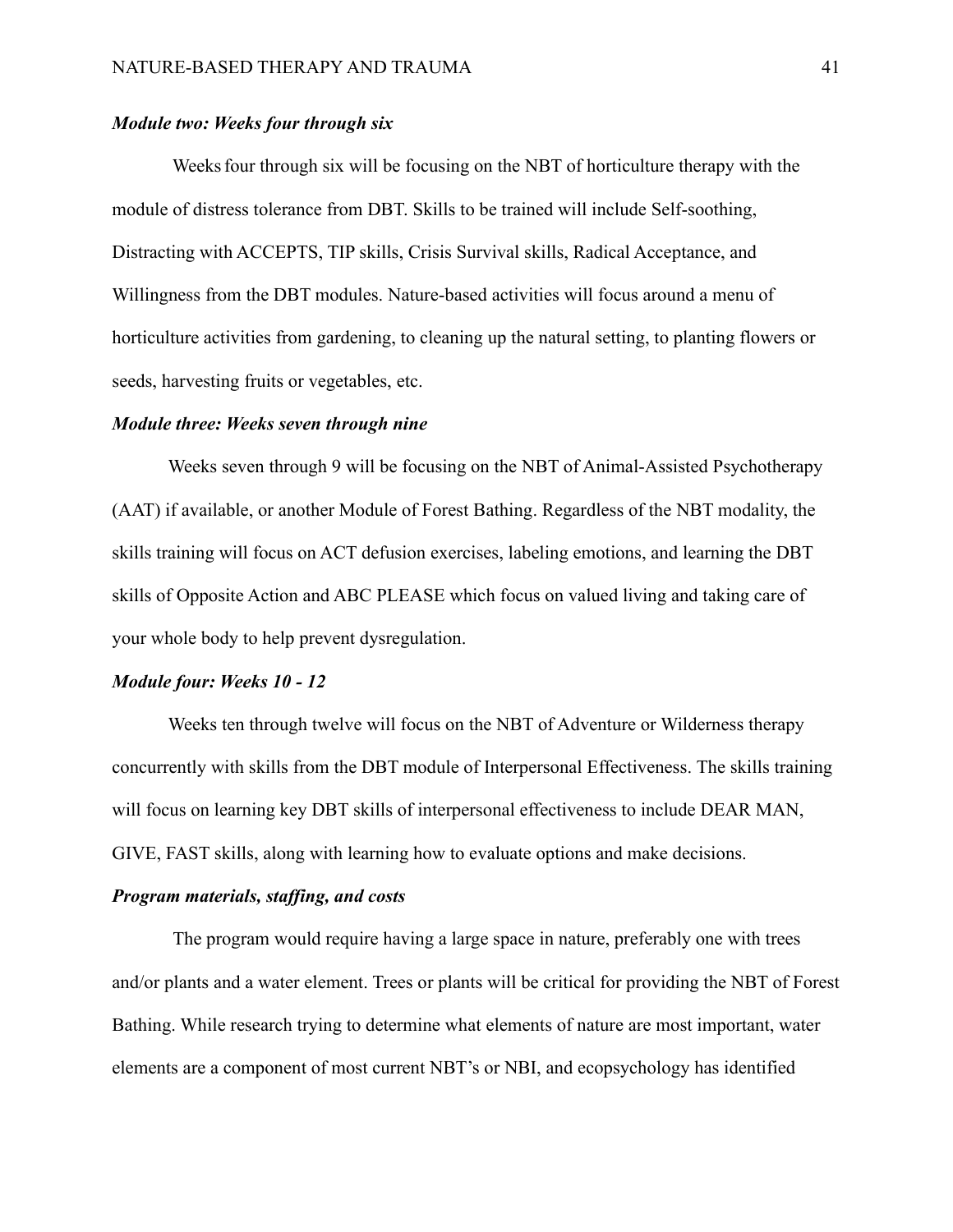water as an important element possible due to an evolutionary predisposition. A potential benefit of conducting NBT is the relative low cost of the location, and this could be adapted to different states, regions, urban, and rural areas. Many states have city, state, or national parks that would allow clinicians to obtain special use permits to conduct NBT. Some states, like Kentucky, have already developed Arboretums that are allowed public access and so would incur limited costs and would address barriers related to accessing the environment. Since this NBT is intended to treat veterans with trauma, this program could be utilized in spaces already designated and designed for veterans, such as a VA hospital or U.S. Military base. Indeed, as mentioned earlier some research is already in progress utilizing military bases' "green space" to implement similar programs (Ameli, et al., 2021). Moreover, this program could also be implemented using a variety of camps or other outdoor specialty locations who already have appropriately trained and certified staff, particularly for wilderness/adventure activities. Many summer camps are seasonal in nature, and utilizing the space during the off-season could be beneficial.

A specialized informed consent would have to be developed to address concerns related to confidentiality which would then be discussed with any clients. An agreed-upon method for handling weather complications, including alternate locations, and how to handle other nonparticipant's human contact would be among the areas to be addressed.

The cost would change relative to the required nature space and nature-based activities desired. For example, elements of yoga would involve purchasing yoga mats for individuals. Horticulture-type activities would require materials such as seeds, planter boxes, etc.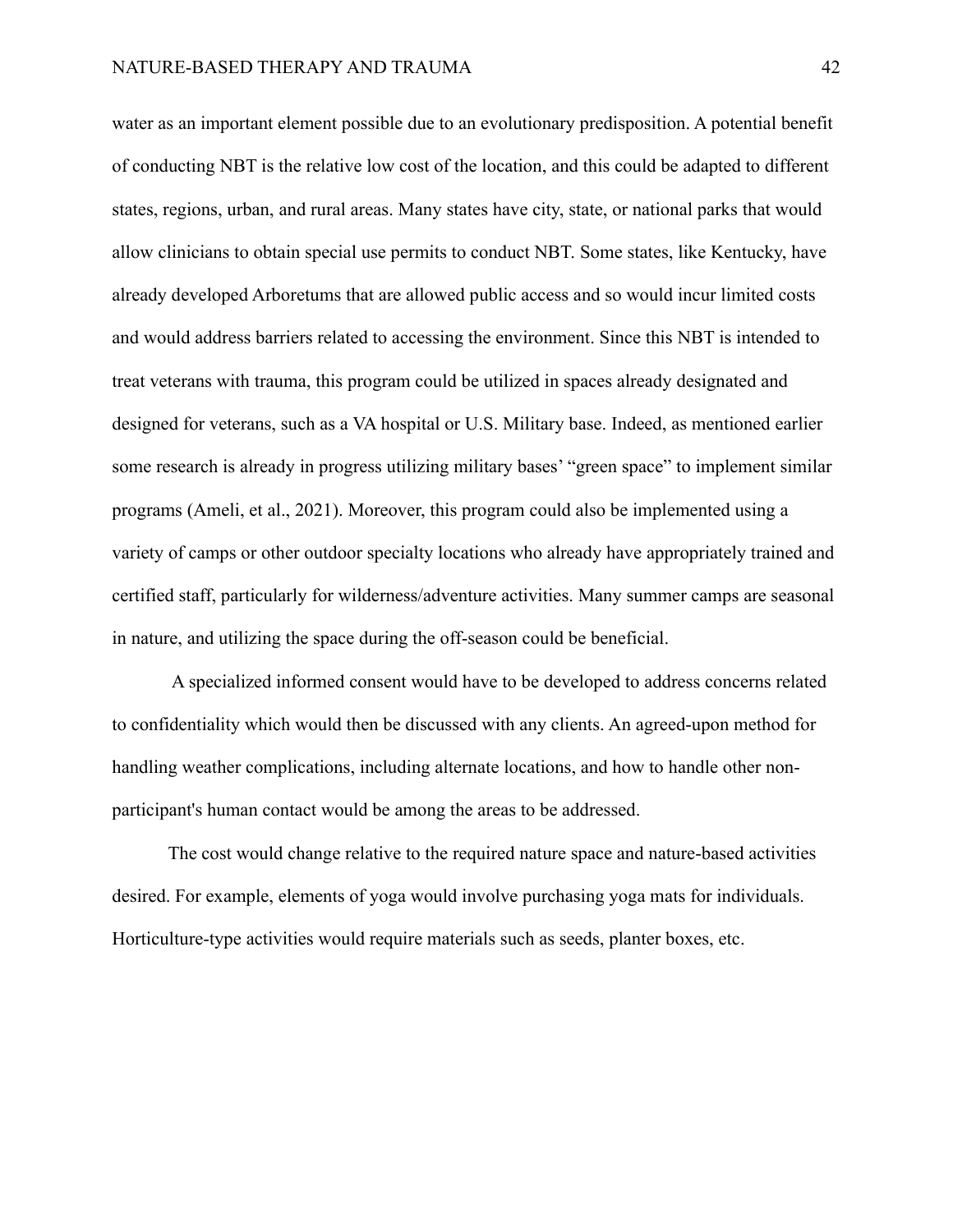## *Clinician and Participant Characteristics*

The clinicians and/or other program staff would have to be Red Cross certified in basic first aid, CPR, and AED training to help handle medical emergencies. Additional certifications for staff members could be required dependent upon the therapeutic modality. For example, specific adventure therapy activities may require certifications in wilderness survival and first aid. Participants would be required to obtain medical clearance to participate in some activities. Clinicians conducting the treatment and participating in these activities would have to be experienced in trauma treatment to recognize when someone is in crisis and to be able to have to skills needed to help a person de-escalate and ground if inadvertently triggered. In addition, the clinicians would have to be comfortable with using elements of ACT (Acceptance and Commitment Therapy) and DBT (Dialectical Behavior Therapy) in order to conduct the skills training portion of the day. Participants would be required to have documented trauma and or affective disorders related to a criterion A trauma. Posttraumatic Stress Disorder is the most likely diagnosis, but other diagnoses would not be excluded. Suicidal ideation would be assessed before the program beginning but only those in acute crisis would be excluded until stabilized. Individuals in active psychosis would be excluded from the program.

#### *Treatment Outcome and Evaluation*

All individuals would be given several self-report measures pre and post-treatment, including the PCL-5 (PTSD Checklist for DSM-5), Perceived Stress Scale (PSS), and Post traumatic Growth Inventory (PTGI). In addition, the PCOMS (Partners for Change Outcome Management System) would be used during check-in time with the therapist to measure individual differences.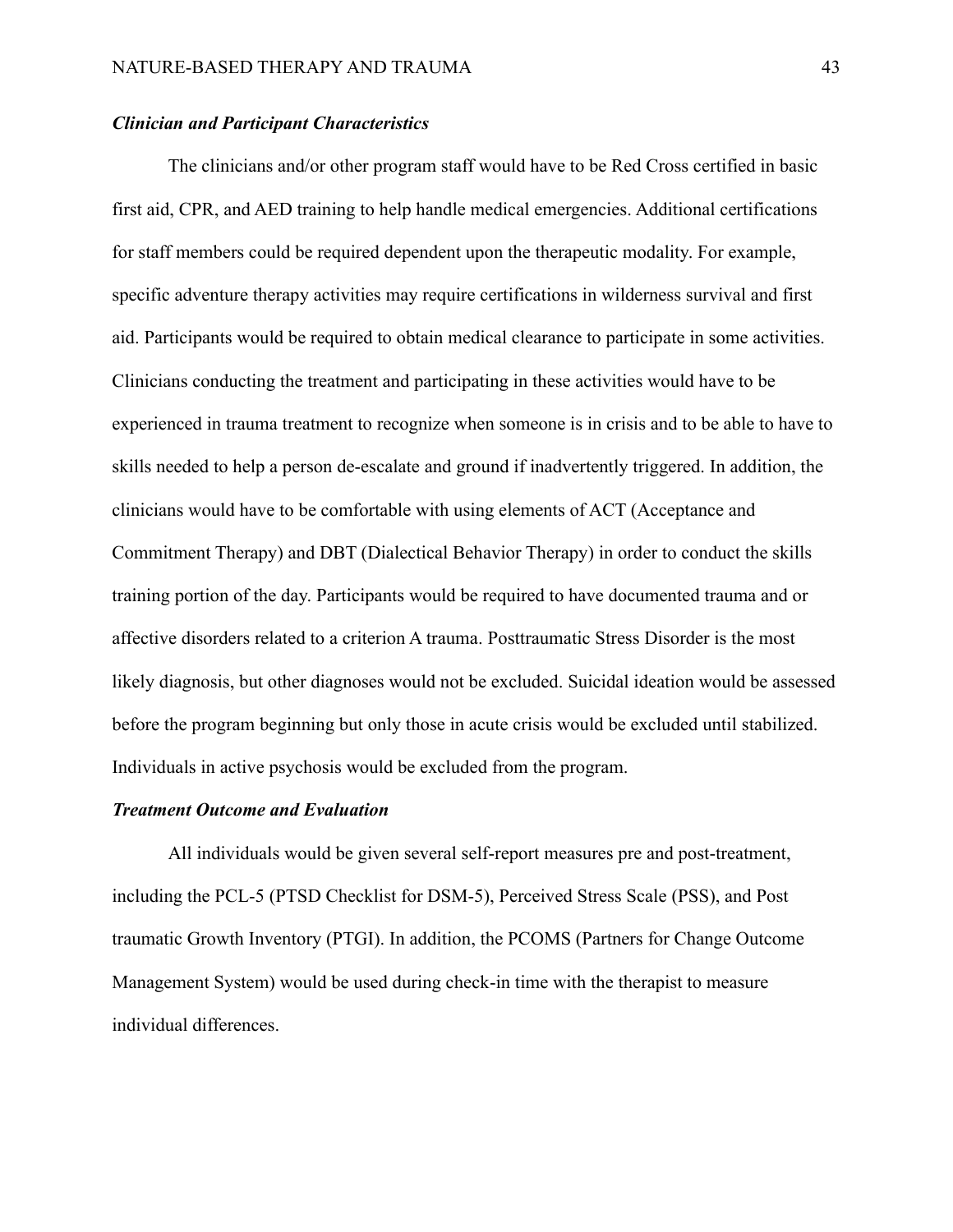PCOMS would be assessed daily during the check-in portion with a therapist. Additional measures would be assessed prior to the 12 weeks, at the end of each 3-week module, and after the program ended. Follow-up measures would be conducted using all measures except PCOMS at 3-, 6-, and 12-month follow-up periods to gain long-term data measures. In addition to the quantitative data, qualitative data would be collected by making copies of journal entries to analyze for themes related to progress.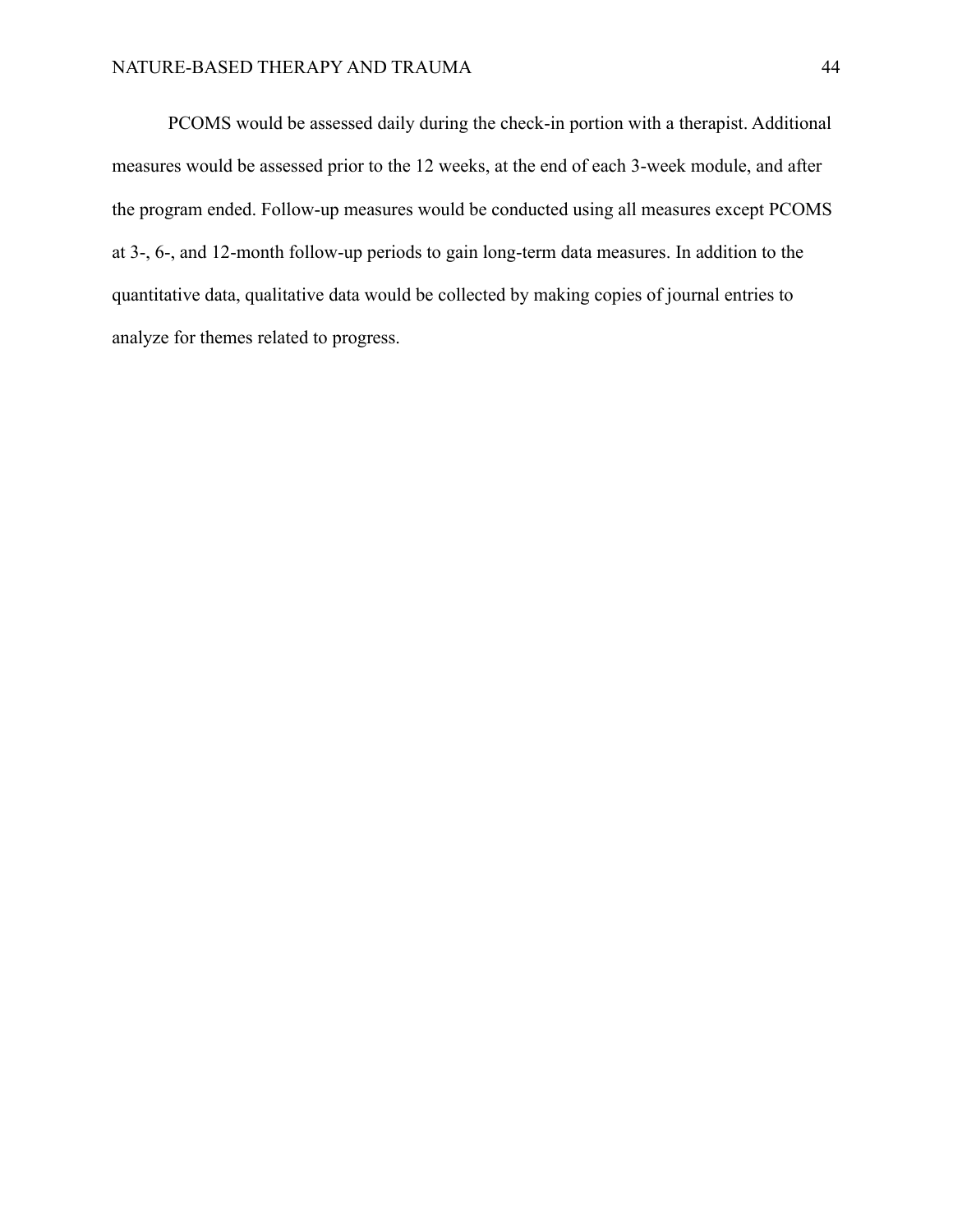### **References**

- Adams, W. W. (2006). The ivory-billed woodpecker, ecopsychology, and the crisis of extinction: On annihilating and nurturing other beings, relationships, and ourselves. *The Humanistic Psychologist, 34*(2), 111-133.
- Alvarez, A. G., & Stauffer, G. A. (2001). Musings on adventure therapy. *The Journal of Experiential Education, 24*(2), 85-91.
- Ameli, R., Skeath, P., Abraham, P. A., Panahi, S., Kazman, J. B., Foote, F., . . . Berger, A. (2021). A nature-based health intervention at a military healthcare center: A randomized controlled, cross-over study. *PeerJ*. doi:10.7717/peerj.10519
- Annerstedt, M., & Warborg, P. (2011). Nature-assessited therapy: Systematic review of controlled and observational studies. *Scandinavian Journal of Public Health, 39*, 371- 388.
- Antonelli, M., Barbieri, G., & Donelli, D. (2019). Effects of forest bathing (shinrin-yoku) on levels of cortisol as a stress biomarker: A systematic review and meta-analysis. *International Journal of Biometerology*, 1117-1134.
- Association, A. P. (2013). *Diagnostic and Statistical Manual of Mental Disorders - Fifth Edition.* Arlington, VA: American Psychiatric Publishing.
- Baker, L. M. (2009). Nature's pervading influence: A therapy of growth. *International Journal of Disability, Development, and Education*, 93-96.
- Bedics, B. C., Rappe, P. T., & Sansone, F. A. (n.d.). Trauma of children in a residential wilderness treatment program.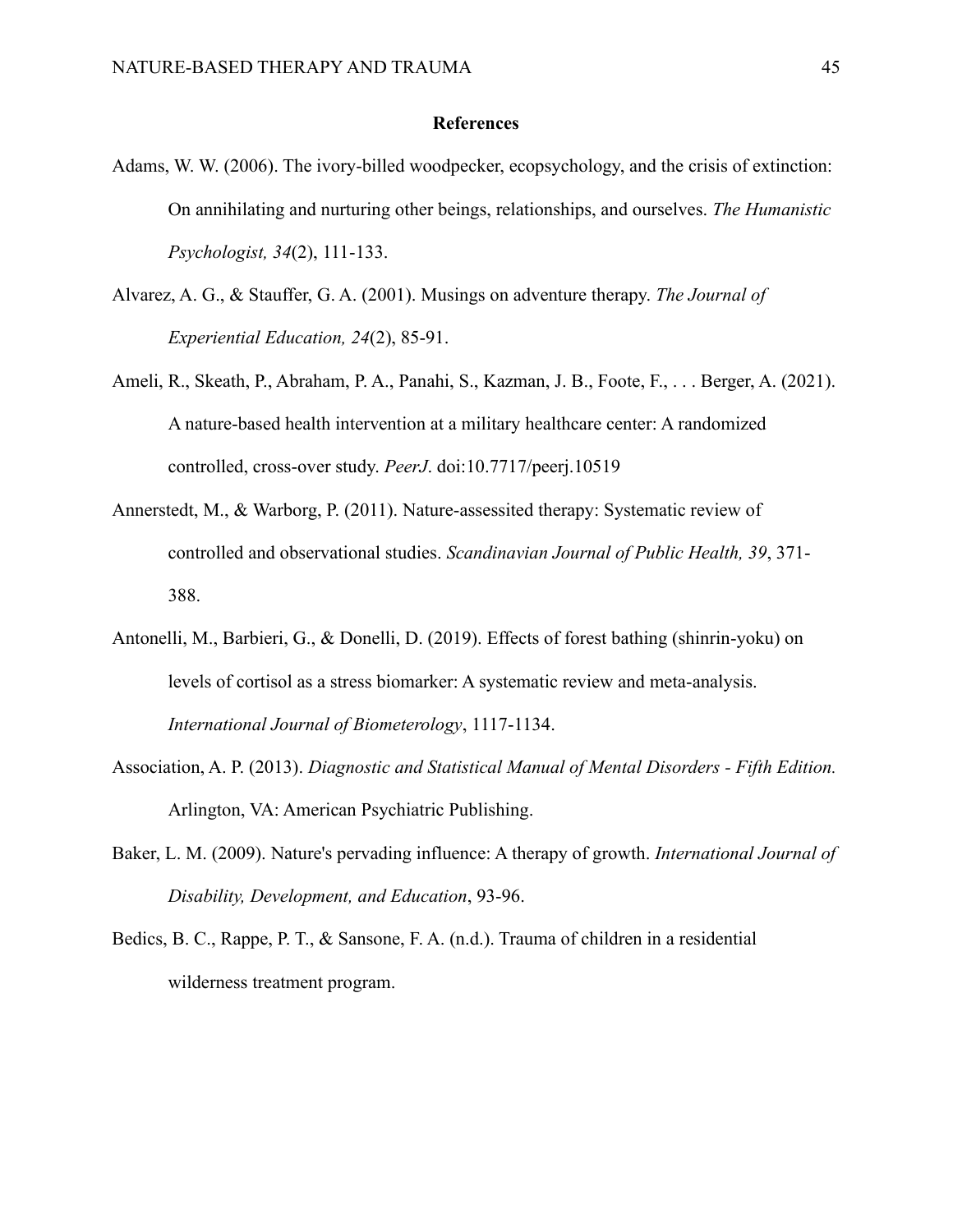- Bennett, J. L., Puymbroeck, M. V., Piatt, J. A., & Rydell, R. J. (2014). Veterans' perceptions of benefits and important program components of a therapeutic fly-fishing program. *Therapeutic Recreation Journal, 48*(2), 169-187.
- Berger, R. (2008). Going on a journey: a case study of nature therapy with children with a learning difficulty. *Emotional and Behavioral Difficulties, 13*(4), 315-326.
- Berger, R. (2010). Nature therapy: Thoughts about the limitations of practice. *Journal of Humanistic Psychology, 50*(1), 65-76.
- Berger, R., & Lahad, M. (2010). A safe place: ways in which nature therapy, play and creativity can help children cope with stress and crisis - establishing the kindergarten as a safe haven where children can develop resiliency. *Early Child Development and Care, 7*, 889- 900.
- Berger, R., & McLeod, J. (2006). Incorporating nature into therapy: A framework for practice. *Journal of Systemic Therapies, 25*(2), 80-94.
- Berger, R., & Tiry, M. (2012). The enchanting forest and the healing sand- Nature therapy with people coping with psychiatric difficulties. *The Arts in Psychology*, 412-416.
- Beringer, A., & Martin, P. (2003). On adventure therapy and the natural worlds: Respect nature's healing. *Journal of Adventure Education and Outdoor Learning*, 29-39.
- Berman, D. S., & Davis-Berman, J. (2005). Reconsidering post-traumatic stress. *Journal of Experiential Education, 28*(2), 97-105.
- Bettmann, J. E., Anstadt, G., & Kolaski, A. Z. (2020). Therapeutic adventure for military veterans with mental illness: A conceptual argument. *Ecopsychology, 12*(4), 277-284.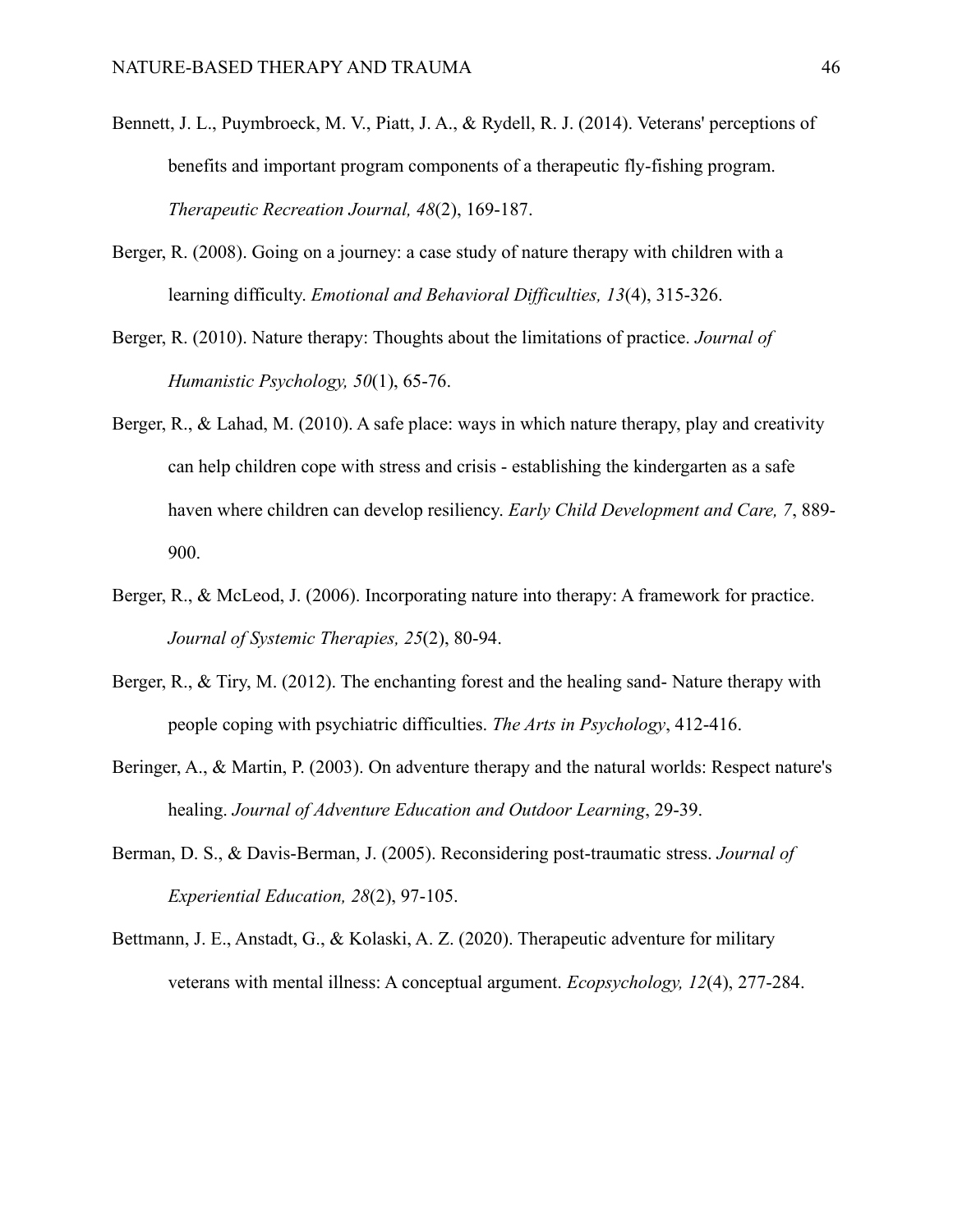- Bielinis, E., Jaroszewska, A., Lukowski, A., & Takayama, N. (2019). The effect of a forest therapy programme on mental hospital patients with affective and psychotic disorders. *International Journal of Environmental Research and Public Health, 17*.
- Bielinis, E., Takayama, N., Boiko, S., Omelan, A., & Bielinis, L. (2018). The effect of winter forest bathing on psychological relaxation of young polish adults. *Urban Forestry & Urban Greening*, 276-283.
- Bird, K. (2014). Peer outdoor support therapy (post) for austrailian contemporary veterans: A review of literature. *Journal of Military and Veterans' Health, 22*(1).
- Bird, K. (2015). Research evaluation of an australian peer outdoor support therapy program for conetemporary veterans' wellbeing. *International Journal of Mental Health, 44*, 46-79.
- Bisson, J., Ehlers, A., Matthews, R., Pilling, S. Richards, D., & Turner, S. (2007). Psychological treatments for chronic post-traumatic stress disorder: Systematic review and analysis. *British Journal of Psychiatry, 190*, 97-104.
- Blaschke, S. (2017). The role of nature in cancer patients' lives: A systematic review and qualitative meta-synthesis. *BMC Cancer, 17*(370).
- Bratman, G. N., Hamilton, J. P., Hahn, K. S., Daily, G., & Gross, J. J. (2015). Nature experience reduces rumination and subgenual prefrontal cortex activation. *PNAS, 112*(28), 8567- 8572.
- Brooks, E., Novins, D. K., Thomas, D., Jiang, L., Nagamoto, h. T., Dailey, N., . . . Shore, J. H. (2012). Personal characteristics affecting veterans' use of services for posttraumatic stress disorder. *Psychiatric Services, 63*(9), 862-867.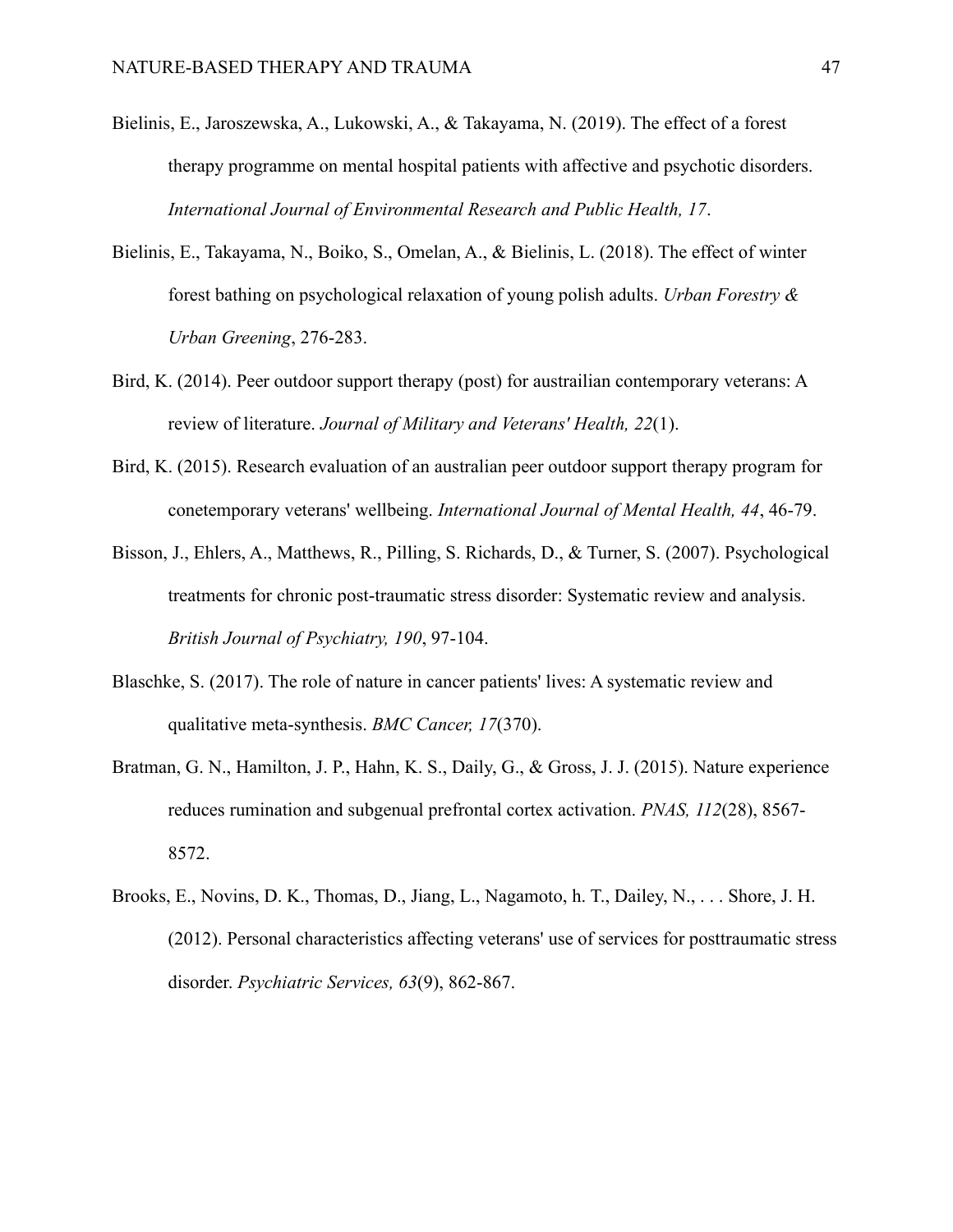- Browning, M., Lee, K., & Wolf, K. (2019). Tree cover shows an inverse relationship with depressive symptoms in elderly residents living in U.S. nursing homes. *Urban Forestry and Urban Greening*, 23-32.
- Burls, A. (2007). People and green spaces: Promoting public health and mental well-being through ecotherapy. *Journal of Public Mental Health, 6*(3), 24-39.
- Burns, G. (2000). When watching a sunset can help a relationship dawn anew: Nature-guided therapy for couples and families. *A.N.Z.J. Family Therapy*, 184-190.
- Butterfield, A. (2014). *Resilent places? Healthcare gardens and the maggie's centres.* Falmouth University.
- Caddick, N., & Smith, B. (2014). The impact of sport and physical activity on the well-being of combat veterans: A systematic review. *Psychology of Sport and Exercise*, 9-18.
- Caddick, N., Smith, B., & Phoenix, C. (2015). The effects of surfing and the natural environment on the well-being of combat veterans. *Qualitative Health Research, 25*(1), 76-86.
- Chalquist, C. (2009). A look at ecotherapy research evidence. *Ecopsychology*, 64-74.
- Chavaly, D., & Naachimuthu, K. (2020). Human nature connection and mental health: What do we know so far? *Indian Journal of Health and Well-being*, 84-92.
- Corazon, S. S., Stigsdotter, U. K., Jensen, A. G., & Nilsson, K. (2010). Development of the nature-based therapy concept for patients with stress-related illness at the danish healing forest garden nacadia. *Journal of Therapeutic Horticulture*, 33-51.
- Corazon, S. S., Stigsdotter, U. K., Moeller, M. S., & Rasmussen, S. M. (2012). Nature as therapist: Integrating permaculture with mindfulness-and acceptance-based therapy in the danish healing forest garden nacadia. *European Journal of Psychotherapy and Counselling, 14*(4), 335-347.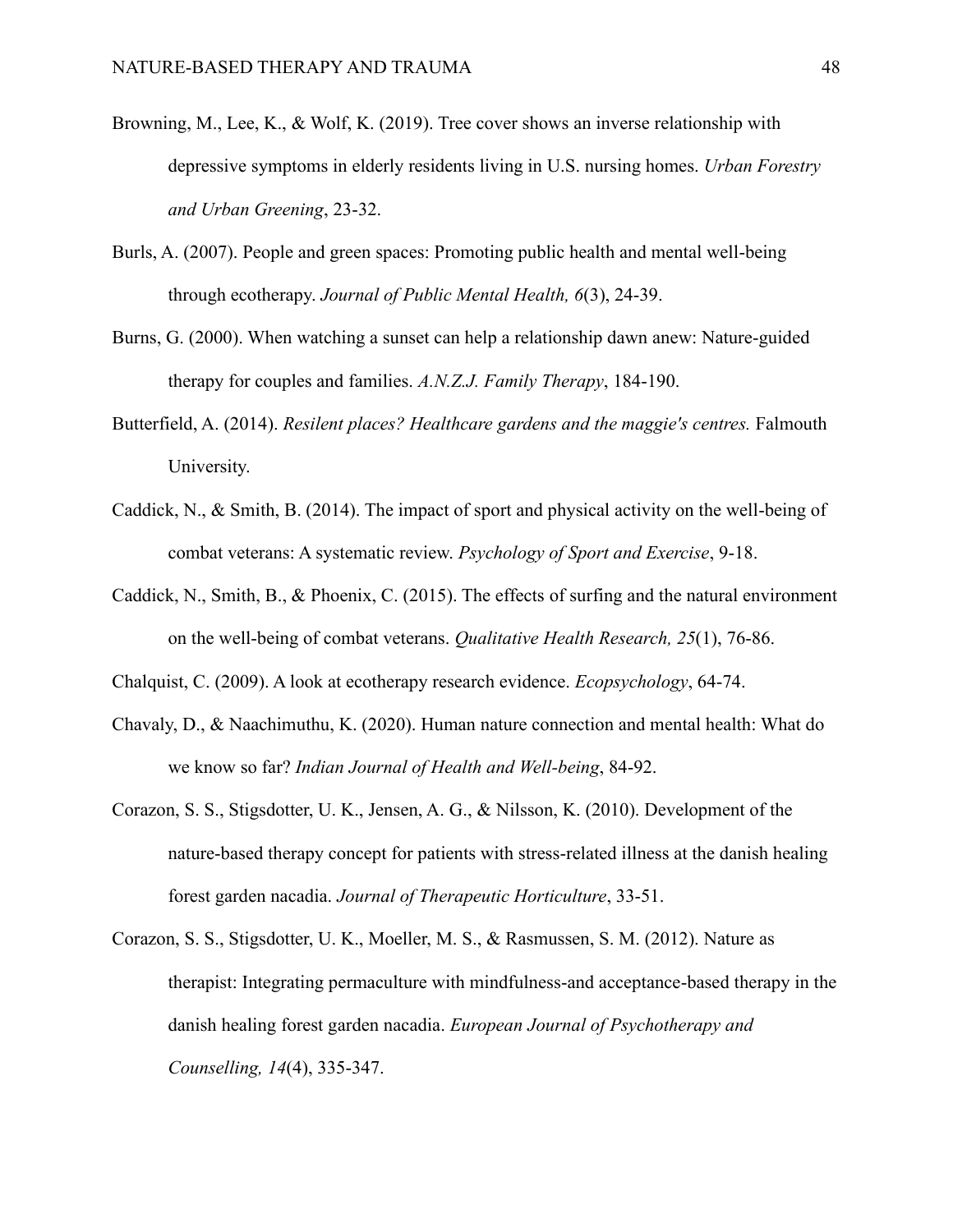- Coventry, P. A., Brown, J. V., Pervin, J., Brabyn, S., Pateman, R., Breedvelt, J., . . . White, P. C. (2021). Nature-based outdoor activities for mental and physical health: Systematic review and meta-analysis. *SSM Population Health*. doi:10.1016/j.ssmph.2021.100934
- Craig, P. J., Alger, D. M., Bennett, J. L., & Martin, T. P. (2020). The transformative nature of flyfishing for veterans and military personnel with posttraumatic stress disorder. *Therapeutic Recreation Journal, 54*(2), 150-172.
- Creamer, M., & Forbes, D. (2004). Treatment of posttraumatic stress disorder in military and veteran populations. *Psychotherapy: Theory, Research, Practice, Training, 41*(4), 388- 398.
- Cukor, J., Spitalnick, J., Difede, J., Rizzo, A., & Rothbaum, B. (2009). Emerging treatments for PTSD. *Clinical Psychology Review, 29*, 715-726.
- D'Aniello, C., Marek, L., & Moore, L. (2017). A systemic perspective on military service members' and their partners perception of ptsd and reintegration stress: A dyadic analysis. *Journal of Systemic Therapies, 36*(2), 39-53.
- Detweiler, M. B., Self, J. A., Lane, S., Spencer, L., Lutgens, B., Kim, D.-Y., . . . Lehmann, L. (2015). Horticultural therapy: A pilot study on modulating cortisol levels and indices of substance craving, posttraumatic stress disorder, depression, and quality of life in veterans. *Alternative Therapies, 21*(4), 36-41.
- Dustin, D., Bricker, N., Arave, J., Wall, W., & Wendt, G. (2011). The promise of river running as a therapeutic medium for veterans coping iwth post-traumatic stress disorder. *Therapeutic Recreation Journal, 45*(4), 326-340.
- Duvall, J., & Kaplan, R. (2014). Enhancing the well-being of veterans using extended groupbased nature recreation experience. *JRRD, 51*(5), 685-696.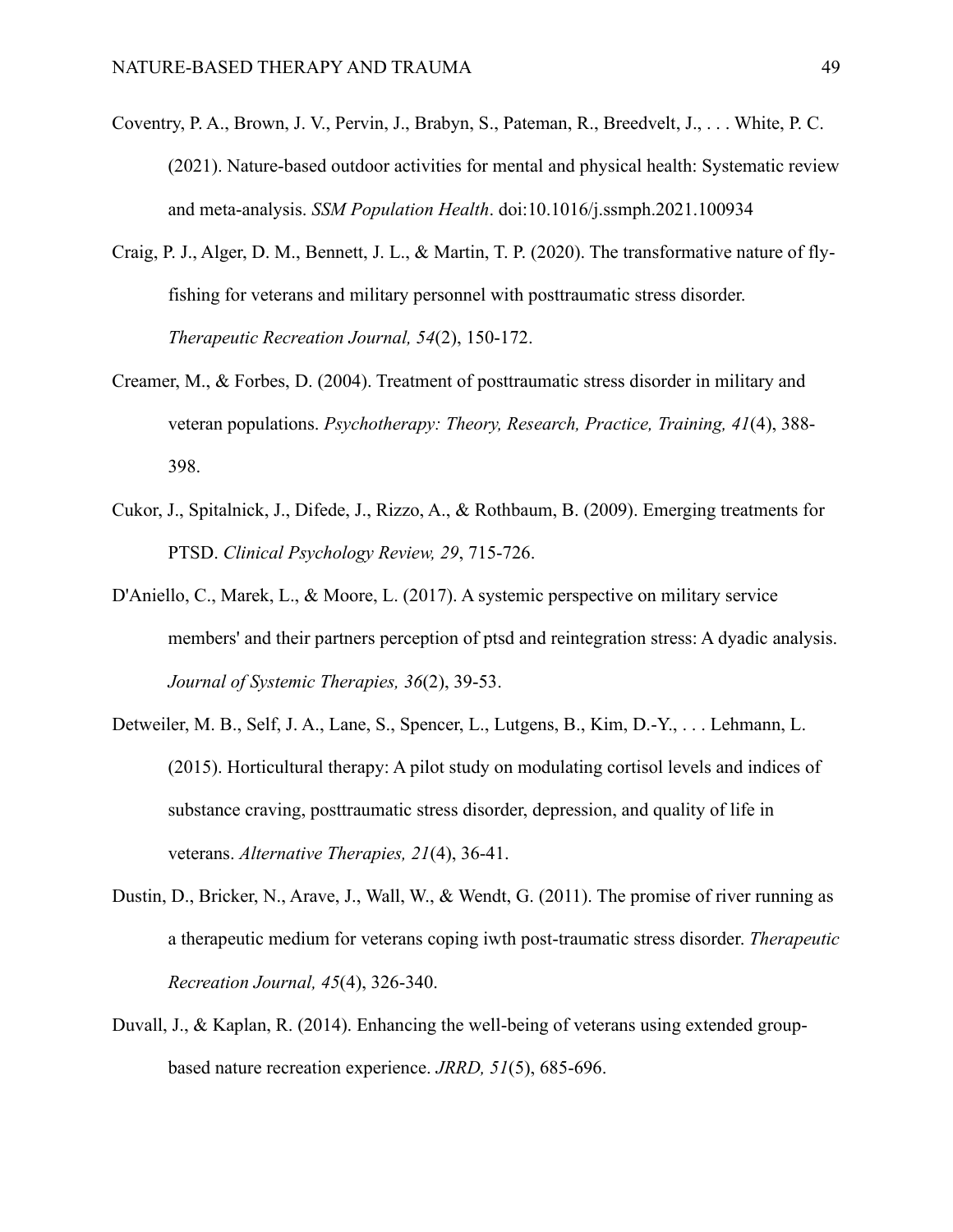- Dybvik, J. B., Sundsford, S., Wang, C. E., & Nivison, M. (2018). Significance of nature in a clinical setting and its percieved therapeutic value from patients' perspective. *European Journal of Psychotherapy and Counseling, 20*(4), 429-449.
- Ewart, A. (2014). Military veterans and the use of adventure education experiences in natural environments for therapeutic outcomes. *Ecopsychology, 6*(3), 155-164.
- Fischer, E. P., McSweeney, J. C., Wright, P., Cheney, A., Curran, G. M., Henderson, K., & Fortney, J. C. (2016). Overcoming barries to sustained engagement in mental health care: Perspectives of rural veterans and providers. *The Journal of Rural Health*, 429-438.
- Fleming, L. L. (2015). Veteran to farmer programs: An emerging nature-based programming trend. *Journal of Therapeutic Horticulture, 25*(1), 27-48.
- Frumkin, H., Bratman, G. N., Breslow, S. J., Cochran, B., Jr., P. H., Lawler, J. J., . . . Wood, S. A. (2017). Nature contact and human health: A research agenda. *Environmental Health Perspectives*, 075001-1-075001-18.
- Gass, M., Wilson, T., Talbot, B., Tucker, A., Ugianskis, M., & Brennan, N. (2019). The value of outdoor behavioral healthcare for adolescent substance users with comorbid conditions. *Substance Abuse: Research and Treatment, 13*, 1-8.
- Gelkopf, M., Hasson-Ohayon, I., Bikman, M., & Kravetz, S. (2013). Nature adventure rehabilitation for combat-related posttraumatic chronic stress disorder: A randomized control trial. *Psychiatry Research*, 485-493.
- Grieder, M., & Chanmugam, A. (2013). Applying environmental psychology in the design of domestic violence shelters. *Journal of Aggression, Maltreatment, & Trauma, 22*, 365- 378.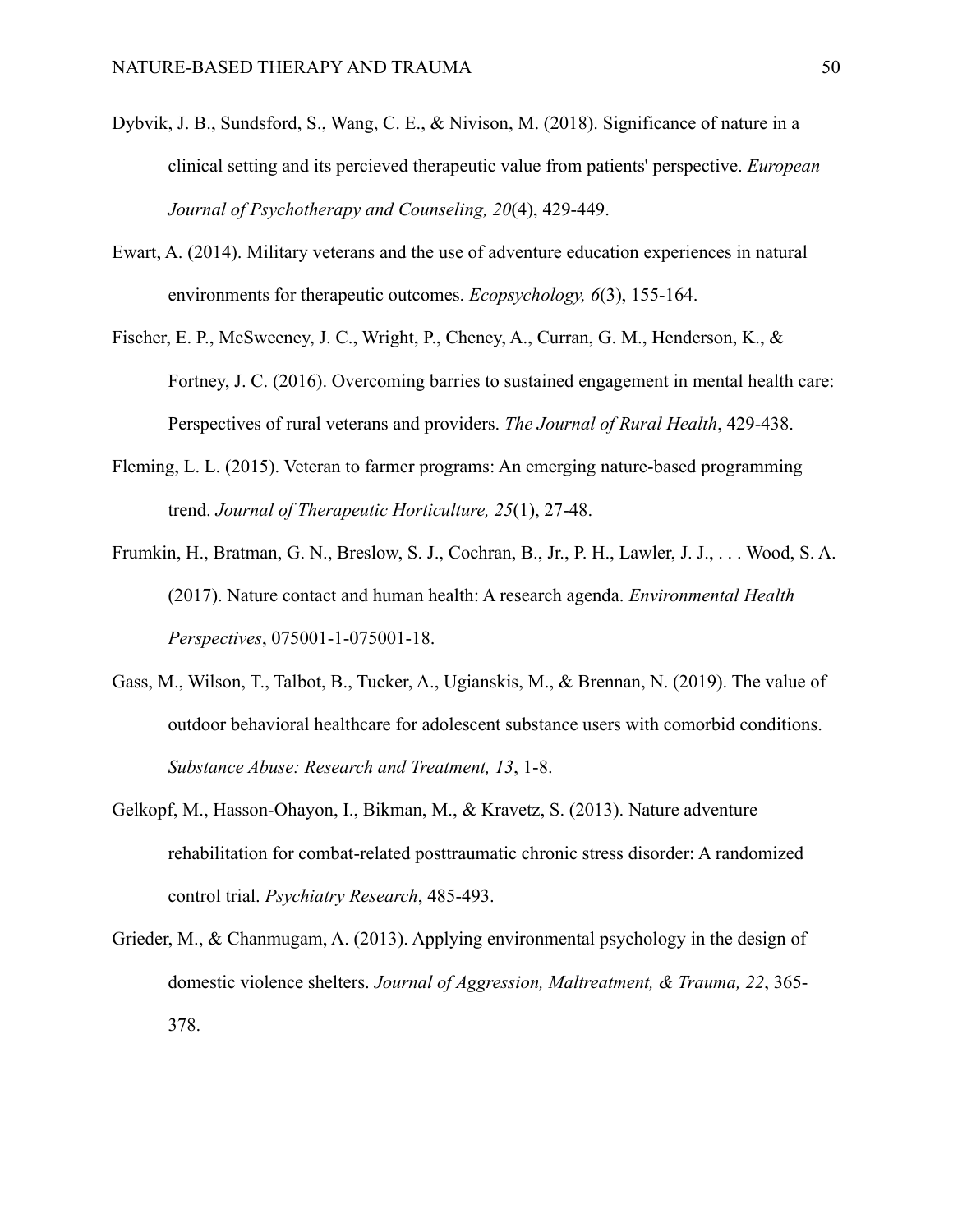- Grubbs, K. M., Forney, J. C., Kimbrell, T., Pyne, J. M., Hudson, T., Robinson, D., . . . Schnurr, P. P. (2017). Usual care for rural veterans with posttraumatic stress disorder. *The Journal of Rural Health, 33*, 290-296.
- Hart, J. (2016). Prescribing nature therapy for improved mental health. *Alternative and Complementary Therapies, 22*(4), 161-163.
- Hawkins, B. L., Townsend, J. A., & Garst, B. A. (2016). Nature-based recreational therapy for military service members: A strengths approach. *Therapeutic Recreation Journal, 50*(1), 55-74.
- Heady, H. R. (2011). Rural veterans: Invisable heroes, special people, special issues. *Journal of Rural Social Sciences, 26*(3), 1-13.
- *How Common is PTSD in Adults?* (n.d.). Retrieved from PTSD: National Center for PTSD: https://www.ptsd.va.gov/understand/common/common\_adults.asp
- *How Common is PTSD in Veterans?* (n.d.). Retrieved from PTSD: National Center for PTSD: https://www.ptsd.va.gov/understand/common/common\_veterans.asp
- Hyer, L., Boyd, S., Scurfield, R., Smith, D., & Burke, J. (1996). Effects of outward bound experiences as an adjunct to inpatient ptsd treatment of war veterans. *Journal of Clinical Psychology, 52*(3), 263-278.
- Ingelse, K., & Messecar, D. (2016). Rural women veterans' use and perception of mental health services. *Archives of Psychiatric Nursing, 30*, 244-248.
- Joiner, T. (2005). *Why people die by suicide.* Harvard University Press.
- Jones, D. (2021, January 27). *New VA program investigates outdoor therapy for veterans*. Retrieved from npr.og: https://www.npr.org/2021/01/27/958138926/new-va-programinvestigates-outdoor-therapy-for-veterans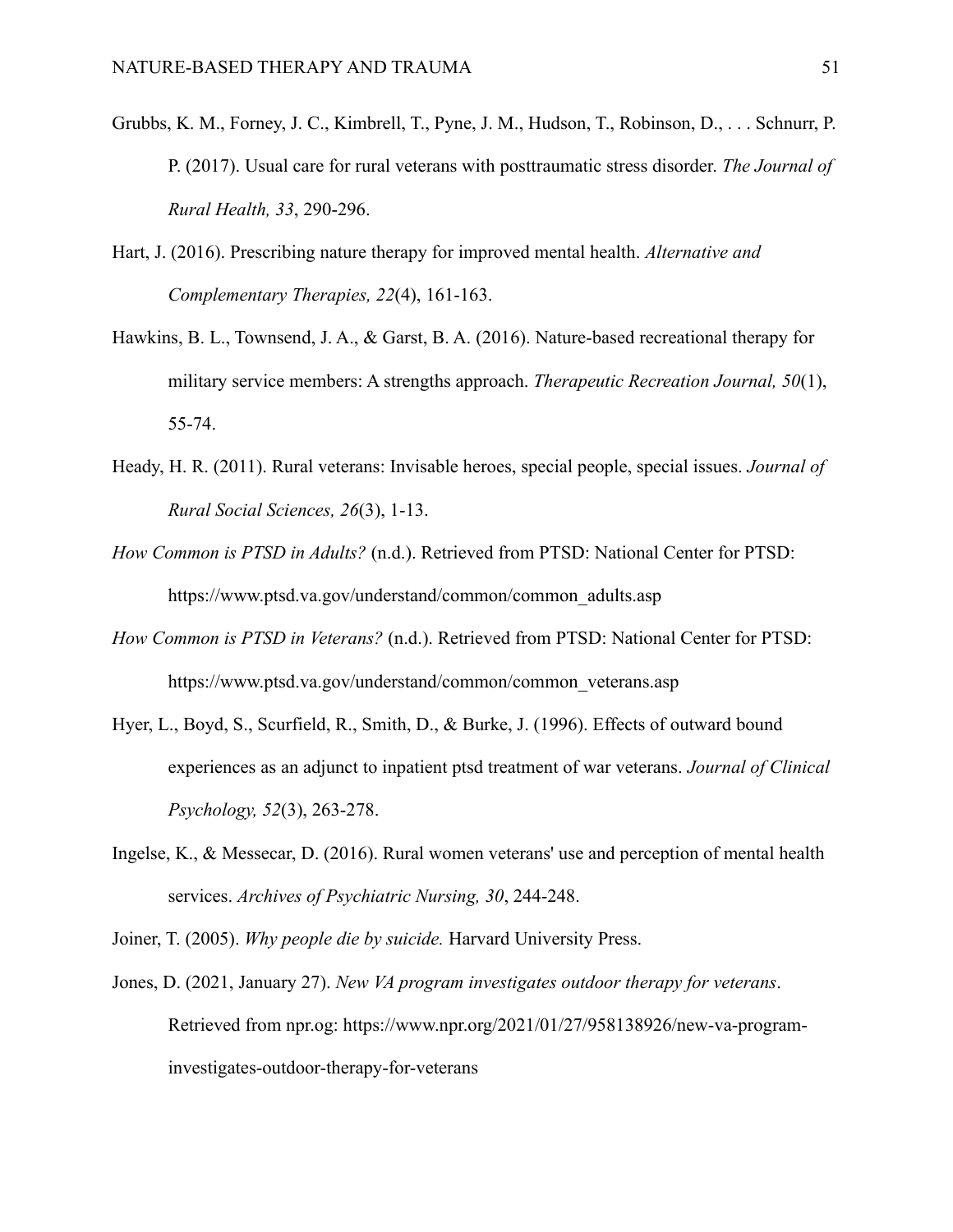Jordan, M., & Hinds, J. (2016). *Ecotherapy theory, research, & practice.* London: Palgrave.

- Joshi, M., & Goldman, J. Z. (2019). Endure, evolve, achieve: Stakeholder perspectives on the effectiveness of the Swamp Apes program in restoring biopsychosocial functioning of American veterans. *Cogent Psychology, 6*.
- Kamitsis, I., & Simmonds, J. G. (2017). Using resources of nature in the counseling room: Qualitative research into ecotherapy practice. *International Journal of Advanced Counselling, 39*, 229-248.
- Kaplan, S. (1995). The restorative benefits of nature: Toward an integrative framework. *Journal of Environmental Psychology, 15*, 169-182.
- Kaufman, C. E., Brooks, E., Kaufmann, L. J., Noe, T., Nagamoto, H. T., Dailey, N., . . . Shore, J. (2013). Rural native veterans in the veterans health administration: Characteristics and service utilizations patterns. *The Journal of Rural Health, 29*, 304-310.
- Kehle-Forbes, S., Meis, L. A., Spoont, M. R., & Polusny, M. A. (2016). Treatment initiation and dropout from prolonged exposure and cognitive processing therapy in a VA outpatient clinic. *Psychological Trauma: Theory, Research, Practice, and Policy, 8*(1), 107-114.
- Kreski, B. (2016). Healing and empowering veterans in a botanic garden. *Journal of Museum Education, 41*(2), 110-115.
- Laszloffy, T. A., & Davis, S. D. (2018). Nurturing nature: Exploring ecological self-of-thetherapist issues. *Journal of Marital and Family Therapy, 45*(1), 176-185.
- Leardmann, C. A., Kelton, M., Smith, B., Littman, A., Boyko, E., Wells, T., & Smith, T. (2011). Prospectively assessed posttraumatic stress disorder and associated physical activity. *Public Health Reports, 126*, 371-383.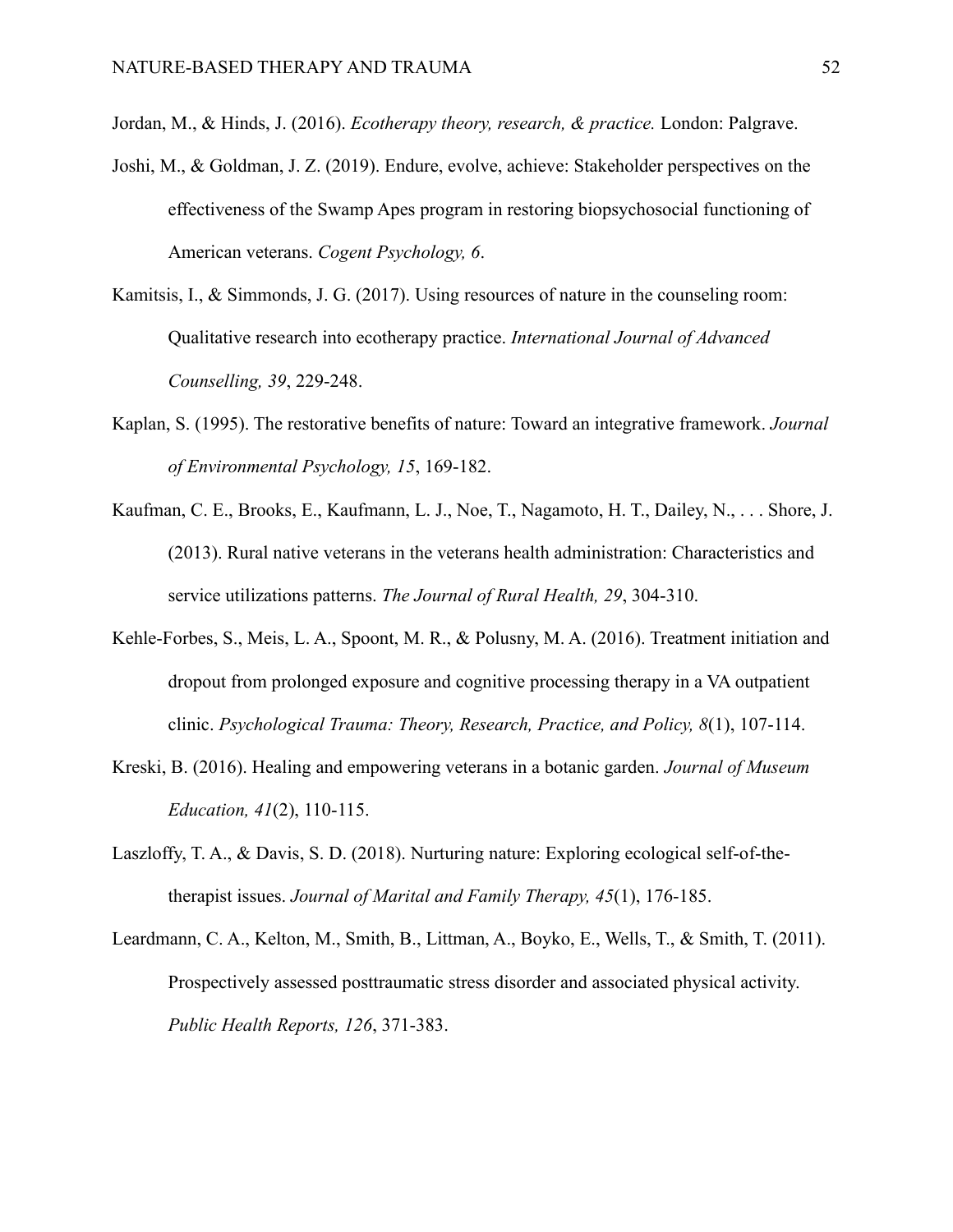- Lee, H. J., Son, Y.-H., Kim, S., & Lee, D. K. (2019). Healing experiences of middle-aged women through an urban forest therapy program. *Urban Forestry & Urban Greening, 38*, 383- 391.
- Lee, J., Li, Q., Tyrvainen, L., Tsunetsugu, Y., Park, B.-J., Kagawa, T., & Miyazaki, Y. (2012). Nature therapy and preventative medicine. *Public Health-Social and Behavioral Health*, pp. 325-350.
- Li, Q., Otsuka, T., Kobayashi, M., Wakayama, Y., Inagaki, H., Katsumata, M., . . . Kagawa, T. (2011). Acute effects of walking in forest environments on cardiovascular and metabolic parameters. *European Journal of Applied Physiology, 111*, 2845-2853.
- Littman, A. J., Bratman, G. N., Lehavot, K., Engel, C. C., Fortney, J. C., Peterson, A., ... Frumkin, H. (2021). Nature versus urban hiking for veterans with post-traumatic stress disorder: A pilor randomized trial conducted in the pacific northwest usa. *BMJ Open, 11*(e051885). doi:10.1136/bmjopen-2021-051885
- Morita, E., Fukuda, S., Jagano, J., Hamajima, N., Yamamoto, H., Iwai, Y., . . . Shirakawa, T. (2007). Psychological effects of forest environments on health adults: Shinrun-yoku (forest-air bathing, walking) as a possible method of stress reduction. *Journal of the Royal Institute of Public Health, 121*, 54-63.
- Mott, J. M., Grubbs, K. M., Sansgiry, S., Fortney, J. C., & Cully, J. A. (2015). Psychotherapy utilization among rural and urban veterans from 2007 to 2010. *The Journal of Rural Health*, 235-243. doi:10.1111/jrh.12099
- Mowatt, R. A., & Bennett, J. (2011). War narratives: Veteran stories, ptsd effects, and therapeutic fly-fishing. *Therapeutic Recreation Journal, 45*(4), 286-308.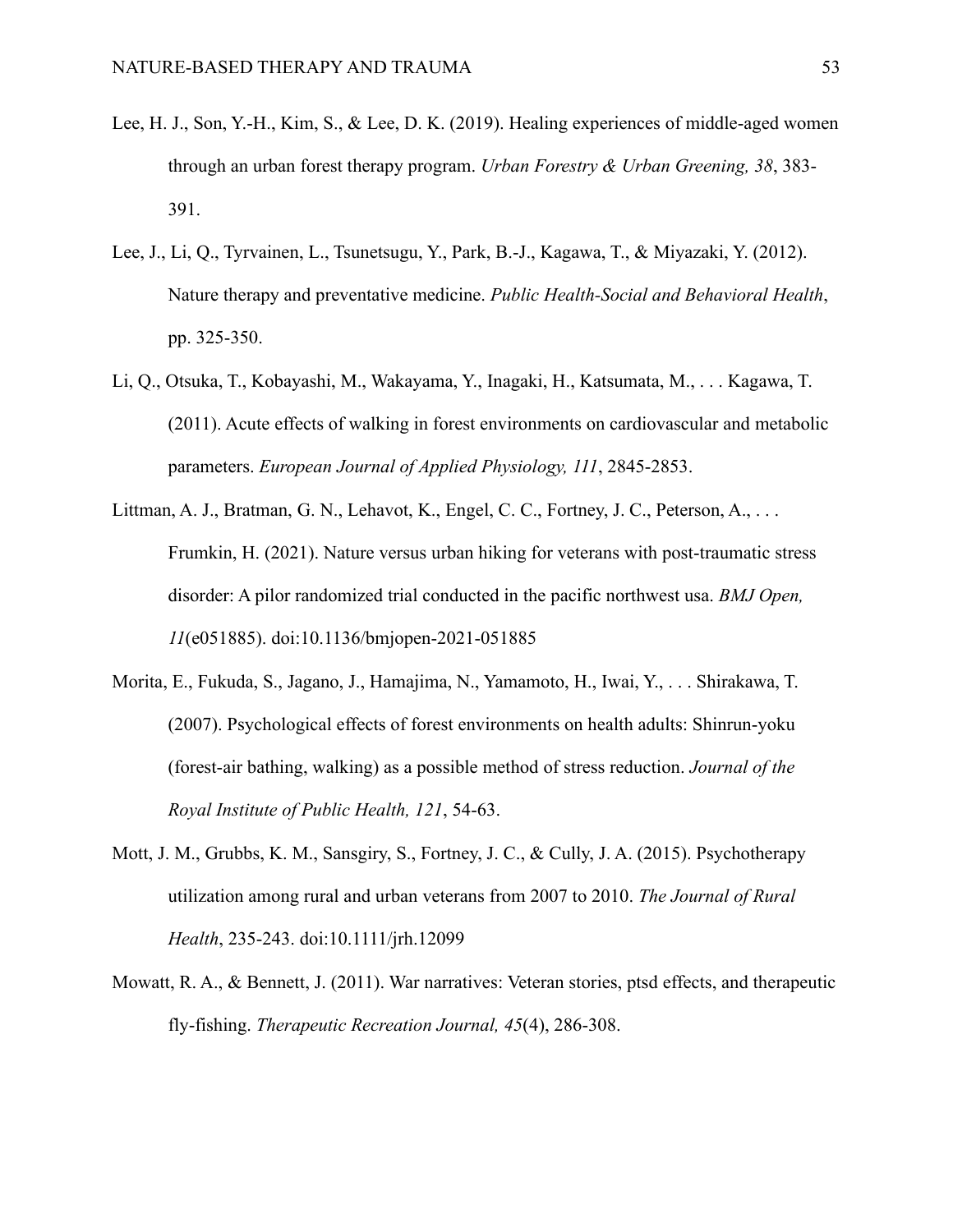- Park, B., Tsunetsugu, Y., Kasetani, T., Morikawa, T., Kagawa, T., & Miyazaki, a. Y. (2009). Physiological effects of forest recreation in a young conifer forest in Hiokage Town, Japan. *Silva Fennica, 43*(2), 291-301.
- Poulsen, D. V. (2017). Nature-based therapy as a treatment for veterans with PTSD: What do we know? *Journal of Public Mental Health, 16*(1), 15-20.
- Poulsen, D. V., Lygum, V. L., Djernis, H. G., & Stigsdotter, U. K. (2020). Nature is just around us! Development of an educational program for implementation of nature-based activities at a crisis shelter for women and children exposed to domestic violence. *Journal of Social Work Practice*.
- Poulsen, D. V., Stigsdotter, U. K., & Refshage, A. D. (2015). Whatever happened to the soldiers? Nature-assisted therapies for veterans diagnosed with post-traumatic stress disorder: A literature review. *Urban Forestry & Urban Greening, 14*, 438-445.
- Poulsen, D. V., Stigsdotter, U. K., Djernis, D., & Sidenius, U. (2016). 'Everything just seems much more right in nature': How veterans with post-traumatic stress disorder experience nature-based activities in a forest therapy garden. *Health Psychology Open, January - June*, 1-14.
- Poulsen, D. V., Stigsdotter, U., & Davidsen, A. S. (2018). "That guy, is he really sick at all?" An analysis of how veterans with PTSD experience nature-based therapy. *Healthcare, 6*(64).
- Poulsen, D., Stigsdotter, U., Djernis, D., & Sidenius, U. (2016). 'Everything just seems much more right in nature': How veterans with post-traumatic stress disorder experience naturebased activities in a forest therapy garden. *Health Psychology Open*, 1-14.
- Puma, J. L. (2019). Nature therapy: An essential prescription for health. *Alternative and Complementary Therapies, 25*(2), 68-71.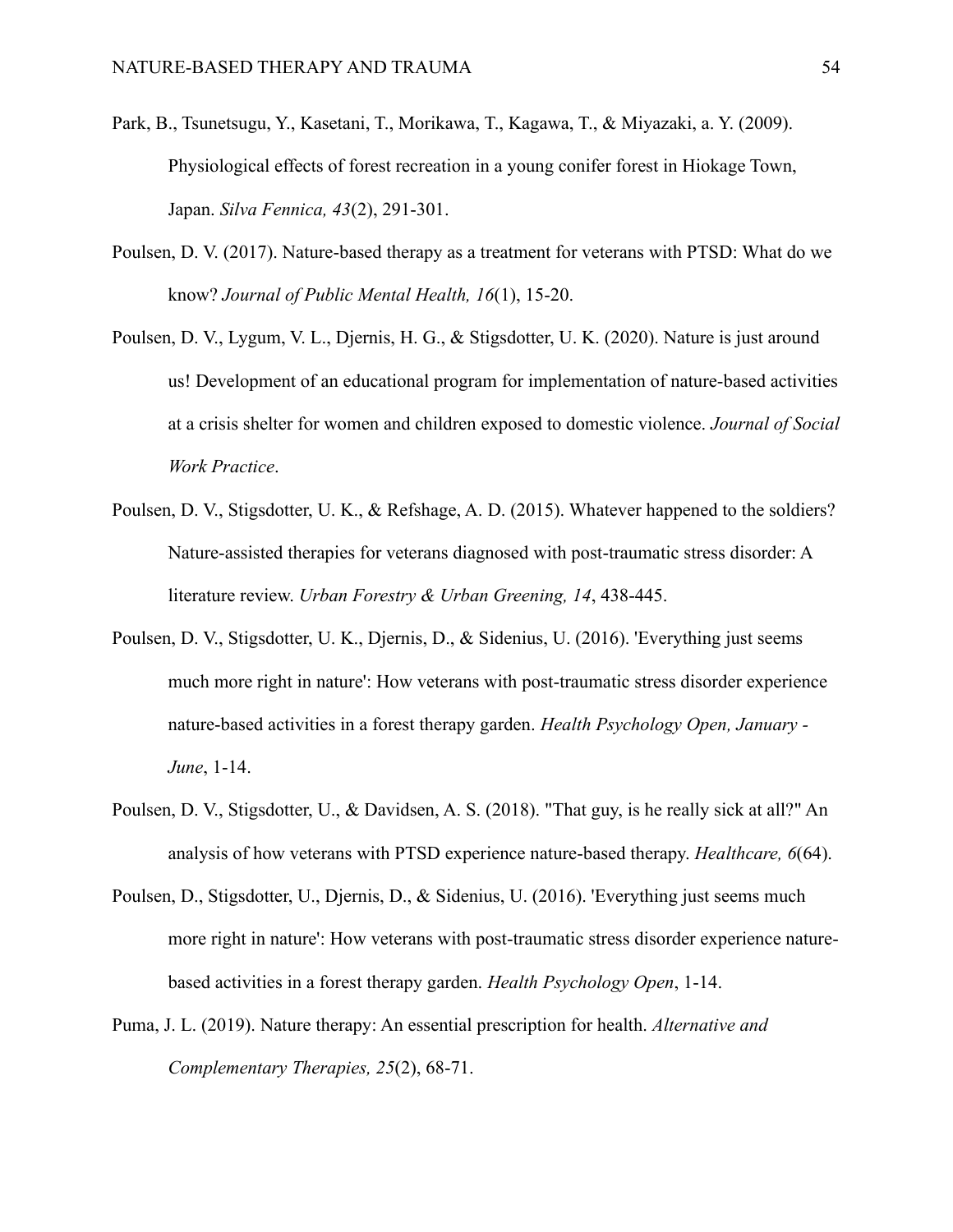- Ready, D. J., Sylvers, P., Worley, V., Butt, J., Mascaro, N., & Bradley, B. (2012). The impact of group-based exposure therapy on the ptsd and depression of 30 combat veterans. *Psychological Trauma: Theory, Research, Practice, and Policy, 4*(1), 84-93.
- Roberts, S. D., Stroud, D., Hoag, M. J., & Massey, K. E. (2017). Outdoor behavioral health care: A longitudinal assessment of young adult outcomes. *Journal of Counseling and Development, 95*, 45-55.
- Russel, K. C., & Hendee, J. C. (2000). *Outdoor behavioral healthcare: Definitions, common practice, expected outcomes, and a nationwide survey of programs.* Moscow, Idaho: Idaho Forest, Wildlife, and Range Experiment Station.
- Sahlin, E., Matuszczyk, J. V., Jr., G. A., & Grahn, P. (2012). How do participants in nature-based therapy experience and evaluate their rehabilitation? *Journal of Therapeutic Horticulture, 22*(1), 8-19.
- Sidenius, U., Stigsdotter, U. K., Poulsen, D. V., & Bondas, T. (2017). "I look at my own forest and fields in a different way": The lived experience of nature-based therapy in a therapy garden when suffering from stress-related illness. *International Journal of Qualitative Studies on Health and Well-being, 12*.
- Sonntag-Ostrom, E., Nordin, M., Dolling, A., Lundell, Y., Nilsson, L., & Jarvholm, L. S. (2015). Can rehabilitation in boreal forests help recovery from exhaustion disorder? The randomised clinical trial for ForRest. *Scandinavian Journal of Forest Research, 30*(8), 732-748.
- Stigsdotter, U. K., Corazon, S. S., Sidenius, U., Nyed, P. K., Larsen, H. B., & Fjorback, L. O. (2018). Efficacy of nature-based therapy for individuals with stress-related illnesses: Randomised controlled trial. *The British Journal of Psychiatry, 213*, 404-411.